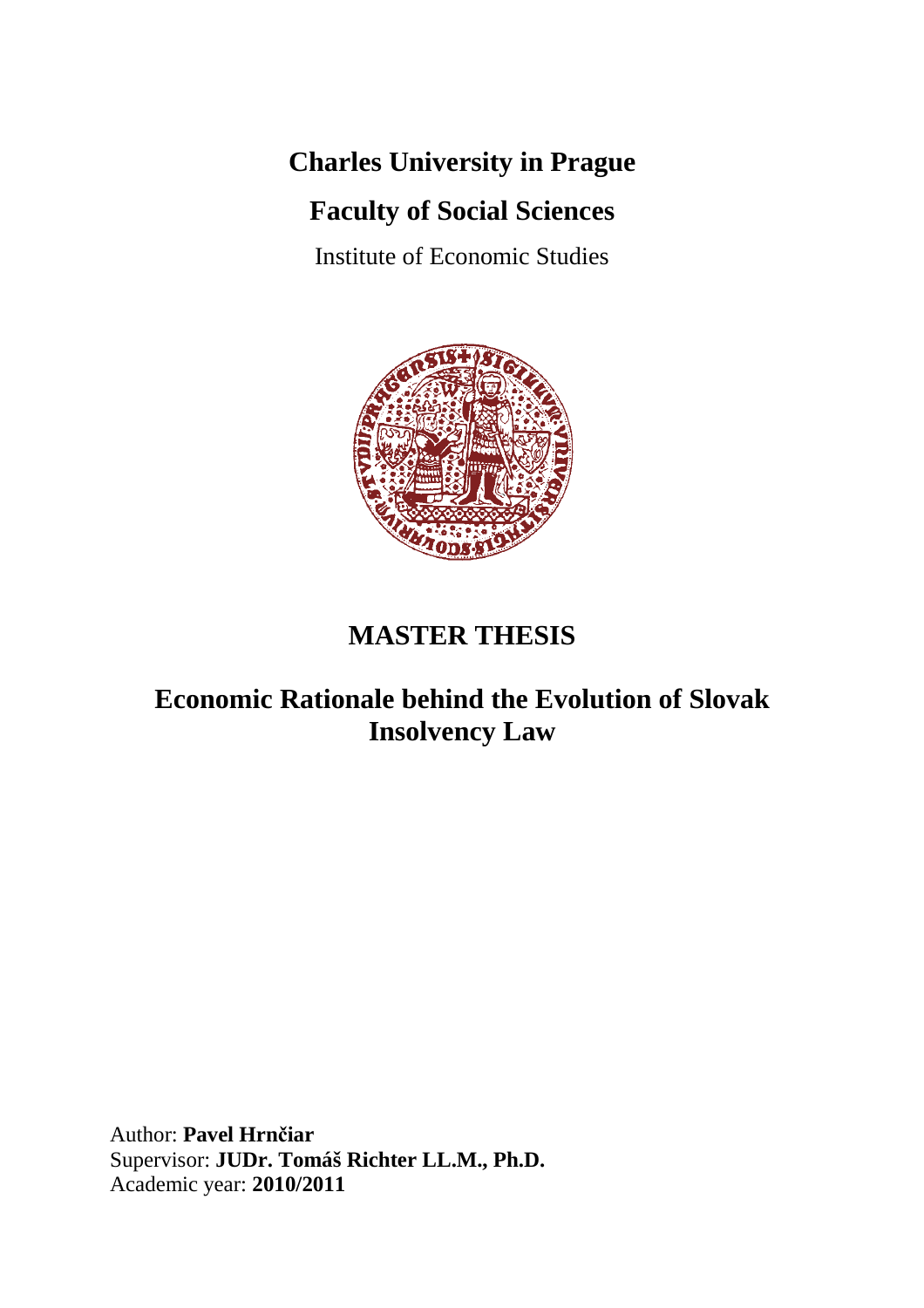# **Declaration of Authorship**

The author hereby declares that he compiled this thesis independently, using only the listed resources and literature.

The author grants to Charles University permission to reproduce and to distribute copies of this thesis document in whole or in part.

Prague, May 20, 2011

Signature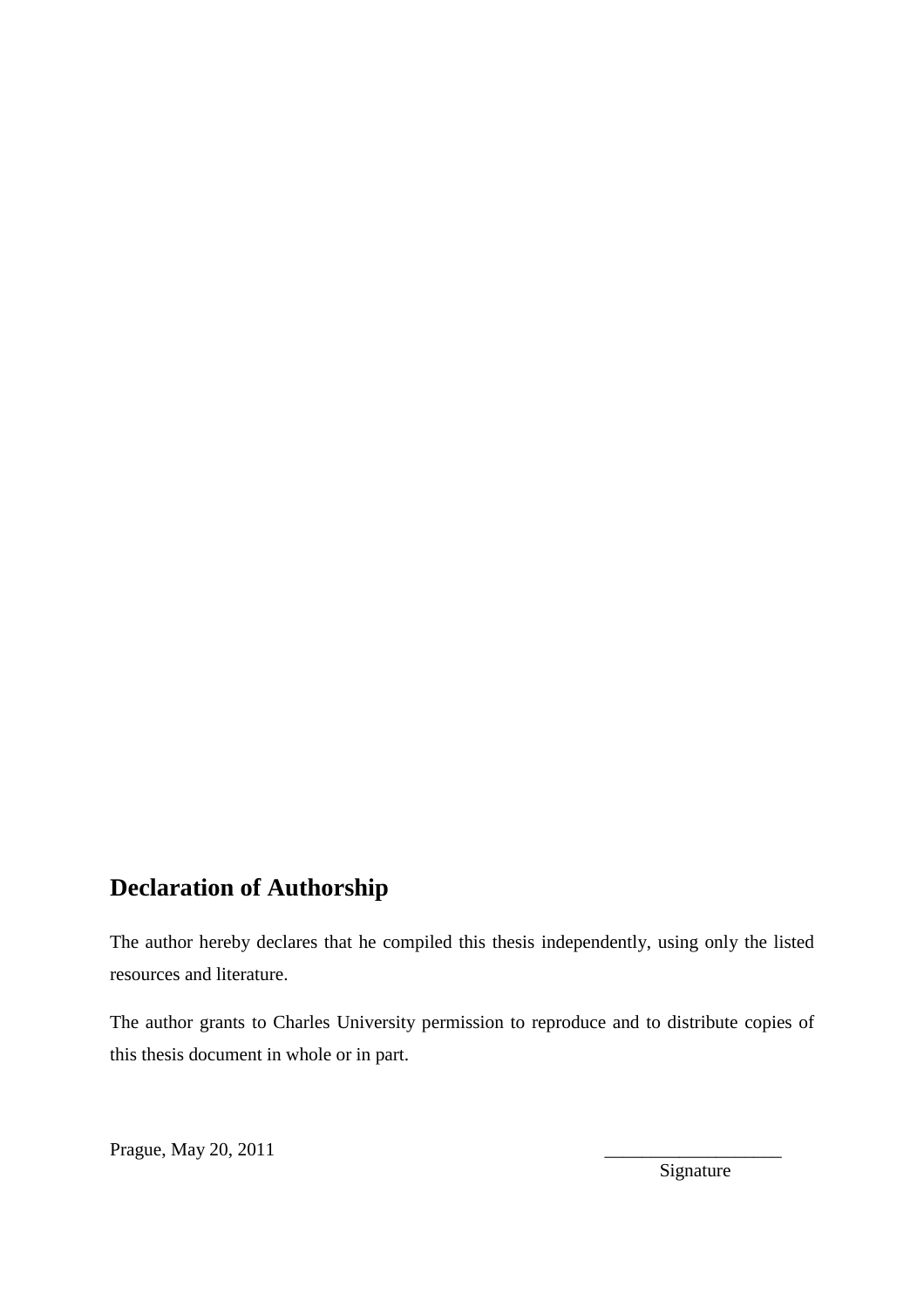# **Acknowledgments**

I would like to express my thanks to JUDr. Tomáš Richter LL.M., Ph.D. for his guidance and corrections.

I am also grateful to Frank Emmett and Ľubomír Svačina for language corrections and to JUDr. Branislav Pospíšil for his willingness to meet and discuss the Slovak insolvency reform.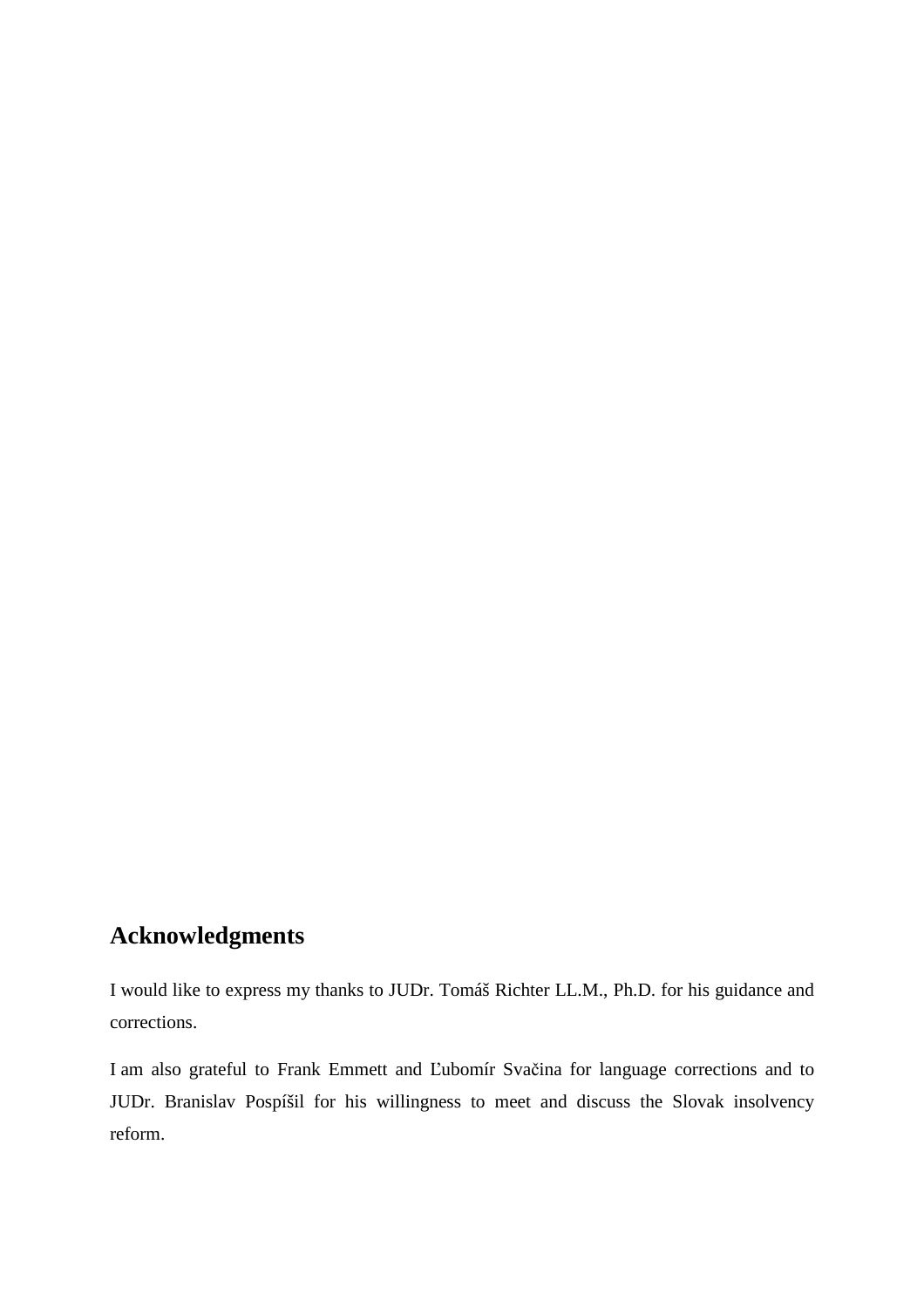# **Abstract**

The Slovak insolvency law reform, which came into effect on 1 January 2006, introduced a brand new restructuring option for business debtors. In this thesis, we present the first complex empirical analysis of all restructuring attempts allowed in the period 2006-2010. Results, based on a large amount of data, which we gathered for this purpose, suggest that the restructuring option is much more viable than the composition option under the previous Bankrupcty and Composition Act. The system is characterized by very high success rates (in terms of plan confirmation) and speedy proceedings. The size of the debtor affects neither the prospects for success, nor the length of proceedings significantly. We conclude that, even though a lot of improvements still need to be done, the reform moved the Slovak insolvency law closer to the standards of the best-performing jurisdictions.

### **JEL Classification** D23, K12, K20

| <b>Keywords</b> | insolvency law, reform, restructuring, bankruptcy, restructuring |
|-----------------|------------------------------------------------------------------|
|                 | plan, trustee                                                    |
| Author's e-mail | $h$ rnciarpavel@gmail.com                                        |
|                 | <b>Supervisor's e-mail</b> tomas.richter@cliffordchance.com      |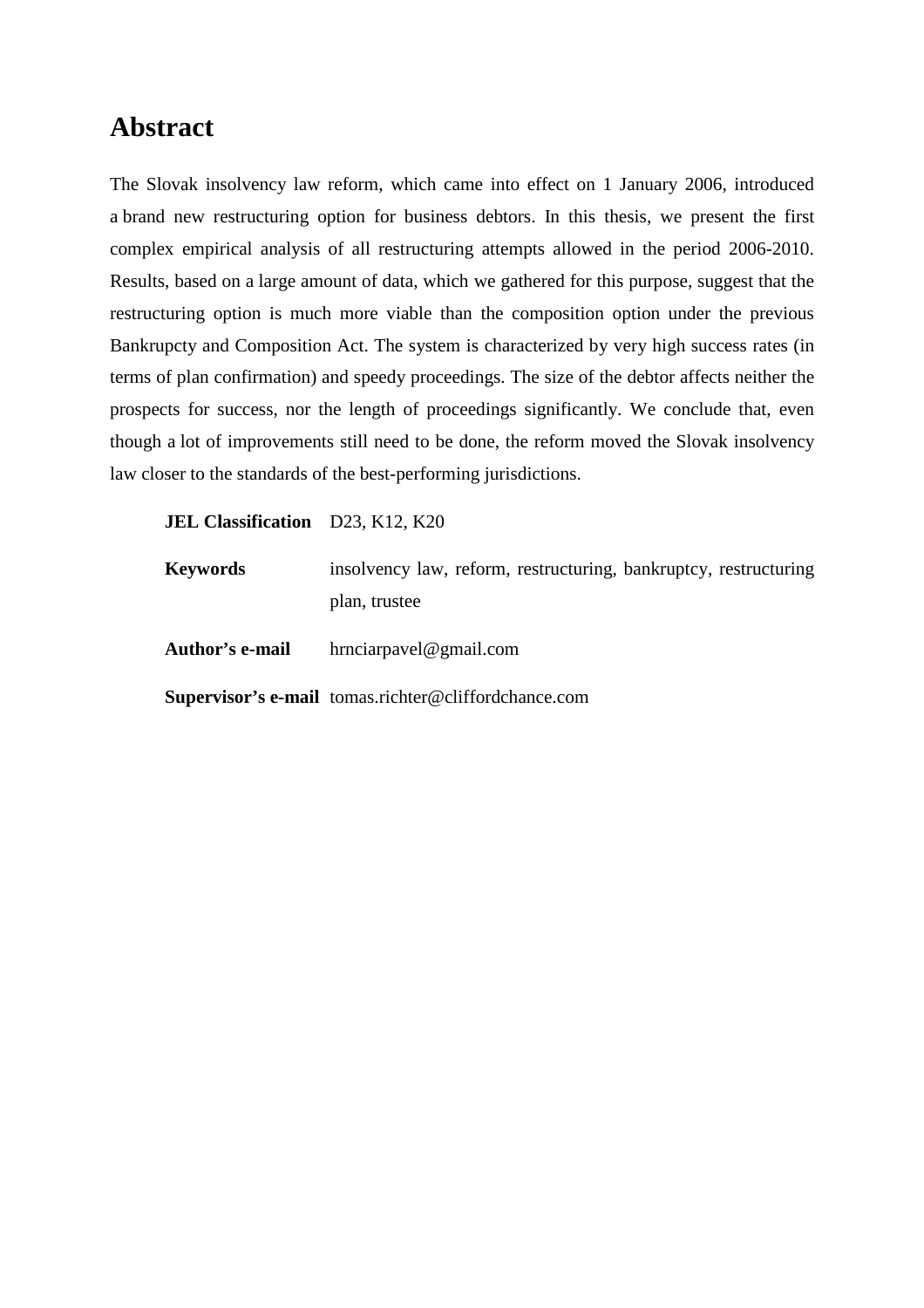# **Abstrakt**

Reforma slovenské insolvenční legislativy, která nabyla platnosti 1. ledna 2006, přinesla zcela nový institut restrukturalizace pro dlužníky z podnikatelské sféry. V této práci přinášíme první komplexní empirickou analýzu všech pokusů o restrukturalizaci, které byly povoleny v letech 2006-2010. Výsledky, jež jsou založeny na velkém množství dat pro tento účel získaných, naznačují, že institut restrukturalizace je mnohem životaschopnější než byl institut vyrovnání podle předchozího zákona o konkurzu a vyrovnání. Systém vykazuje vysoké míry úspěšnosti (co se týče potvrzení plánů soudy) a zrychlené konání. Velikost dlužníka zásadně neovlivňuje naděje na úspěch ani délku konání. Soudíme, že i když je ještě potřeba vykonat spoustu úprav, reforma posunula slovenskou insolvenční legislativu blíže standardům těch nejvýkonnějších jurisdikcí.

| <b>Klasifikace JEL</b> | D <sub>23</sub> , K <sub>12</sub> , K <sub>20</sub>                                         |
|------------------------|---------------------------------------------------------------------------------------------|
| Klíčová slova          | insolvenční právo, reforma, restrukturalizace, konkurz,<br>restrukturalizační plán, správce |
| E-mail autora          | $h$ rnciarpavel@gmail.com                                                                   |
| E-mail vedoucího práce | tomas.richter@cliffordchance.com                                                            |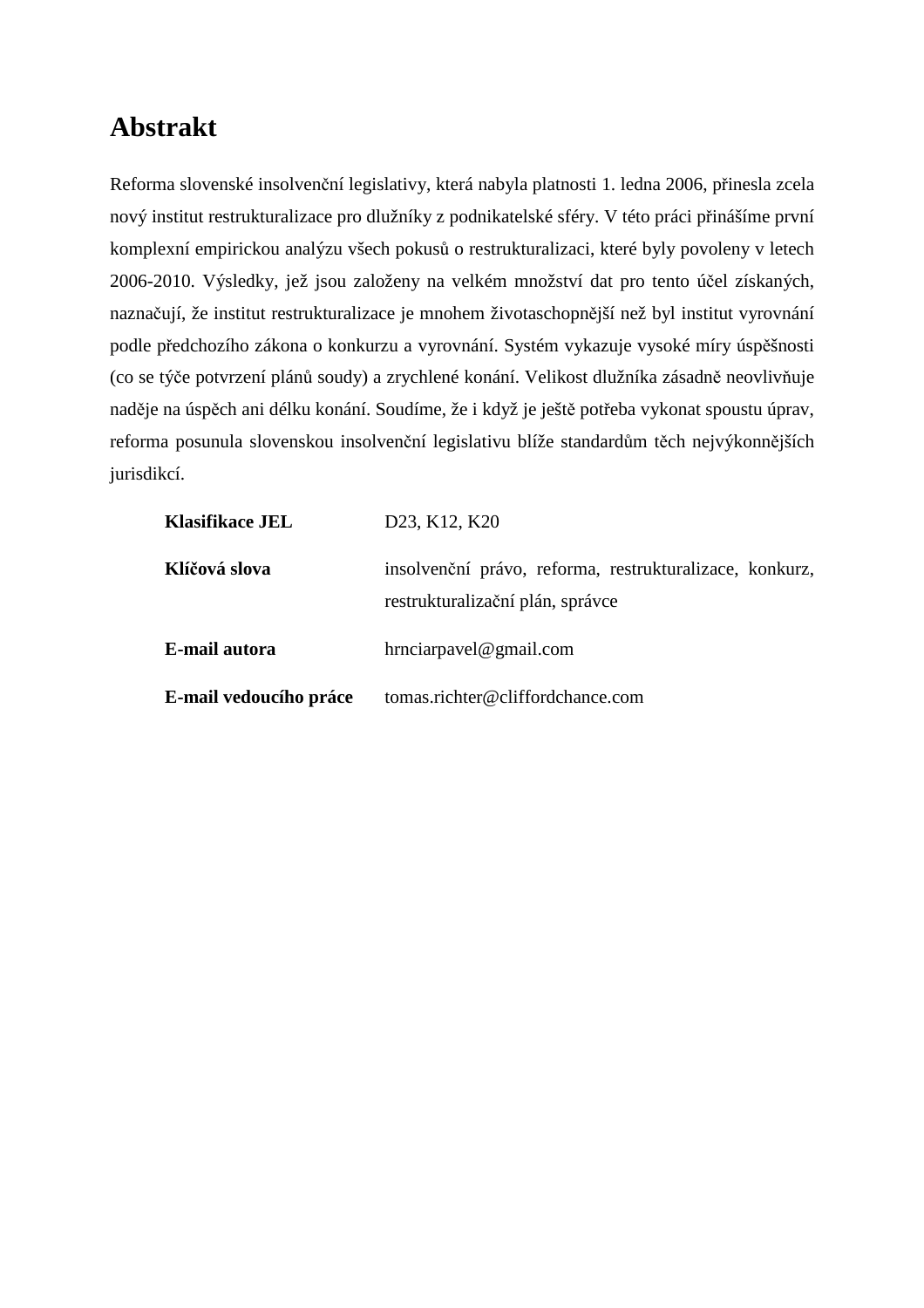# **Master Thesis Proposal**

Institute of Economic Studies Faculty of Social Sciences Charles University in Prague



| Author:        | Pavel Hrnčiar              | Supervisor: | JUDr. Tomáš Richter LL.M.,      |
|----------------|----------------------------|-------------|---------------------------------|
|                |                            |             | Ph.D.                           |
|                |                            |             |                                 |
| E-mail:        | hrnciarpavel@gmail.com     | E-mail:     | tomas.richter@cliffordchance.co |
|                |                            |             | m                               |
|                |                            |             |                                 |
| Phone:         | +420 776272979             | Phone:      |                                 |
| Specialization | Finance, Financial markets | Defense     | June 2011                       |
|                |                            |             |                                 |
|                | and Banking                | Planned:    |                                 |
|                |                            |             |                                 |

#### **Proposed Topic:**

Economic Rationale behind the Evolution of the Slovak Insolvency Law

#### **Topic Characteristics:**

There are three agency problems inevitably embedded in corporations by their nature: between the managers and shareholders (owners), between majority and minority shareholders and finally between shareholders and creditors. These problems stem from different interests and motivations on both sides and as such are consequence of their rational behaviour. There are many tools and strategies how to solve or at least limit these problems. These can basically be divided into two cathegories: market solutions and law regulations.

Differences in motivation and interests of agent and principal become even more striking when corporation is facing a threat of bankruptcy. Such a situation therefore requires a special attention. In case of Slovakia, a transitive country, further specific problems emerged during the transition period. Moreover, immature markets had market tools limiting agency problems almost completely missing and therefore the importance of quality insolvency law and regulation even increased.

This thesis will concentrate on the evolution of the Slovak insolvency law and regulations, its gradual development and the way of reflecting agency problems in corporations. Firstly, it will introduce concepts of corporation, agency problems, insolvency and implied variations of agency problems in such a situation. Then it will examine changes in the Slovak insolvency law and economic rationale behind them. This part will also try to take into account specific issues and problems which emerged during the transition and to show how the Slovak regulation dealt with them. Ambition of this work is also to analyze empirical data in order to support hypotheses about the positive impact of incorporated changes in regulation and overall improvement of the quality of the insolvency law. For this purpose, data mainly from the Insolvency register and the Business register will be used and will be further supplemented with data from annual reports and other internet sources.

#### **Hypotheses:**

- 1. Changes in the Slovak insolvency law were necessary because of insufficient previous regulation which did not adequately reflect problems arising in corporations in Slovakia.
- 2. New insolvency law more successfuly reflects the most striking issues which could possibly arise during insolvency proceedings.
- 3. The Slovak insolvency law and regulations have achieved qualities comparable to the jurisdictions in the countries of the Western Europe.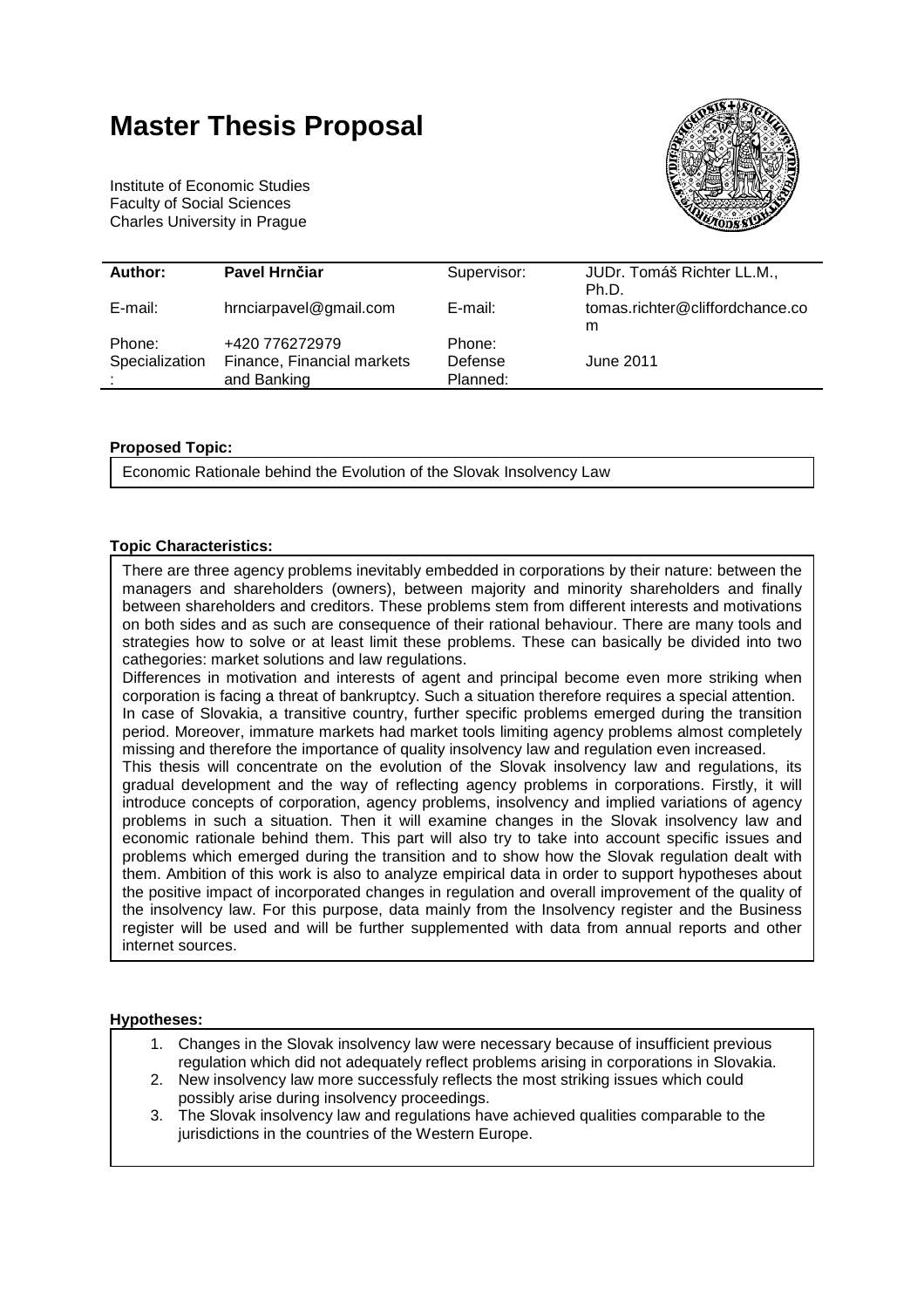#### **Methodology:**

The objective of the work is to provide both theoretical and empirical analysis of manifestations of agency problems in corporations when facing bankruptcy and to show how the Slovak insolvency law and regulation evolved to reflect them. Standard approaches of Law and Economics, mainly the principal-agent theory will be used to examine economic rationale behind these changes. The selection of empirical concepts and models to examine the impact of adopted changes will depend on the quality/availability of necessary data.

#### **Outline:**

| 1. Introduction<br>2. Corporation:<br>- basic characteristics<br>- agency problems<br>- solutions designed to limit agency problems:                                                                                                                                                                                                                      | - market solutions<br>- regulation |
|-----------------------------------------------------------------------------------------------------------------------------------------------------------------------------------------------------------------------------------------------------------------------------------------------------------------------------------------------------------|------------------------------------|
| 3. Insolvency:                                                                                                                                                                                                                                                                                                                                            |                                    |
| - definition of basic notions<br>- manifestations of agency problems when facing insolvency<br>- overview of worldwide used solutions to limit them<br>4. The Slovak insolvency law and regulations:<br>- specifics of the Slovak transition path<br>- evolution o thef insolvency law and regulations in Slovakia<br>- economic rationale behind changes |                                    |
| 5. Empirical issues:                                                                                                                                                                                                                                                                                                                                      |                                    |
| - overview of existing empirical literature                                                                                                                                                                                                                                                                                                               |                                    |
| - description of the concepts/models used                                                                                                                                                                                                                                                                                                                 |                                    |
| - interpretations of results                                                                                                                                                                                                                                                                                                                              |                                    |
| 6. Conclusion                                                                                                                                                                                                                                                                                                                                             |                                    |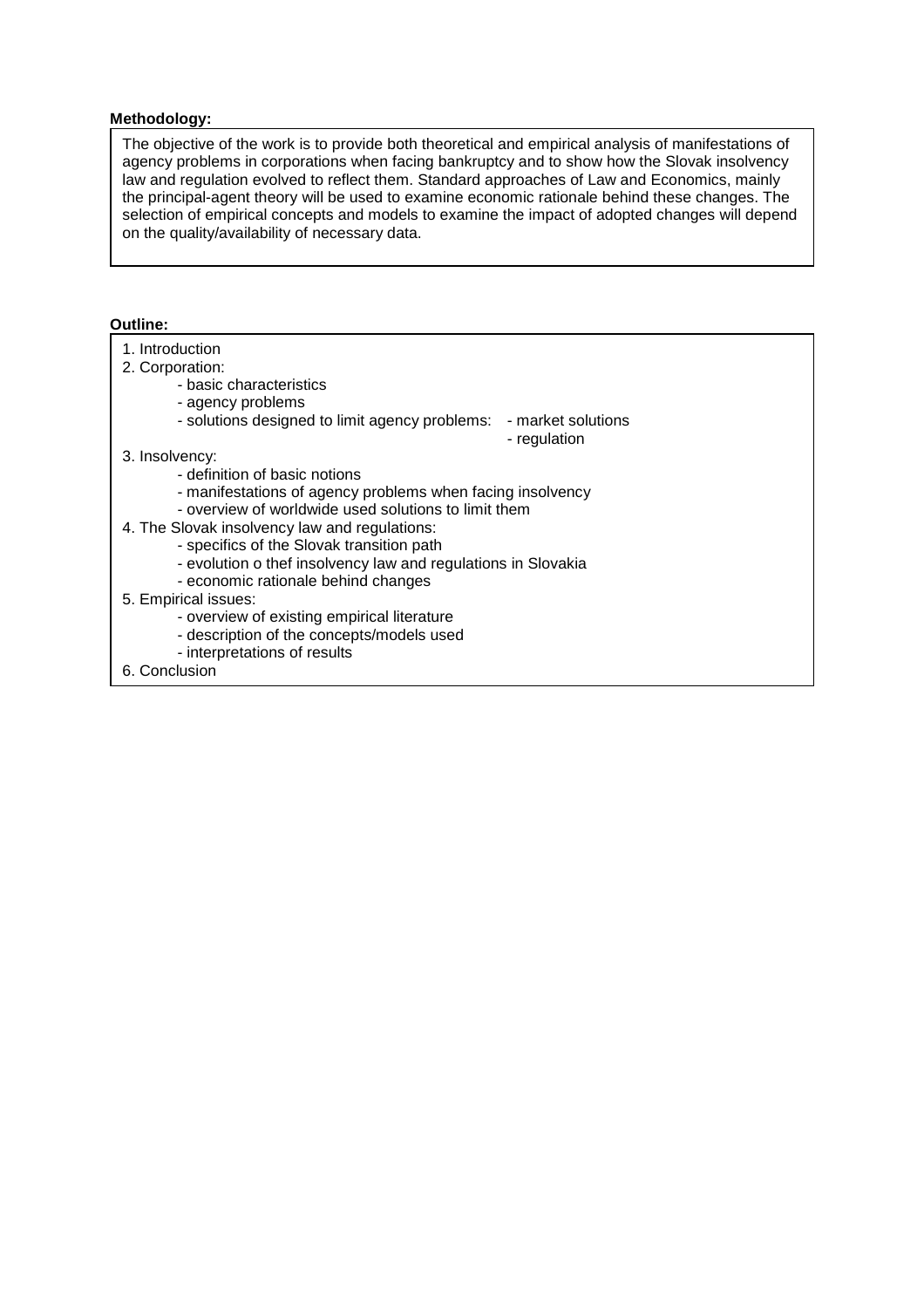#### **Core Bibliography:**

Baird, D.G. and Jackson, T.H. (1984) "Corporate Reorganisations and the Treatment of Diverse Ownership Interest: A Comment on Adequate Protection of Secured Creditors in Bankruptcy, 51, University of Chicago Law Review 97

Balz, M. and Schiffman, H.N. (1996) Insolvency Law Reform for Economies in Transition – A Comparative Law Perspective, Parts 1 and 2, Butterworths Journal of International Banking and Financial Law

Bebchuk, L. (2002) "Ex Ante Costs of Violating Absolute Priority in Bankruptcy" 57, Journal of Finance 445

Bhandari, J.S. and Weiss, L.A. (1996) "Corporate Bankruptcy, Economic and Legal Perspectives", Cambridge University Press, Cambridge

Bris, A., Welch, I. and Zhu, N. (2006) "The Costs of Bankruptcy: Chapter 7 Liquidation versus Chapter 11 Reorganisation" 61 Journal of Finance 1253

Falke, M. (2003) "Insolvency Law Reform in Transition Economies" Berlin: dissertation.de – Verlag im Internet GmbH

Fama, E.F. (1980) "Agency problems and the Theory of the Firm" Journal of Political Economy, University of Chicago Press, vol. 88(2), 288 – 307

Georgakopoulos, N.L. (2005) "Principles and Methods of Law and Economics, Basic Tools for Normative Reasoning", Cambridge University Press, Cambridge

Gilson, S.C. (1990) "Bankruptcy, Boards, Banks and Blockholders: Evidence on changes in corporate ownership and control when firms default" 27 Journal of Financial Economics 355

Jensen, M.C. and Meckling, W.H. (1976) "Theory of the Firm: Managerial Behaviour, Agency Costs and Capital Structure" Journal of Financial Economics, 3, 305 – 360

Richter, T. (2008) "Insolvenční právo" ASPI Wolters Kluwer, Praha, ISBN 978-80-7357-329-4

Richter, T. (2005) "Slovenská rekodifikace insolvenčního práva: několik lekcí pro Českou republiku (a jedna sázka na divokou kartu)" IES Working Paper 89

Author Supervisor **Author** Supervisor **Supervisor Supervisor**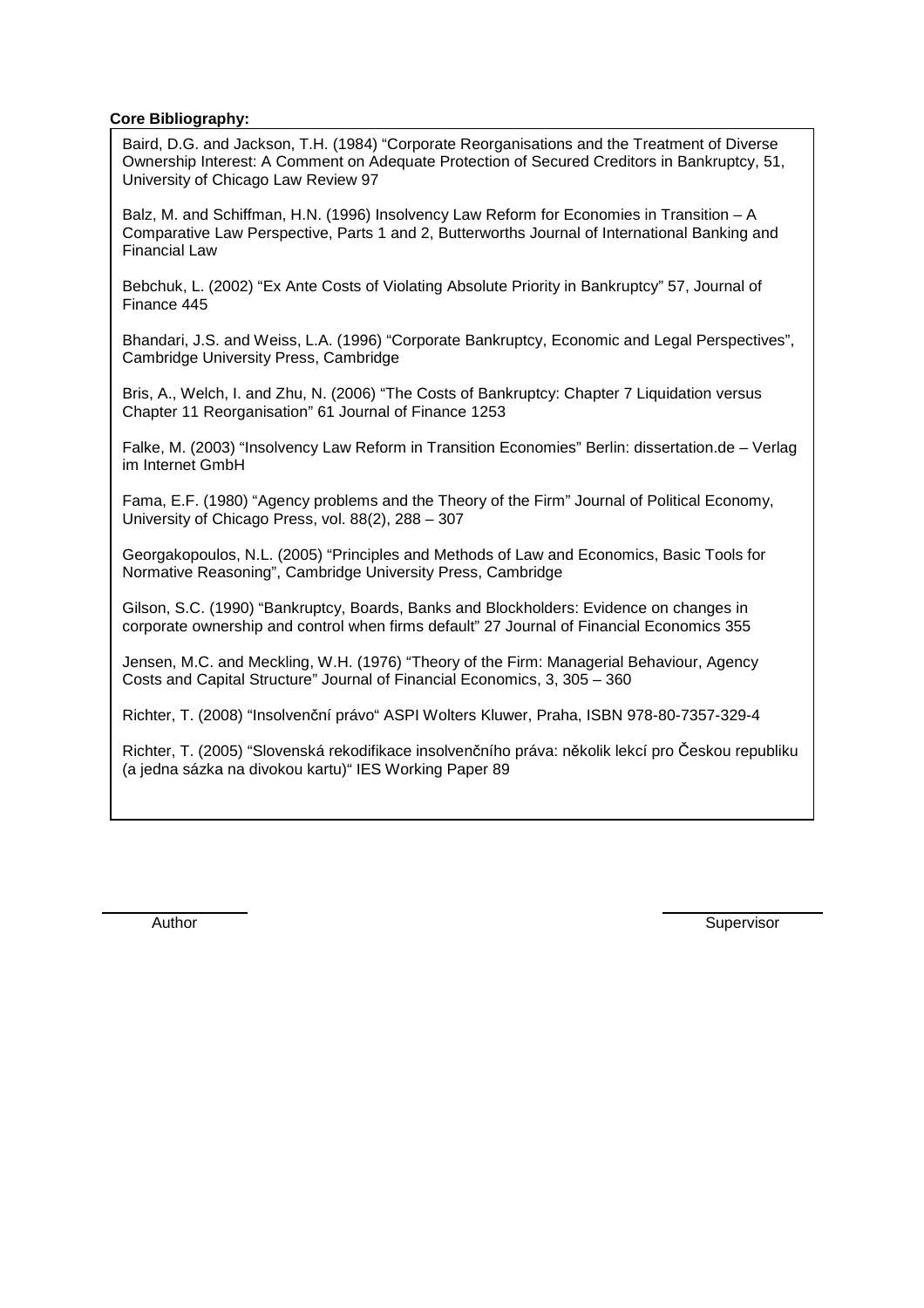# **Contents**

| $\mathbf{1}$     |       |         |                                                                        |  |
|------------------|-------|---------|------------------------------------------------------------------------|--|
| $\boldsymbol{2}$ |       |         |                                                                        |  |
|                  | 2.1   |         |                                                                        |  |
|                  | 2.2   |         |                                                                        |  |
|                  | 2.3   |         |                                                                        |  |
|                  | 2.3.1 |         |                                                                        |  |
|                  | 2.3.2 |         |                                                                        |  |
|                  | 2.3.3 |         |                                                                        |  |
|                  | 2.4   |         |                                                                        |  |
|                  | 2.5   |         |                                                                        |  |
|                  | 2.6   |         |                                                                        |  |
|                  | 2.6.1 |         |                                                                        |  |
|                  | 2.6.2 |         |                                                                        |  |
|                  | 2.7   |         |                                                                        |  |
|                  | 2.7.1 |         |                                                                        |  |
|                  | 2.7.2 |         |                                                                        |  |
|                  |       | 2.7.2.1 |                                                                        |  |
|                  |       | 2.7.2.2 |                                                                        |  |
|                  | 2.7.3 |         |                                                                        |  |
|                  |       | 2.7.3.1 |                                                                        |  |
|                  |       | 2.7.3.2 | The voting on the approval of the restructuring plan at the creditors' |  |
|                  |       |         |                                                                        |  |
|                  |       | 2.7.3.3 |                                                                        |  |
|                  |       | 2.7.3.4 |                                                                        |  |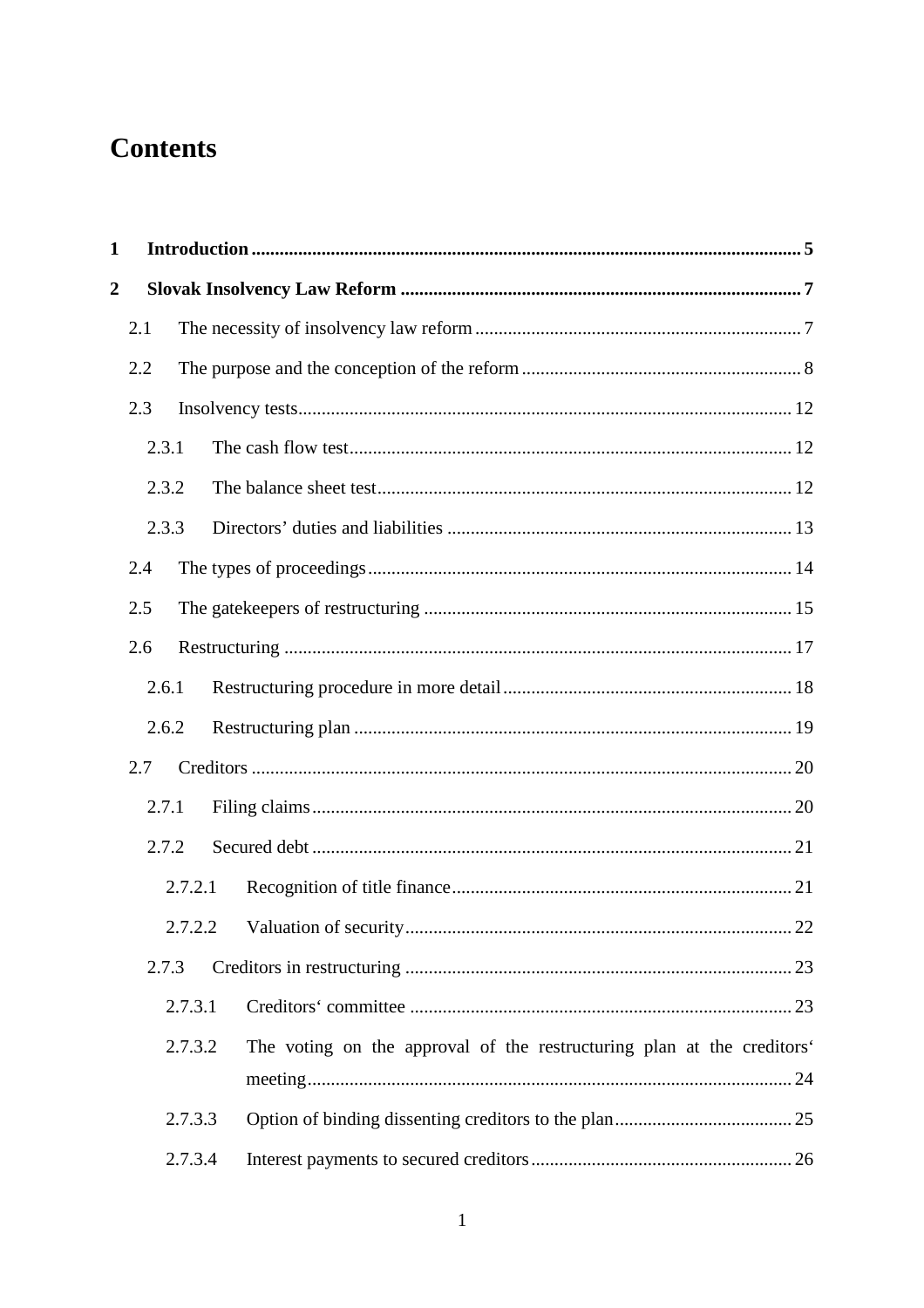|   | 2.8   |         |                                                                                   |  |
|---|-------|---------|-----------------------------------------------------------------------------------|--|
|   | 2.9   |         |                                                                                   |  |
|   | 2.10  |         |                                                                                   |  |
|   | 2.11  |         |                                                                                   |  |
| 3 |       |         | Empirical analysis of restructuring attempts allowed in the period 2006 - 2010 32 |  |
|   | 3.1   |         |                                                                                   |  |
|   | 3.2   |         |                                                                                   |  |
|   | 3.3   |         | GDP changes and the use of insolvency proceedings (liquidations to restructurings |  |
|   |       |         |                                                                                   |  |
|   | 3.4   |         |                                                                                   |  |
|   | 3.4.1 |         |                                                                                   |  |
|   | 3.4.2 |         |                                                                                   |  |
|   | 3.4.3 |         |                                                                                   |  |
|   | 3.4.4 |         |                                                                                   |  |
|   | 3.4.5 |         |                                                                                   |  |
|   | 3.5   |         |                                                                                   |  |
|   | 3.5.1 |         |                                                                                   |  |
|   | 3.5.2 |         |                                                                                   |  |
|   |       | 3.5.2.1 |                                                                                   |  |
|   |       | 3.5.2.2 |                                                                                   |  |
|   |       | 3.5.2.3 |                                                                                   |  |
|   |       | 3.5.2.4 | Realistic confirmation rates: Companies that survived a double screening 52       |  |
|   | 3.5.3 |         |                                                                                   |  |
|   |       | 3.5.3.1 |                                                                                   |  |
|   | 3.6   |         |                                                                                   |  |
|   | 3.6.1 |         |                                                                                   |  |
|   | 3.6.2 |         |                                                                                   |  |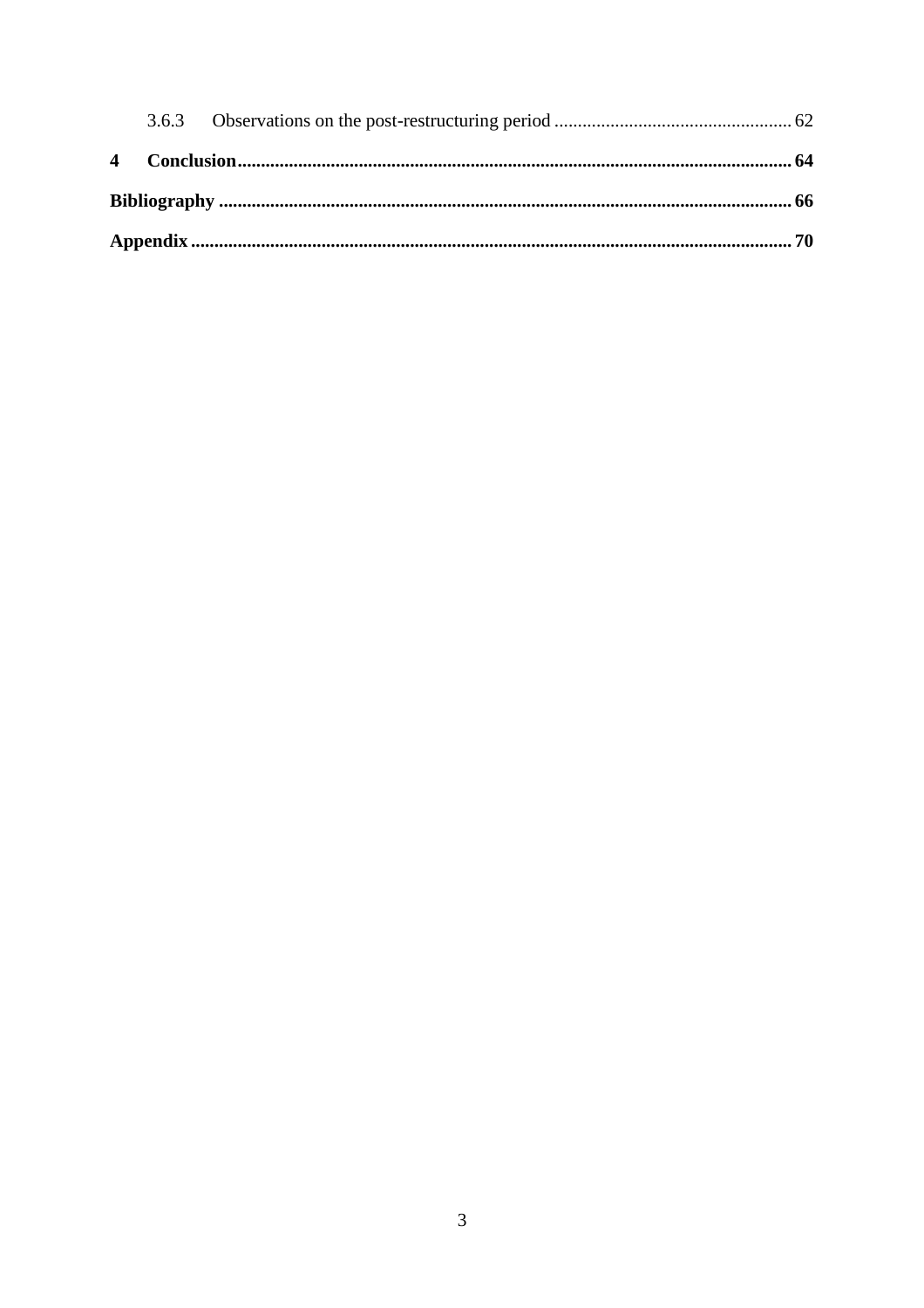# **List of tables**

# **List of figures**

| Figure 1: More Court Power – Less Likely to Achieve the Goals of Insolvency  10              |
|----------------------------------------------------------------------------------------------|
|                                                                                              |
|                                                                                              |
|                                                                                              |
|                                                                                              |
|                                                                                              |
| Figure 7: Cumulative confirmation rates, by the length of survival in restructuring          |
|                                                                                              |
| Figure 8: Cumulative confirmation rates for cases that proposed a plan by time of survival52 |
|                                                                                              |
|                                                                                              |
|                                                                                              |
| Figure 12: Cumulative dispositions over time, by plan confirmation and conversion  60        |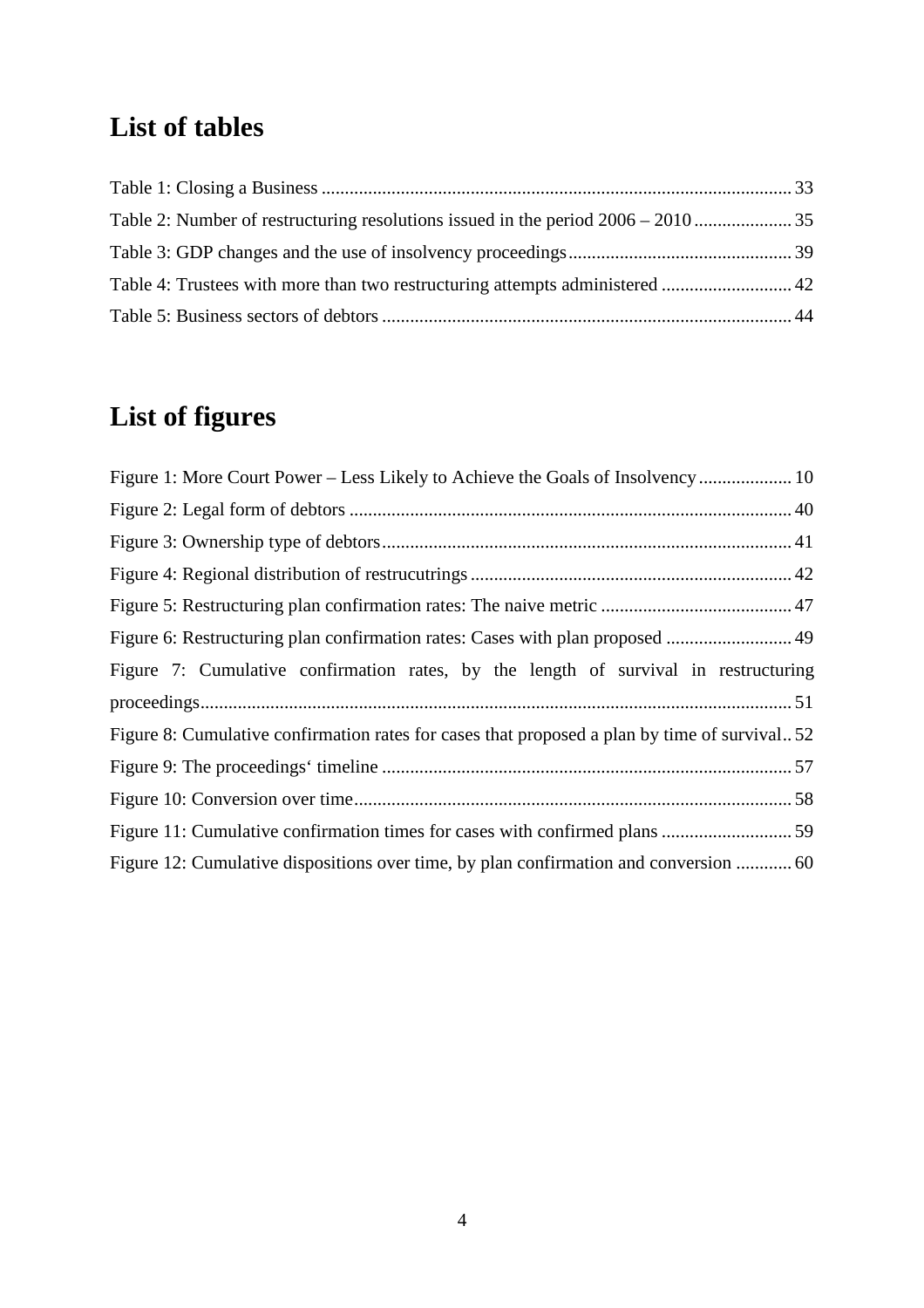## **1 Introduction**

A declaration of bankruptcy carried a great stigma in the past. Punishment was severe. In ancient Rome, bankrupt debtors were enslaved or cut to pieces. In England, they were imprisoned and sometimes sentenced to death. A custom of breaking a moneylender's bench over his head, when he declared bankruptcy, was widespread in medieval Italy. It became so associated with insolvency that from banca rotta (Italian for "broken bench"), words bankrupt in English, bankrott in German or banqueroute in French were derived.

Recent insolvency laws take a much less punitive approach. Liquidation of financially distressed companies and distribution of their remaining assets among creditors is no longer the only formal option to resolve insolvency. Solid restructuring procedures have been developed to give economically viable businesses, experiencing only temporary problems, a chance to survive. Developed insolvency regimes thus separate efficient companies in temporary distress, that should be rehabilitated, from inefficient ones, that should be liquidated. Since the ultimate goal of bankruptcy is universal – to maximize the total value of proceeds received by creditors, shareholders, employees and other stakeholders, the option which generates the highest total value should be employed.

During recent global financial and economic crisis, provisions on insolvency were tested more than any other business regulations. Separating and saving viable businesses became especially important. A viable option of restructuring helps to preserve jobs and to avoid losses incurred by premature liquidation of efficient businesses, suffering only from temporary economic downturn.

A well-functioning insolvency regime can also significantly speed up recovery after crisis since its positive effects for the economy are far-reaching. Higher recovery rates lead to better availability and lower cost of debt financing. Creditors expect that more assets would be available to them in insolvency. Therefore, they are more willing to lend and require less collateral. Effective exit process for inefficient companies fosters reallocation of resources. People and capital are put to the more effective use and overall productivity increases. Easier exit encourages new business creation and entrepreneurship.

Therefore, the debate among policymakers, economists and lawyers on how to improve existing insolvency laws is present all around the world. In the Slovak Republic, there is another good reason for such discussion. In years 2004-2006, a sweeping reform of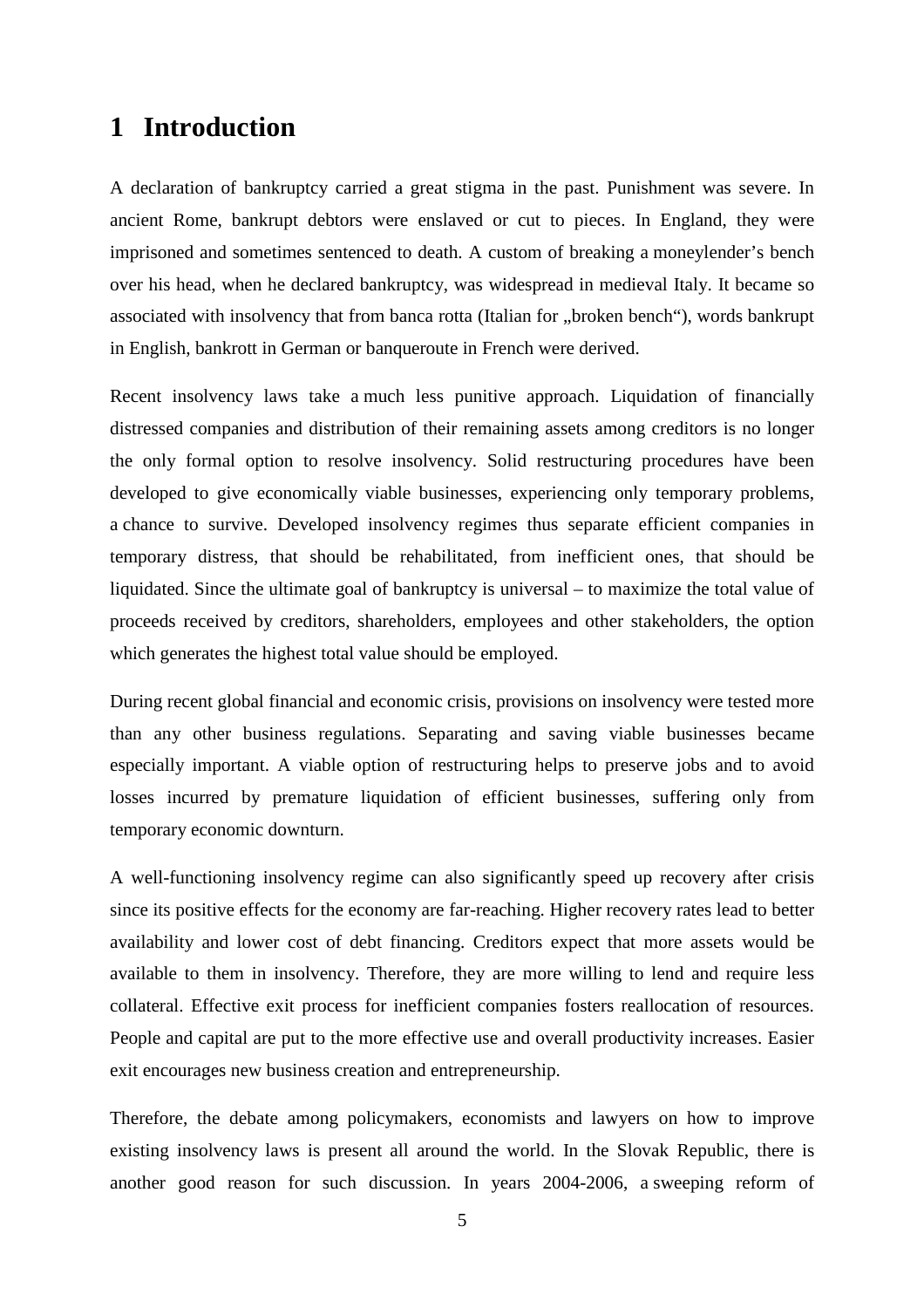insolvency law, inspired by the legal concepts of best-performing jurisdictions, was introduced. In line with recent reform trends, it established a brand new restructuring option for business debtors, expanded creditors' rights in the proceedings, tightened statutory time limits, minimized court powers to make commercial decisions and developed the trustee profession. After five years of new legislation being in force and new provisions being stresstested by the economic crisis, it is possible to draw first conclusions about its effects.

The focus of this thesis is the empirical analysis of all restructuring attempts allowed in the period 2006-2010. This way, we try to make original contribution to the discussion on the Slovak insolvency law reform since, even though various legislative interventions are already being prepared, we are not aware of any similar analysis evaluating the impact of reform or supporting recommendations for adjustments by empirical evidence. We hope to support our hypothesis that the new restructuring option is, unlike the composition option under the previous Bankruptcy and Composition Act, a viable option to resolve insolvency and, in terms of speed and success, is comparable to the rescue measures adopted by the most developed jurisdictions.

The paper proceeds as follows. Chapter 2 describes the reform and the restructuring procedure itself. It is not meant to be an exhaustive description of all provisions one by one but rather a brief overview of those provisions that the reader needs to familiarize with for better understanding of the core, empirical part of the work. Moreover, the changes which we consider to be the most interesting or the most controversial are highlighted and compared with the perspective of the insolvency law theory. Chapter 3 maps the practical application of restructuring provisions in the period 2006-2010. Statistics on the use of proceedings, on the debtors, on the success rates and on the proceedings' timeline are presented and interpreted. Chapter 4 concludes.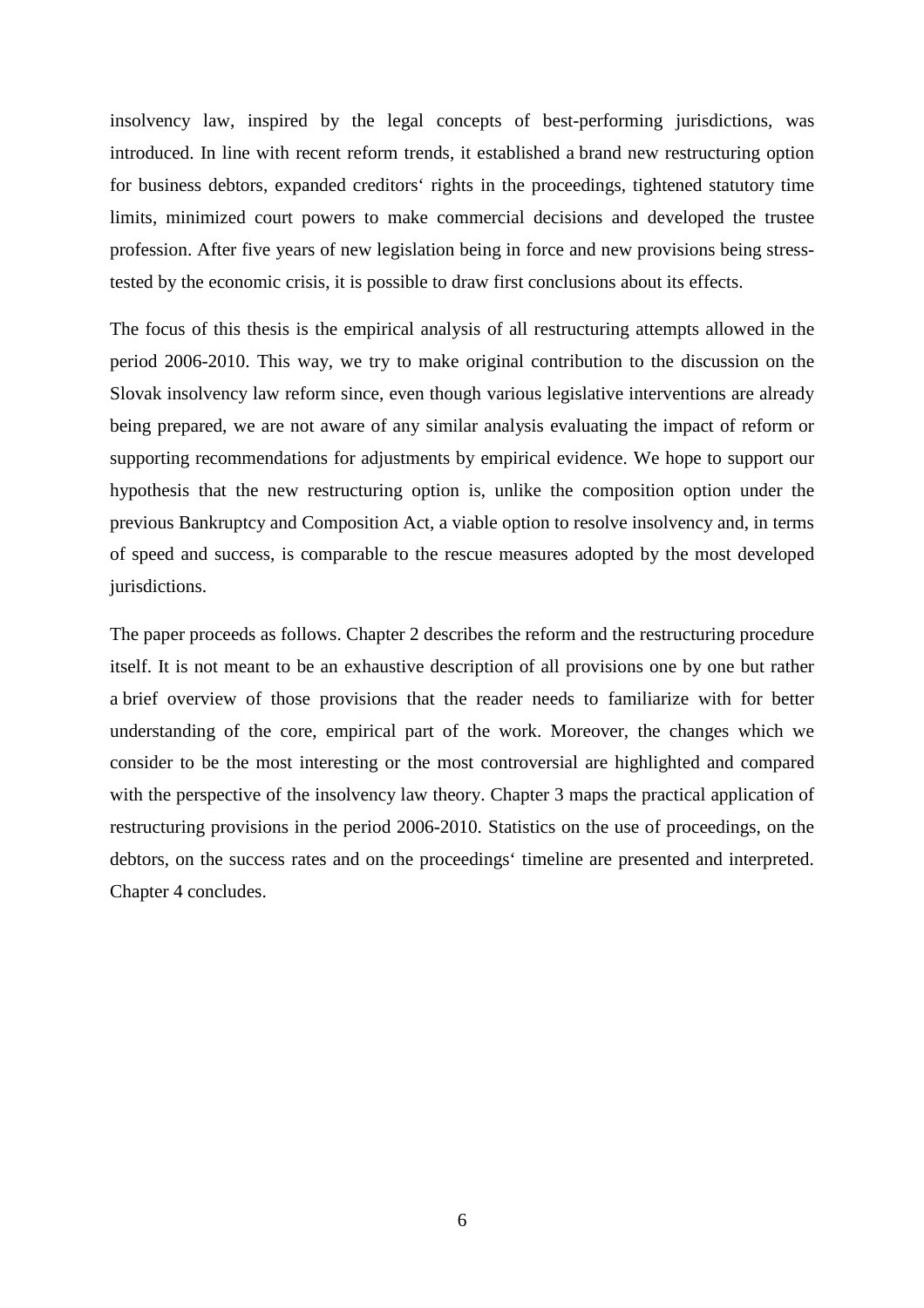# **2 Slovak Insolvency Law Reform**

On 9 December 2004, the Slovak parliament enacted Act No. 7/2005 Coll. on Bankruptcy and Restructuring (the Insolvency Act) and Act No. 8/2005 Coll. on Insolvency Trustees (the Insolvency Trustees Act). In these two pieces of legislation, the Slovak insolvency law was completely overhauled. Changes came into force in two stages: the Insolvency Act applied to insolvency proceedings that commenced on or after 1 January 2006 and the Insolvency Trustees Act applied to insolvency proceedings that commenced on or after 1 July 2005.

The insolvency law reform was prepared in quite a revolutionary way, at least in Slovak circumstances. Legal concepts introduced by the reform were based on the large amount of insolvency law research put together by the World Bank,  $UNCITRAL<sup>1</sup>$  and other institutions and both acts were co-drafted by the Ministry of Justice and Allen and Overy Bratislava with the assistance of the Institutional Development Fund grant from the World Bank. Without any doubts, these two factors influenced significantly the quality of approved law even though the relevant draft statutes were subject to much restatement later on in the legislative process and the approved law diverged from them to a large extent.<sup>2</sup>

## **2.1 The necessity of insolvency law reform**

New legislation replaced Bankruptcy and Composition Act No. 328/1991 Coll. which had been amended more than twenty times (therefore not providing an easy survey) and suffered from serious deficiences. Report on the Observance of Standards and Codes<sup>3</sup>, prepared by the World Bank and covering insolvency regime and creditor rights systems in the Slovak Republic, pointed out:

- orientation almost exclusively to liquidation
- length of bankrupcty proceedings, taking 3-7 years
- extremely low recovery rates (unsecured creditors recovery typically nothing, secured creditors  $5 - 10$  %, after administration costs)
- fragmented, inadequate and inefficient legal framework supporting creditor's rights
- low creditor participation and creditor-imposed discipline
- slow and unreliable judicial enforcement procedures

 1 United Nations Commission on International Trade Law

 $<sup>2</sup>$  Allen and Overy (2005), Richter (2005b)</sup>

 $3$  ROSC (2002)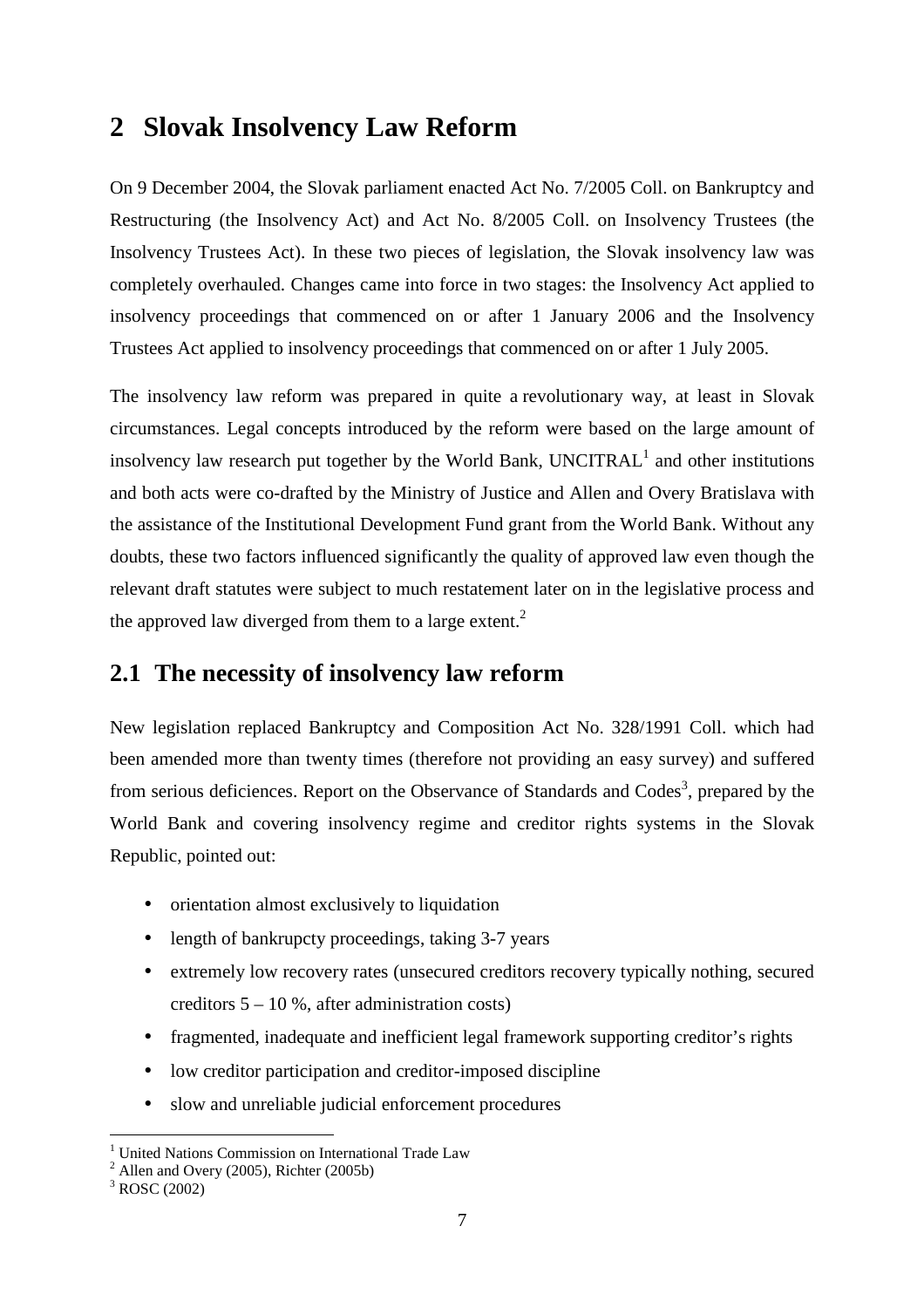- ineffective constraints on abusive filings
- poorly developed collateral mechanisms
- judicial corruption
- lack of transparency
- lack of trustees' professional development, no formal education process or mandatory training for them

Low enforcement rate of creditors' claims, length of proceedings, limited creditors' control over the management and the outcome of proceedings and rare use of composition proceedings designed to facilitate corporate recovery outside bankrupcty proceedings were the most striking problems also according to Allen and Overy (2005). Pospíšil (2003) stated, among all these issues, also the lack of cross-border insolvencies regulation and conflict of the bankruptcy law with other legal systems. These all were problems that reform aimed to tackle.

## **2.2 The purpose and the conception of the reform**

The main purposes of the reform included<sup>4</sup>:

- to avoid any loss on the value of the bankrupt's property in the period just prior to the commencement of bankruptcy proceedings and in the course of the proceedings
- to ensure an acceleration in the proceedings instituting tighter control over proceedings and stricter timeframes within which key events within the process must be accomplished to shorten the time required to complete the procedure
- to take measures stimulating the parties involved to act promptly and to have a proactive approach in the proceedings
- to facilitate a possibility of informal restructuring as an alternative to the formal proceedings
- to increase the responsibility of all parties involved in the proceedings, mainly the bankruptcy trustees
- to limit a potential room for corruption

 $\overline{a}$ 

• to avoid the existing absence of international private and procedural law in the area of bankruptcy

<sup>&</sup>lt;sup>4</sup> As presented in the interviews with authors of the reform and in the Legislative intent and Explanatory report to Act No. 7/2005 Coll. on Bankruptcy and Restructuring.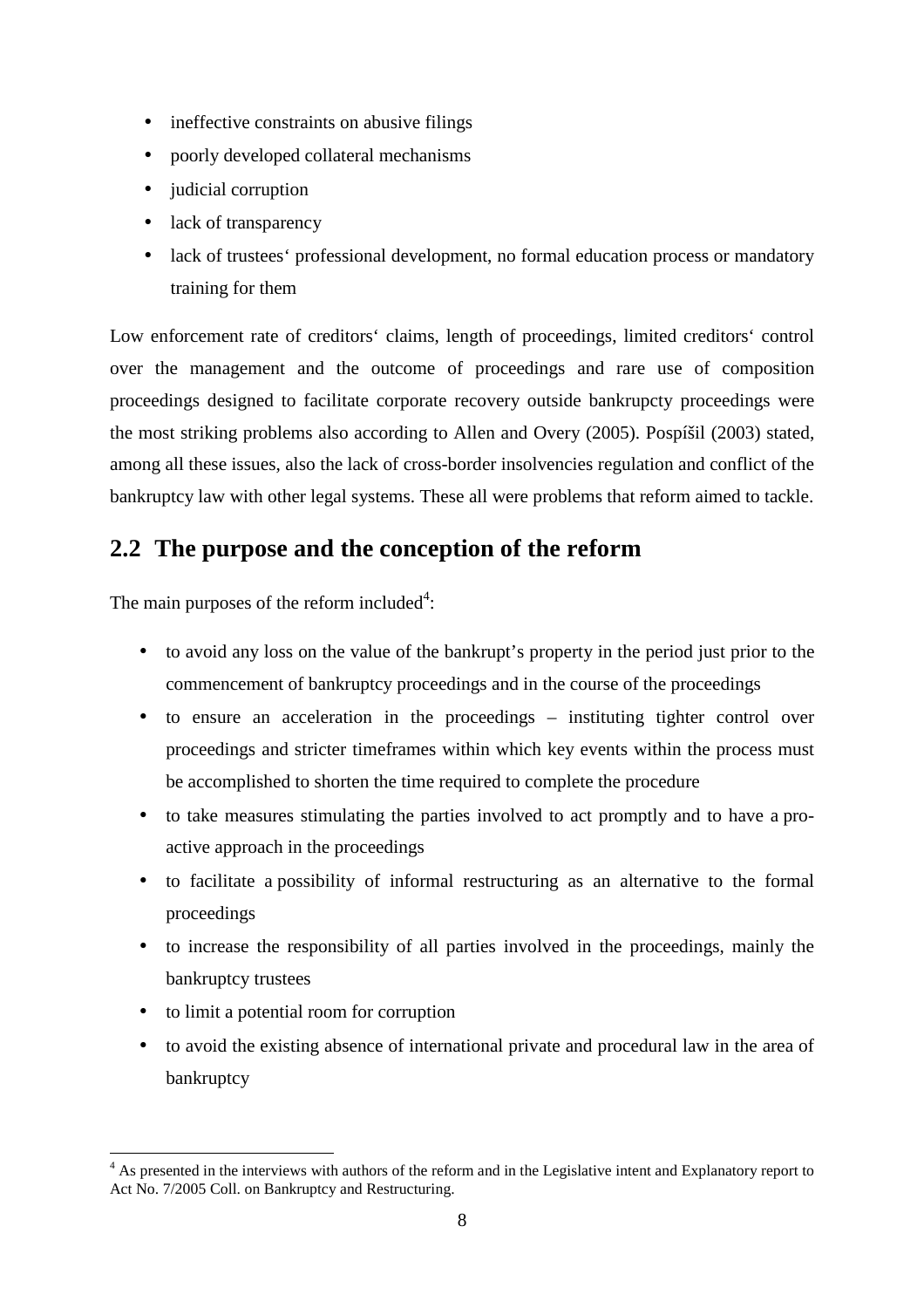To achieve these goals, the entire conception of the Slovak insolvency system had to be changed. The new conception is built on these key components:

• Pro-creditor oriented system as a basis: protection of creditors' rights and creditors' control over the proceedings are enhanced to reduce the cost of debt financing and to increase its availability. Empowering creditors is definitely a step in the right direction, but new law contains also measures which are evidently pro-debtor, e.g. strict requirements on creditors' petitions for the bankruptcy to prevent abusive filings. Generally, it is often difficult to distinguish between pro-creditor and pro-debtor oriented systems since several measures which at first glance seem to be in favour of creditors actually benefit debtors and vice versa.<sup>5</sup>

One of the most accurate indicators, which are used to differentiate pro-creditor and pro-debtor attitudes to insolvency, is Philip Wood's litmus test of jurisdictions. Its key criterion is whether set-off is allowed, eventually compulsory (favouring creditors) or set-off rights of creditors are prohibited or limited (favouring debtors) on insolvency. Solution of this policy collision as to who to protect on insolvency then reveals the underlying approach to insolvency<sup>6</sup>. In jurisdiction of the Slovak Republic, disallowance of set-off in certain insolvency proceedings is applied (no claims that originated before the commencement of the restructuring proceedings can be set-off against the claims of the debtor).<sup>7</sup>

In this context, it is also interesting to mention the position of World Bank which in its annual report Doing Business 2004 (p. 77) states that "*reform to improve bankruptcy is not about being friendly to creditors or to debtors. Singapore is extremely creditorfriendly, closely followed by Ireland. Germany, Japan, the Netherlands, and Norway are thought to balance the interests of debtors and creditors. Belgium is very debtorfriendly. Yet all those jurisdictions have quick and cheap bankrucpty procedures, reach the efficient outcome, and maintain the absolute priority of claims."* 

• Decisions which are commercial in nature rather than legal are placed in the hands of stakeholders, mainly creditors. Negotiations between debtor and creditors are stressed over court involvement. The shift of the decision-making authority from judges to creditors makes sense for many reasons. From all of the participants, creditors have

 $<sup>5</sup>$  E.g. improvements in the creditors' protection reduce their risk (they expect to get more in insolvency) and that</sup> consequently leads to lower cost of debt which is to benefit of debtors.

<sup>6</sup> For more, see Wood (2007).

 $^7$  Allen and Overy (2009a), Allen and Overy (2009b)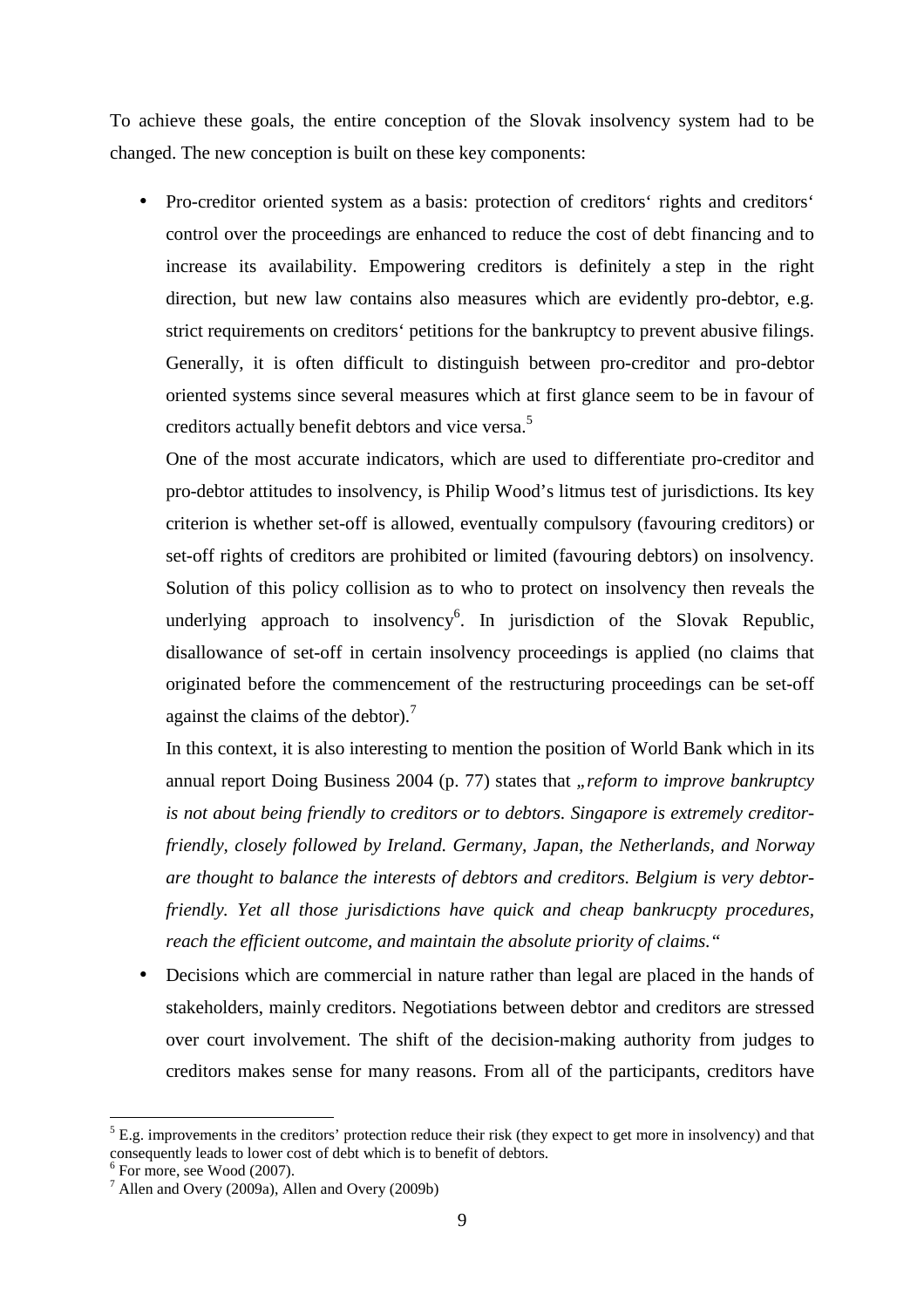the best incentives to take economically efficient decisions. The experience with judicial decison-making based on commercionality has been bad in all postcommunist countries.<sup>8</sup> This can be, among other reasons, ascribed to the lack of business/economics training of judges. Judicial corruption has been one of the most pressing problems in Slovakia. Moreover, courts have been overburdened and *"whenever the court system is involved,...delays are the rule rather than the exception and serve to diminish the value of assets and reduce recovery based on time value of money."<sup>9</sup>*

This concept is consistent with the findings of World Bank (Figure 1) that *"countries with more court power are less likely to achieve the goals of insolvency, even controlling for income. Moreover, higher levels of court power are associated with more corruption - again, even controlling for income. In such jurisdictions, less court involvement is needed, not more. Involving creditors and other stakeholders in the bankrupcty process is important."<sup>10</sup>*

#### **Figure 1**





Note: The correlation between the court-powers index and the goals-ofinsolvency index is statistically significant at the 10 percent level, controlling for income per capita. The variables are scaled so that higher scores represent more court powers and a higher likelihood that insolvency goals will be achieved.

Source: Doing Business 2004, p. 78

<sup>8</sup> Richter (2005b)

<sup>&</sup>lt;sup>9</sup> ROSC (2002), p. 4

 $10$  Doing Business 2004, p. 78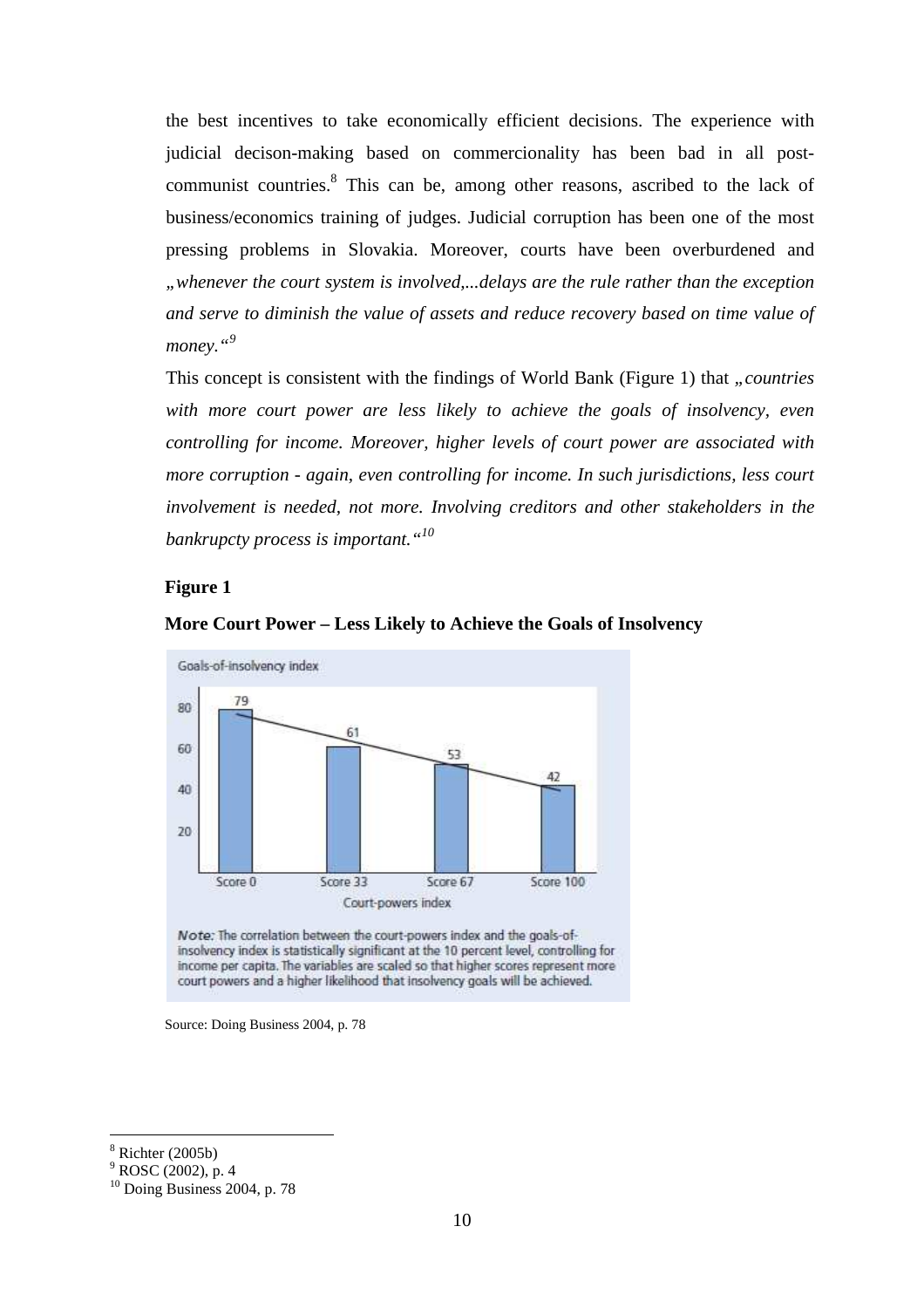The trustee becomes the key person for the success of bankruptcy proceedings in Slovakia. This is probably the riskiest part of the reform<sup>11</sup>. Trustees are given several key competencies in the proceedings although there have been reasonable doubts about their integrity and competency. Richter (2005b; p.2) states that *"...the trustee needs to be competent and honest. Potentially this could be the Achilles' heel of the entire reform; a good number of the current trustee would not pass on either test."* Similar doubts are expressed in the ROSC (2002; p. 8-9) by the World Bank:, Creditors, debtors and judges are uniform in complaining about trustees. *There is a widespread perception that the profession is corrupt and incompetent...The power to have a trustee of choice appointed is perceived as the power to control the proceeding, rather than as a way to ensure fairness."*

It is important to note here that the architects of the reform have acknowledged these limitations. Regulation of the trustee profession is one of the major parts of the reform. In previous system, trustees were not accountable to any governing body and oversight of the Ministry of Justice was inefficient since there was not *"enacted legislation or regulations to properly ensure that trustees are held to a high standard and to provide for monitoring, investigation and discipline for misconduct or incompetence. Requirements in the Bankruptcy Law for appointment are minimal and general, i.e. no criminal record, "appropriate professional qualifications" (undefined), and unbiased individuals. Once appointed, trustees enjoy life tenure. There is no procedure for challenging or revoking a trustee's right to practice."* (ROSC, 2002, p 9.)

New Insolvency Trustees Act tightens up the regulation of trustees. The profession is supervised by the Ministry of Justice (§ 27) which has the authority to license trustees, maintain a list of licensees, impose fines and remove trustees from the register (§ 19). The act introduces new formal pre-conditions which have to be met to qualify as an insolvency trustee (§ 21-23). Requirements include passing a professional exam in front of a committee and participation in a professional training and learning programme (§ 16-17). Establishing mandatory qualification requirements follows intuitive logic that *"where qualified insolvency professionals are involved, viable businesses should have higher chances of survival and nonviable ones should generate higher proceeds in liquidation."<sup>12</sup>* Allen and Overy (2005) highlights that legal entities are no longer disqualified from holding the office of insolvency trustee (§ 2) and

 $11$  Richter (2005a) refers to this concept as "bet on the wild card".

<sup>&</sup>lt;sup>12</sup> Doing Business 2011, p. 81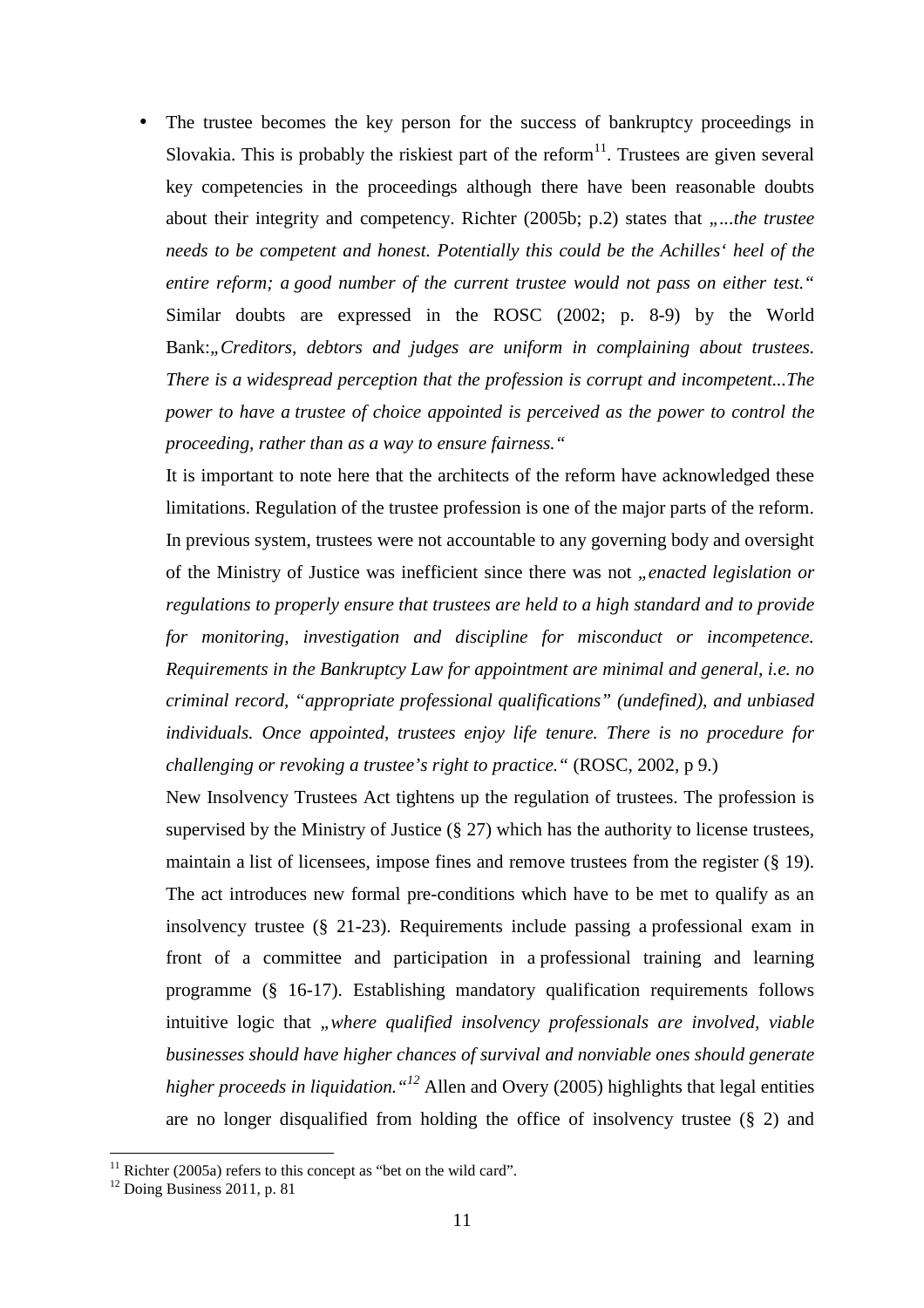perceive this *"as a great opportunity for professional firms to expand their scope of business into this lucrative area"*. That could contribute to the further development of the insolvency profession. The Act also states a duty to act with professional care and other standards of conduct to be observed by a trustee (§ 3). The most important rule regarding the liability of trustees is the liability for any damages resulting from breach of these duties (§ 12).

### **2.3 Insolvency tests**

The trigger criterion belongs to the key features of the insolvency law. There are several requirements which the trigger criterion should meet. Falke (2003) indicates that the most vital question is the question of balance. If the trigger is pulled too early, it may have devastating effects for the debtors who attempt to save their business but on the contrary, if it is pulled too late it may harm the interests of creditors since the assets of the debtor may have depleted before creditors were allowed to initiate insolvency proceedings.

The Insolvency Act states two tests for insolvency: the cash-flow test (inability to pay debts as they fall due) and the balance-sheet test (overindebtedness). The debtor is insolvent if either of these tests are met. If the debtor files a petition for declaration of bankruptcy or a petition for the approval of restructuring, it shall mean that the debtor is insolvent  $(\S 3)$ .

### **2.3.1 The cash flow test**

The cash flow test is met if a debtor has more than one creditor and is not able to fulfil more than one monetary obligation after 30 days from the due date. When reviewing the debtor's insolvency, all receivables that originally belonged to a single creditor during a 90-day period prior to the submission of a petition for declaration of bankruptcy are deemed to constitute one receivable.

The obvious advantage of the cash flow test is that it ensures the timely commencement of the insolvency proceedings and therefore may reduce losses born by creditors and increase the chances of success for the rescue. On the other hand, it should be considered with caution since it often reflects only a temporary phase of illiquidity.

### **2.3.2 The balance sheet test**

The definition of overindebtedness was missing in the Act on Bankruptcy and Settlement. Under the Insolvency Act, the balance sheet test is met if a debtor that is obliged to keep its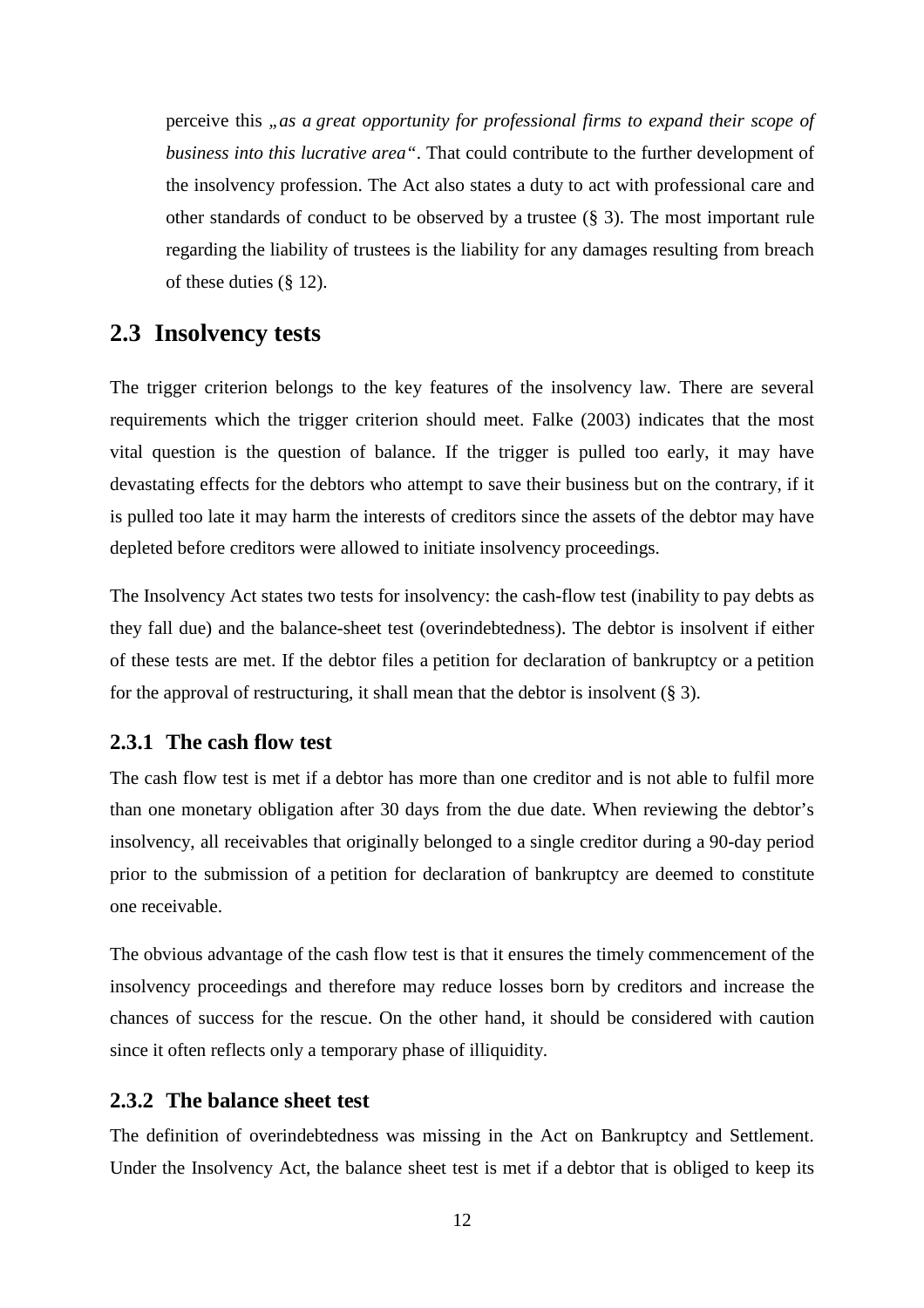books under the Accounting Act, has more than one creditor and the value of its obligations exceeds the market value of its assets.

The balance sheet test is designed to identify debtors whose assets are insufficient to cover all their debts prior to the point when their insolvency is demonstrated by their inability to pay debts as they fall due. For creditors of overindebted business, this is issue of high importance since riskiness of their investment has increased (often without their knowledge) by turning from a debt investment into a residual investment. When insolvency law treats such a debtor as insolvent, the debtor's management is pushed either to disclose the real situation by commencing insolvency proceeding or to increase equity. Another option is to take none of these steps and to risk liability to creditors if the debtor ends up in insolvency proceedings anyway.<sup>13</sup>

Falke (2003), however, doubts the adequacy of the balance sheet test approach to measure insolvency. He argues that domestic accounting standards and valuation techniques may lack accuracy and may generate distorted values, not reflecting fair market values. When employing surveys of qualified accounting and valuation experts, the whole process becomes costly and time-consuming. Finally, the balance sheet test might force viable companies with low debt-equity ratios into insolvency proceedings.

## **2.3.3 Directors' duties and liabilities<sup>14</sup>**

Meeting either the cash flow test or the balance sheet test triggers the obligation to file for formal proceedings. The relevant period for filing is 30 days after becoming insolvent and personal liability for damages caused by late filing may be imposed on directors unless they prove that they acted with professional care.

However, as Allen and Overy (2009a) highlights, to offer the companies some flexibility in choosing between a private work-out and formal proceedings, the Insolvency Act specifically recognises management's rescue efforts if the effort is bona fide, realistic and acknowledged in writing by a relevant creditor. Historically, directors' duties have been prosecuted and liability has been invoked very rarely, but Allen and Overy (2009b) expects an increase in director's liability litigation as sophisticated foreign-owned creditors and investors attempt to import this international trend into Slovakia.

 $\overline{a}$  $13$  For more detailed description, see Richter (2009).

<sup>&</sup>lt;sup>14</sup> For more detailed discussion of executive directors' duty to commence formal proceeding and of liability for damage caused by violation of this duty, see Kukučková (2009).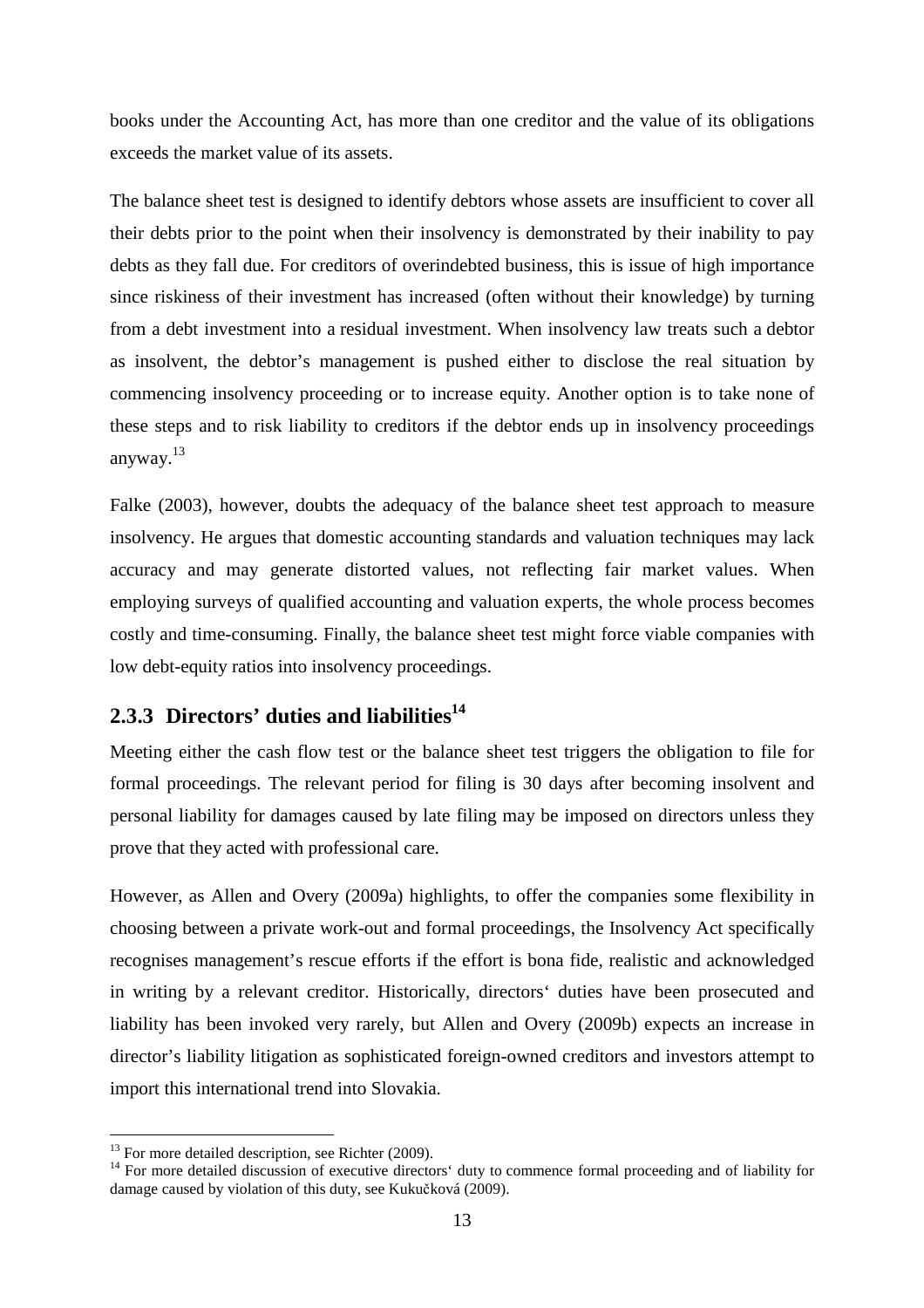## **2.4 The types of proceedings**

The Insolvency Act offers two types of formal insolvency proceedings: bankruptcy proceedings (liquidation) and restructuring proceedings (reorganisation). If a petition for bankruptcy and a petition for restructuring are submitted at the same time, the priority is given to restructuring  $(\S 16(1))$ .

The purpose of the bankruptcy proceeding is to resolve the debtor's insolvency by selling off its assets to collectively satisfy its debts and to achieve proportionate (pari passu) satisfaction of the debtor's creditors.<sup>15</sup> A bankruptcy petition may be filed by a debtor, creditor<sup>16</sup>, the liquidator of a debtor, or another legally appointed person. Petitions are submitted to the relevant court.

The purpose of a restructuring is to resolve the debtor's insolvency by satisfying the debtor's creditors in the way agreed in the restructuring plan. The restructuring process can be initiated not only if the debtor is already insolvent, but also in case that insolvency is imminent. This rescue measure should only be used in case it is not detrimental for creditors, or in other words, business should be kept going only if it is reasonable to expect that it will result in better satisfaction of debtor's creditors than the piecemeal realisation of assets in bankruptcy proceedings.<sup>17</sup>

Richter (2005; p.3) points out here, that *"the critical question is not so much who will decide whether a reorganisation will be approved or disapproved, but rather who has the right to decide that reorganisation will be attempted at all, and for how long<sup>18</sup>."* Legislators face here the challenge to find such equilibrium between the conflicting interests of secured creditors (which have virtually no incentive to restructure and in most cases prefer liquidation) and shareholders/management (which have incentive to attempt restructuring also when it is not economically justifiable) that businesses with negative going concern value will end up in liquidation and businesses whose going concern value is positive will be rescued. This

<sup>&</sup>lt;sup>15</sup> Allen and Overy (2009b)

<sup>&</sup>lt;sup>16</sup> Under the new law, creditors' petitions for the bankruptcy proceedings are strictly regulated. A creditor is entitled to file a petition for declaration of bankruptcy if the debtor is in delay with the fulfilment of its monetary obligation towards the creditor for more than 30 days and simultaneously it can be reasonably assumed that this debtor is insolvent. Insolvency of the debtor can be reasonably assumed if the debtor is in delay with fulfilment of at least two monetary receivables of at least two creditors that are enforceable or recognized in writing for more than 30 days in spite of the fact that the creditors have delivered him a written notice to pay these receivables ((§ 11(3)). These strict requirements should prevent abusive filings by creditors..

 $17$  Allen and Overy (2009b)

<sup>&</sup>lt;sup>18</sup> Law and Economics refers to such authority as 'gatekeeper'.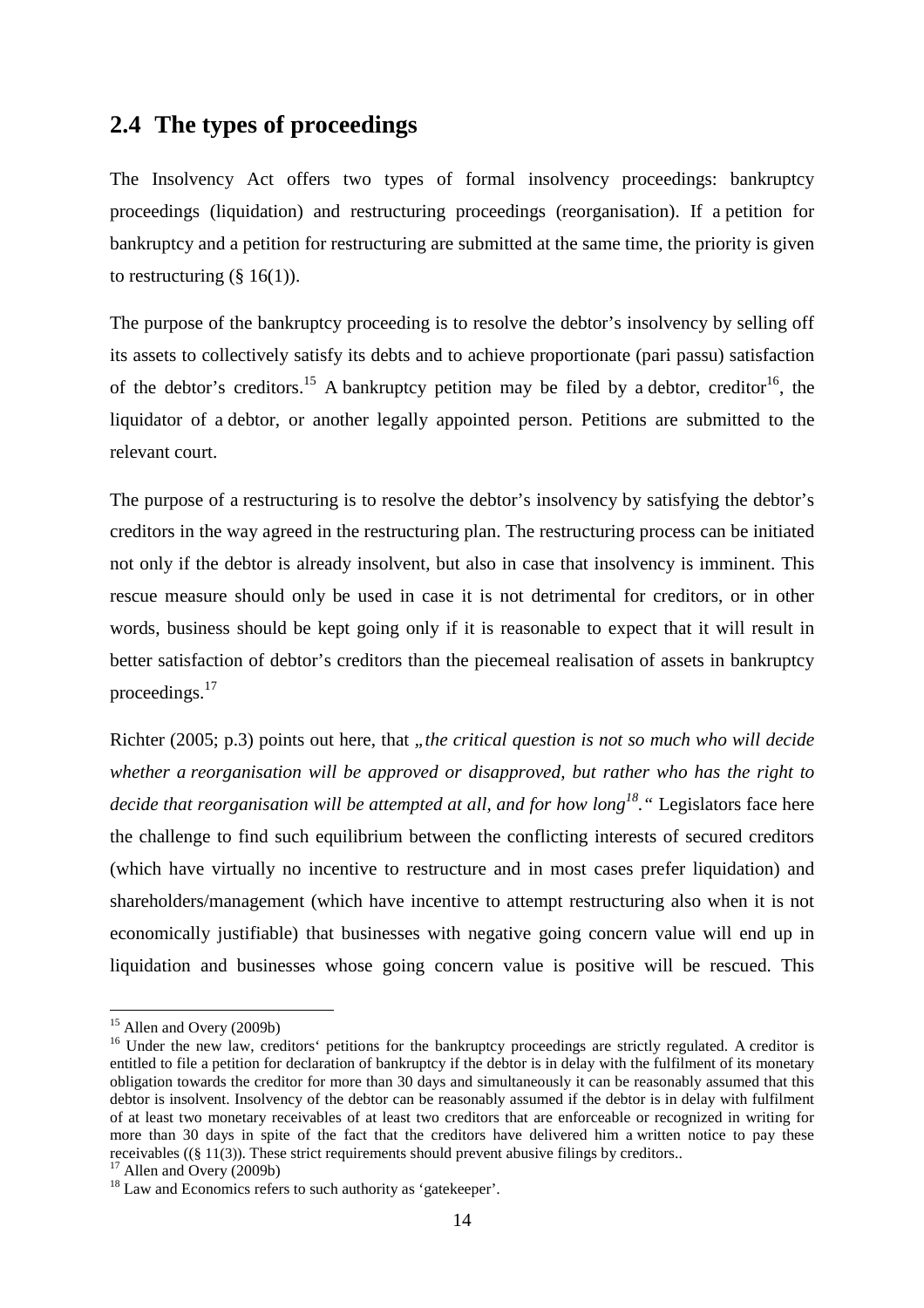"filtering", by which economically viable but financially distressed companies are separated from inefficient ones, is one of the key features which well-functioning bankruptcy system should have.

A private (informal) work-out, as a privately agreed restructuring of the company's debt (agreed between the company and its main creditors, without any judicial intervention) and an alternative to the formal proceedings, is not specifically recognised by the Slovak legislation, nonetheless it is feasible based on the doctrine of freedom of contract. There are some considerable advantages of informal work-outs: avoiding "stigma" of insolvency and related negative publicity and speculation, preserving confidentiality, higher flexibility, involvment only of the most sophisticated creditors (limited involment of small creditors), no involvment of court (therefore promoting out-of-court workouts can ease the burden on courts) and also faster and less costly process. However, since no official guidelines exist, market familiarity with the London Approach or INSOL Principles based work-outs is low and they are very rarely used in practice.<sup>19</sup>

## **2.5 The gatekeepers of restructuring**

The key role of the gatekeeper is committed to the trustee. A debtor is entitled to file a petition for a restructuring only if it has appointed a licensed trustee who has evaluated the business and prepared an expert opinion, not more than 30 days old, in which the restructuring is recommended  $(\S 111(2))$ .

The trustee's recommendation is then binding for the court in the sense that the court has a capacity to issue a restructuring resolution only in case trustee has recommended restructuring measures  $(\S 116(2))$ . It is possible that the trustee albeit recommends the restructuring however the court does not issue a restructuring resolution, but only in case the opinion suffers from evident deficiencies. Allen and Overy (2009b) emphasises that the court does not analyse the economic feasibility of the restructuring.

The problematic feature of such a solution is that on one hand it eliminates the risk of judicial discretion, but on the other hand it creates a new risk of discretion on the side of trustees. Therefore a success of this solution is crucially dependent on the quality and integrity of trustees. Tightening up the regulation of the trustee profession can certainly help to increase the quality of trustees, however it may be too optimistic to expect that it is the ultimate

<sup>&</sup>lt;sup>19</sup> Allen and Overy (2009a)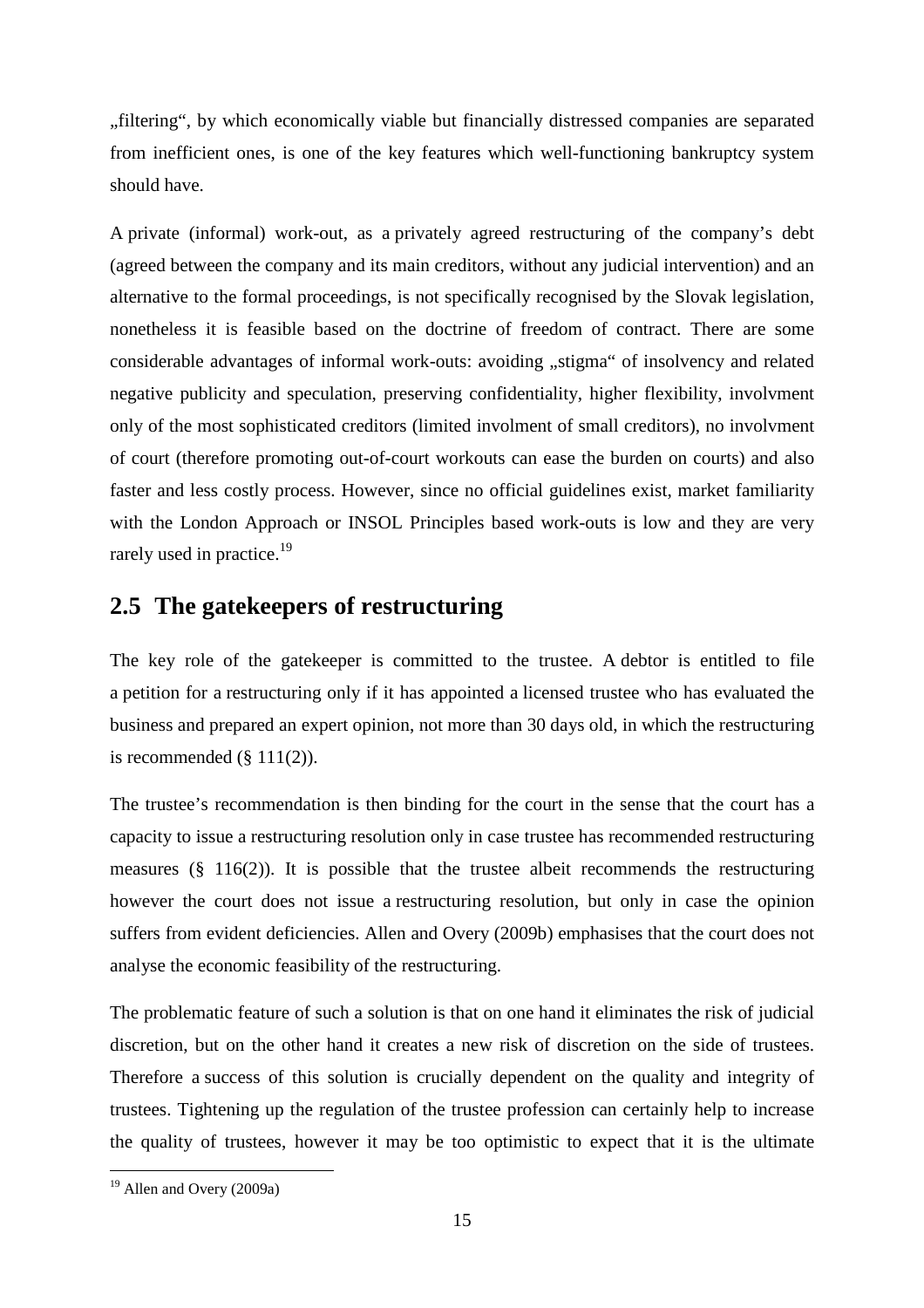answer. Even more when the period to reach required standard was quite short (half a year between the effective dates of respective acts).

Experience shows that after the Insolvency Trustees Act came into force, the number of licensed trustees in the Slovak Republic rapidly decreased from about 1500 to current 543.<sup>20</sup> This development is undoubtedly positive, but, in the opinion of Branislav Pospíšil, this number is still too high<sup>21</sup> and not all trustees are capable of conducting restructuring in the right way. This is one of the reasons why there are considerations to introduce two separate lists of trustees in the future (one list for liquidation and another one with even stricter requirements for restructuring).

Another feature which increases the risk of trustees' opportunistic behaviour is the missing regulation of trustees' remuneration. Richter (2005a) notes that, according to Branislav Pospíšil, it has been a legislative intent to attract renowned companies from the sphere of financial advisory and accounting to enter the market of bankruptcy trustees. However, if it is debtor (or its management) who appoints and pays a trustee, it potentially creates a high risk of collusion between trustee and debtor. Regarding remuneration of trustees, World Bank recommends to pay trustees for maximizing the estate value to set incentives for them to maximize proceeds. According to its research, by doing so, recovery rates are increased by 20% on average. $22$ 

The existence of the second gatekeeper – the creditors' committee with its power to reject restructuring plan even before creditors vote on it – could be used as a counterargument to the risk of trustees' discretion. There are, however, several reasons why creditors' committee is by definition a much weaker gatekeeper than trustee could be. Richter (2005b, p. 3) summarizes that *"it will only decide on a draft plan, not actually put it together – this means that between 90 and 120 days worth of time and transaction costs will have passed by the time the commitee has a say. Secondly, and perhaps more importantly, the committee will have to rely on the trustee's information, unless it wants to spend substantial transaction costs on evaluating the plan."* Moreover, a trustee has some control over the composition of creditors' committee.

 $^{20}$  Own calculation based on the List of registered trustees (1.4.2011).

<sup>&</sup>lt;sup>21</sup> In the interview (22.11.2010), Branislav Pospíšil estimated the optimal number of trustees in the Slovak Republic at 150.

 $22$  Doing Business 2005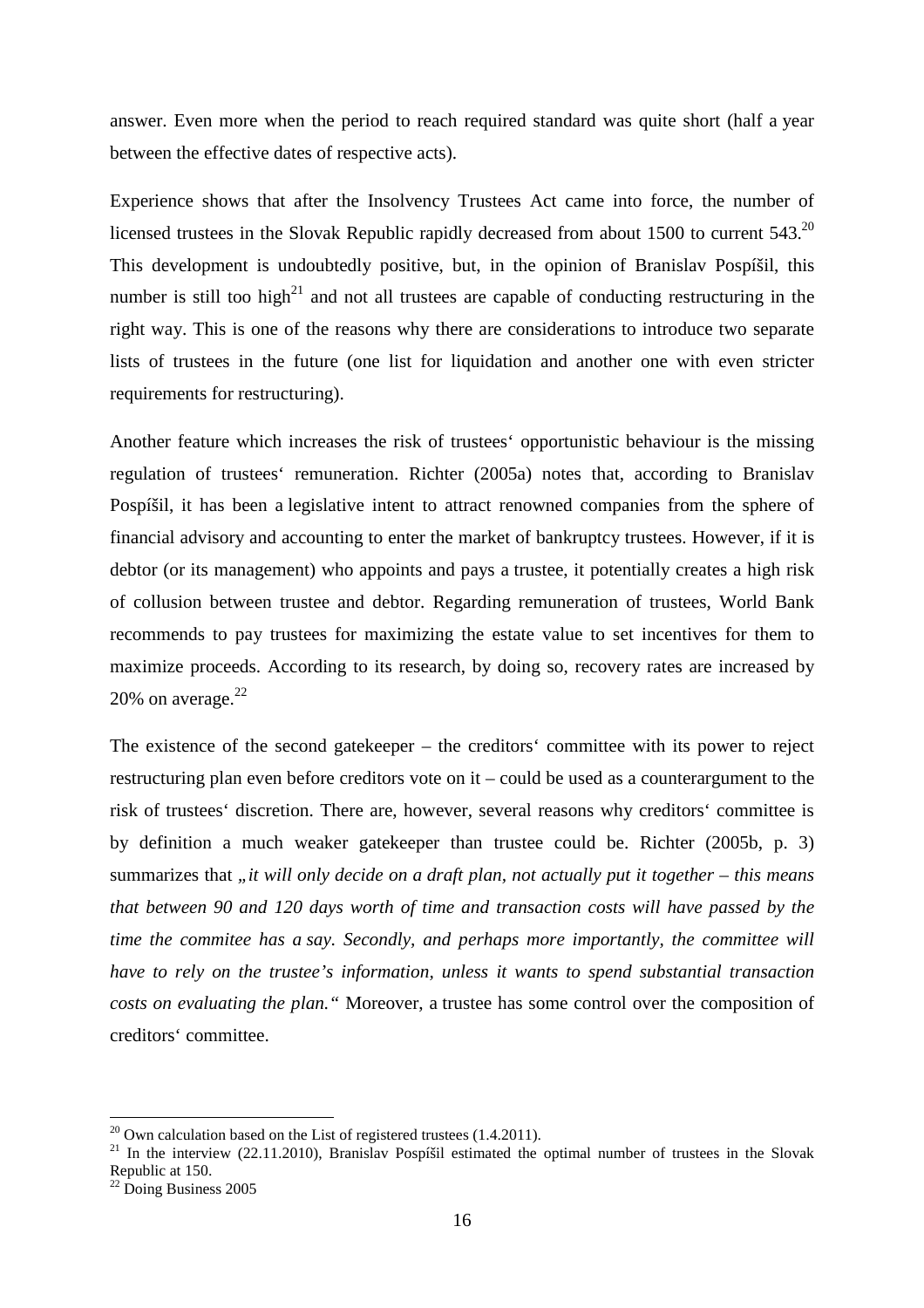The fact that during the first 90 days creditors can not revoke and replace the trustee (as contrasted to liquidation proceedings) appointed by the debtor is another manifestation of the key trustee's role in restructuring proceeding. Essentially, the trustee creates the whole conception of restructuring  $(\S 109(1); \S 110(2)(c))$  and therefore also the court must in restructuring resolution appoint a trustee who prepared the opinion (§ 116(4)). There is perceptible logic behind this limitation of creditors but it can pose a great danger for creditors in case of collusion between the debtor and the trustee $^{23}$ .

Then, the protection of creditors is safeguarded only through the legal requirement, often referred to as the best interest rule, that the extent of satisfaction of any creditor must be higher than through liquidation proceedings. This general rule can however lead to the situation which Branislav Pospíšil considers as one of the main problems revealed in practice: the debtor gives creditors only minimum of inevitable (more than they can achieve in liquidation) instead of maximum possible. $^{24}$ 

Taking all the arguments into account, debate about more appropriate or safer "gate" to the restructuring is definitely not beside the point. The choice of more objective quantitative criterion differentiating corporations into two groups (debtors for which restructuring would be a priori available and debtors to which restructuring would not be available without further arrangements) with the possibility to control inevitable mistakes on both sides<sup>25</sup> (to allow restructuring for corporations, which would not meet the size criterion but would be economically viable, in a way of pre-packed restructuring and conversely, to give creditors of corporations, which would meet the size criterion but their going concern would be negative, possibility to reject the restructuring process) could be alternatively a better solution for the economy with an imperfect institutional framework.

## **2.6 Restructuring**

Branislav Pospíšil in the interview admitted that during the preparation of the insolvency reform, the greatest attention was devoted to the liquidation since it was considered to remain the vastly prevailing type of proceeding. This could be partially a reason why the part about restructuring seems to be less elaborated and to suffer from much more imperfections, as concludes Richter (2005a).

 $23$  Richter (2005a)

<sup>&</sup>lt;sup>24</sup> Interview with Branislav Pospíšil, 22.11.2010

<sup>&</sup>lt;sup>25</sup> Underinclusivity and overinclusivity.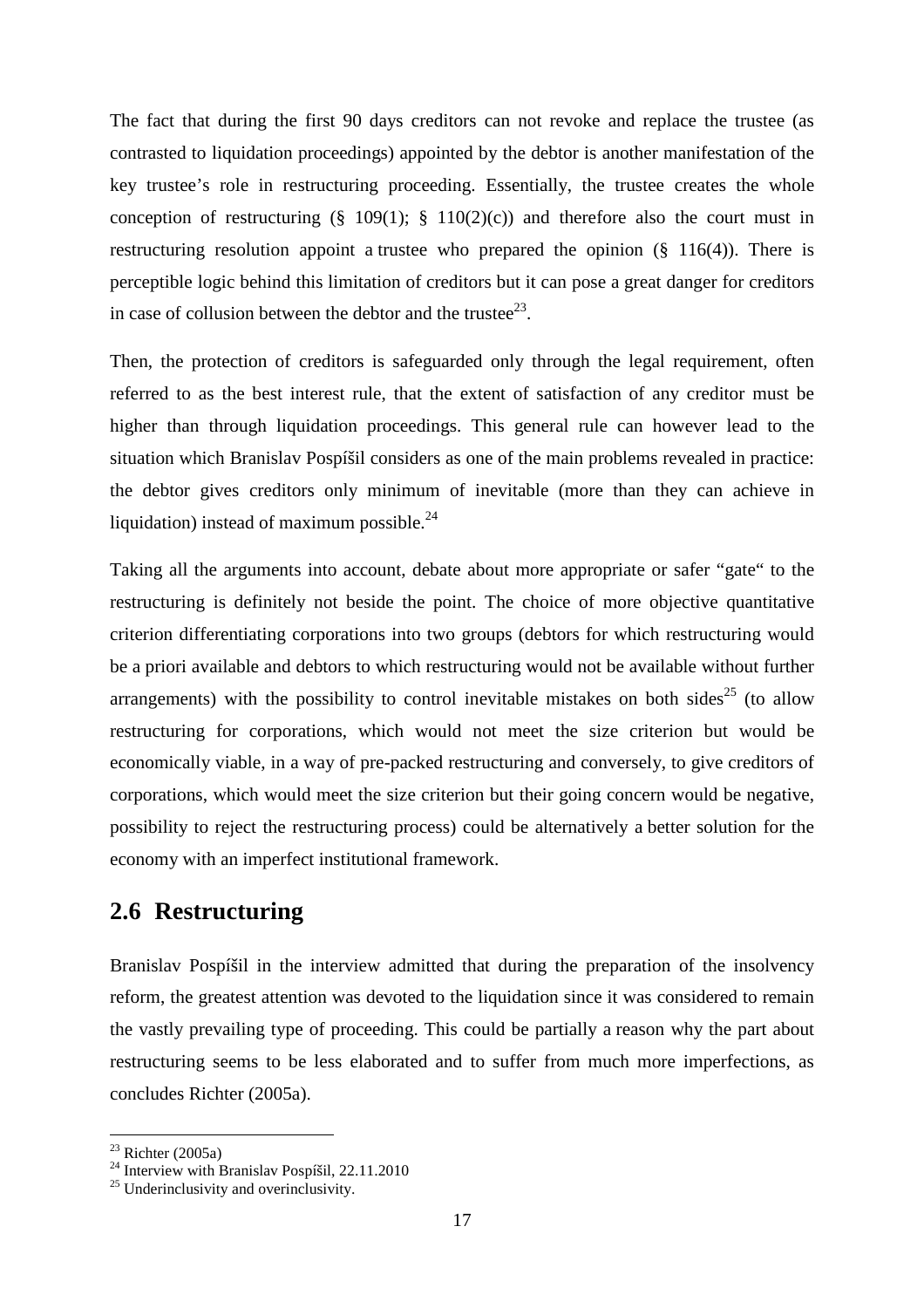However, practice has shown that, from the equity point of view, restructuring proceedings prevail.<sup>26</sup> Such a disproportion is good motivation to focus more on the description and analysis of restructuring.

#### **2.6.1 Restructuring procedure in more detail**

As already mentioned, a petition for restructuring can be filed if the debtor is insolvent or insolvency is imminent. The possibility to apply for restructuring before a company is insolvent is a significant change which reflects the principle that an early initiation of proceedings greatens the chances of successful rescue. It should help to avoid situations when companies do not enter insolvency proceedings until it is too late and financial problems are critical.

A petition for restructuring must be supported by an opinion of an independent trustee who assesses the feasibility of the restructuring. In opinion, prepared in an impartial manner and with professional care  $(\S 109(2))$ , the trustee may recommend restructuring only if all the preconditions for the debtor's restructuring are satisfied: the debtor performs its business activity, is insolvent or insolvency is imminent, it is reasonable to expect that at least a major part of the debtor's business operations can be preserved and that the satisfaction of creditors will be higher than in case of a bankruptcy proceeding ((§ 109(3)).

Not only the debtor, but also the debtor's creditors are entitled to appoint a trustee and to file a petition for restructuring. However, proper preparation of the opinion requires extensive cooperation on the side of the debtor (providing necessary documents or information) and therefore, as Allen and Overy (2009b) comments, *"unless the debtor agrees to restructuring*, *a successful initiation of this type of insolvency proceedings by creditors is unlikely to occur in practice."* Branislav Pospíšil also considers creditor restructuring unreal in practice because of the nature of debtors, the nature of the creditor sector and the size of the market. $27$ 

The Insolvency Act also facilitates a possibility of pre-packed restructuring. The concept of pre-packed restructuring combines the benefits of informal restructuring with the advantages of formal restructuring proceedings in a way that arrangements, which are under normal circumstances supervised by the insolvency trustee and the court, are worked out and voted on in advance of the restructuring filing. This simplifies the whole process, saves time and administrative costs.

<sup>26</sup> Interview with Branislav Pospíšil, 22.11.2010

 $^{27}$  Interview with Branislav Pospíšil, 22.11.2010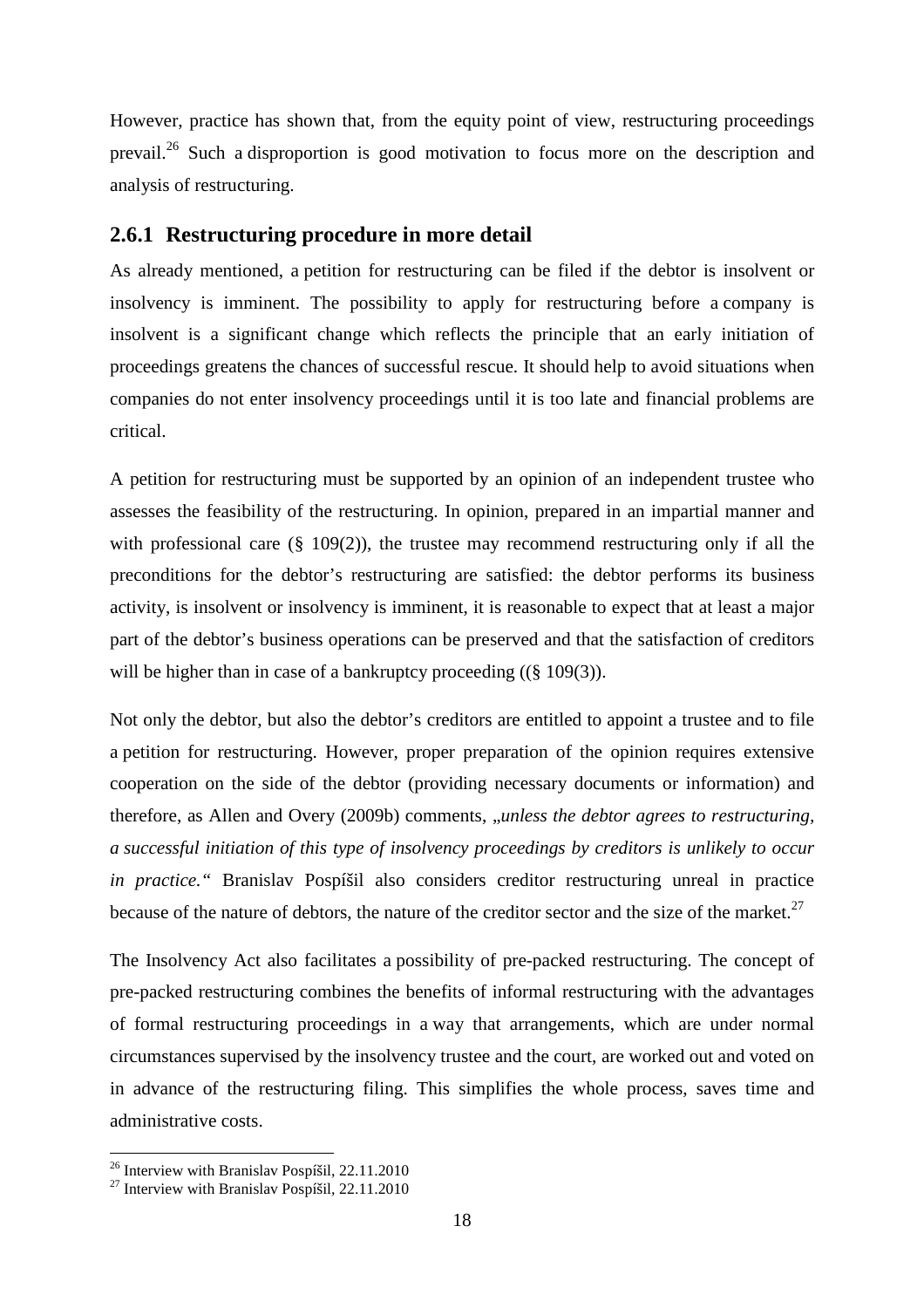A common shortcoming of the informal restructuring is the fact that the final restructuring agreement is a private contract among the parties and non-binding for creditors not party to it. Applying formal restructuring proceedings can help to overcome the situation, when some creditors refuse to participate in negotiations at all or to consent to a proposed plan, by imposing a pre-negotiated restructuring plan, approved by the necessary majority of creditors, among dissenting or unwilling creditors.<sup>28</sup> According to § 110(3), the trustee's opinion may contain a draft restructuring plan and a binding declaration of the debtor and of one or several creditors of the debtor regarding the draft restructuring plan.

Once a petition for restructuring is filed, is supported by the trustee's opinion and formally complies with the statutory requirements, the court is obliged to commence restructuring proceedings within 15 days  $(\S 113(1))$ . The court resolution must be without delay published in the Commercial Bulletin (§ 113(3)). The effects associated with the commencement of restructuring proceeding become effective on the next day after such publication.

As soon as restructuring proceedings have been commenced, it is the court's duty to examine whether all preconditions necessary for restructuring have been satisfied. If there are no apparent deficiencies in the trustee's opinion recommending restructuring (reminding that the court should not assess the economic aspect of the restructuring), the court must issue a restructuring resolution within 30 days (§ 116(1)). In it, the court is obliged to appoint the trustee who prepared the opinion. Again, resolution must be without delay published in the Commercial Bulletin and also served to the participants of the restructuring proceedings, to the appointed trustee, to the respective tax authority and to the customs headquarters  $(\S$ 116(4)).

### **2.6.2 Restructuring plan**

After the publication of resolution, the restructuring commences. Its main goal is the preparation of a restructuring plan. § 132 defines the restructuring plan as a document, consisting of two parts (a descriptive part and a binding part), and providing for the creation, variation and termination of rights and obligations of those persons identified in it, as well as providing for the scope and method of satisfaction of those parties to the plan who are either creditors with filed claims or the debtor's shareholders.

 $\overline{a}$ <sup>28</sup> Falke (2003)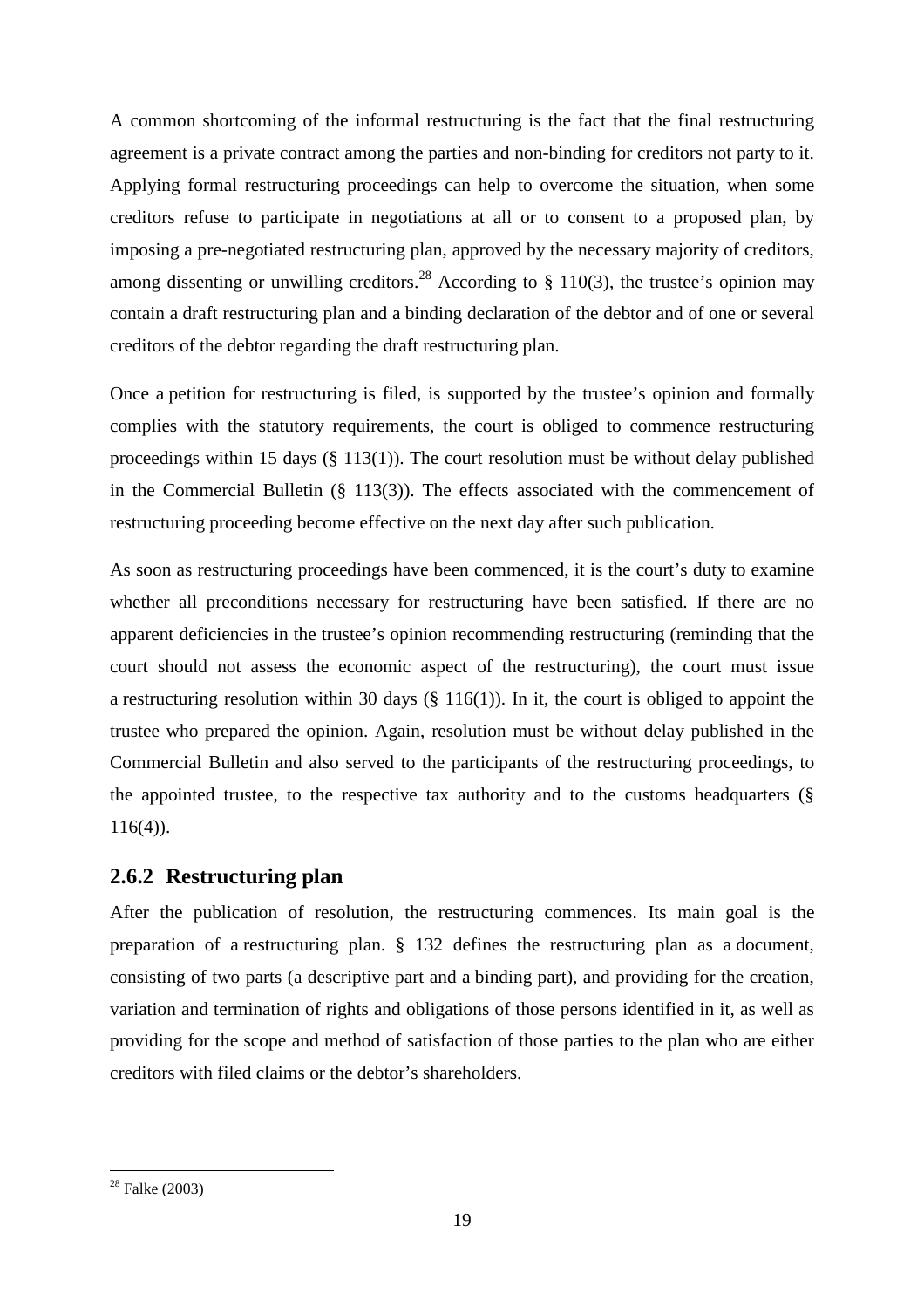The restructuring plan is prepared by the debtor<sup>29</sup> (§ 133), in close cooperation with the trustee and members of the creditors committee (§ 134(2)). Allen and Overy (2009b) points out high flexibility of the measures to be adopted by the plan, e.g. "*they may include a typical plain vanilla restructuring of the debtor's financial debt, the conversion of the debt to equity, the transfer of the debtor's assets or business to a newly established entity, merger, amalgamation or division of the debtor or a change of its legal form".* 

Once the plan is approved by a relevant majority of the creditors (in some cases also by the shareholders) and confirmed by the court, it becomes binding on all parties to the plan.

### **2.7 Creditors**

### **2.7.1 Filing claims**

The Slovak insolvency reform institutes a creditor-driven process. As a consequence, it is a matter of crucial importance to find out as soon as posssible, who the creditors are. At the same time, it is necessary to pay special attention to abusive filings of claims since enhanced creditors' control over the proceedings might tempt to file non-existing claims.<sup>30</sup>

The Insolvency Act includes several measures designed to protect from abusive filings. The period when creditors may file their claims is shortened to 45 days in case of bankruptcy (§ 28(5)) and to 30 days in case of restructuring  $(§ 121(1))$ .<sup>31</sup> There are strict formal requirements imposed on application. Failure to meet them results in a claim not being taken into consideration (§ 29(1); § 122(1)). Neither the trustee, nor the court is obliged to invite a creditor to supplement or correct an incomplete or incorrect application (§ 29(9); § 122(8)). The most important measure is the introduction of penalties for filing unsubstantiated proofs of claim.

According to § 30(1) and § 125(1), the creditor is responsible for inaccuracy of the data stated in its application. If the trustee rejects the creditor's claim and the court states, within the proceedings on determination of a rejected claim, that the creditor was not entitled to the payment of the amount of the filed claim, or that the creditor was entitled to the payment of the amount below 75 percent of the filed amount of the claim, the creditor is obliged to pay a

 $29$  In case of restructuring initiated by creditors, the restructuring plan is prepared by the trustee.

 $30$  Richter (2005a)

<sup>&</sup>lt;sup>31</sup> As mentioned in chapter 2.2, instituting tighter timeframes to shorten the time required to complete the procedure was one of the main goals of the reform.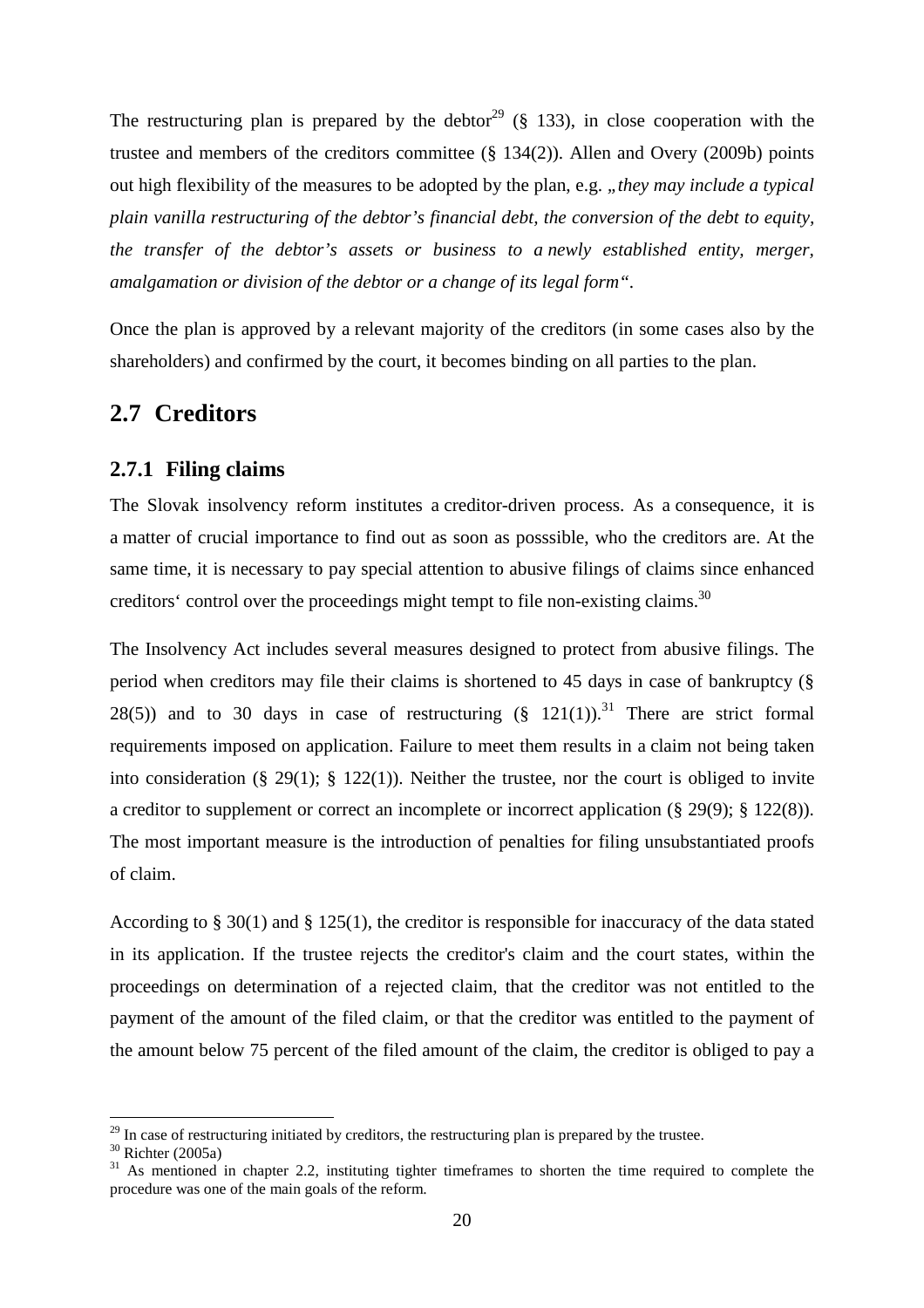penalty in the amount determined by the court in favour of the affected estate, unless the creditor proves that it proceeded in filing its claim with due care.

The same applies in case the court states, within the proceedings on determination of a rejected claim, that the creditor was not entitled to a lien filed in its application, was entitled to a lien in worse order than filed in its application, or was entitled to a worse order for satisfaction of its claim from the general estate than filed in its application. The amount of penalty is determined according to § 30(2) and § 125(2).

Last but not least, under the Insolvency Act, only the trustee can reject the filed claims within 30 days after expiry of the period for filing claims (§ 32(4) and § 124(2)). Creditors with filed claims are entitled only to propose to the trustee the rejection of other creditors' filed claims (§ 32(4) and § 124(2)).

In practice, rejecting claims as a method of evading creditors has turned out to be one of the major problems of new law. The creditor, whose filed claim is rejected, does not have the right to vote at the creditor's meeting (§ 146(5)). According to Branislav Pospíšil, there are two different ways of dealing with this problem considered recently: either creating a separate class for creditors with rejected claims, with the right to vote on a plan but also with an option of binding dissenting creditors to the plan (cram-down) or employing another trustee in the proceedings who would have the only task – to deal with rejecting claims.<sup>32</sup>

### **2.7.2 Secured debt**

### **2.7.2.1 Recognition of title finance**

In a credit-based market economy, the different techniques of title finance, such as retention of title, finance lease, sale and lease back, sale and repurchase, hire purchase, factoring, etc., which have a similar economic effect as security, are frequently employed instead of security. The financier retains title or ownership of the asset. As Falke (2003) notes, the advantage of title finance is that although having a similar effect as security, it is not regulated by the strict pledge laws. Moreover, in transition and post-transition economies, the importance of security devices like title finance arrangements and their treatment in insolvency is even higher due to a lack of the availability of universal security.

Richter (2005a) highlights that the Insolvency Act in § 8 (and for bankruptcy proceedings also in § 50(3)) re-characterises these arrangements as security arrangements. As a consequence,

<sup>&</sup>lt;sup>32</sup> Interview with Branislav Pospíšil, 22.11.2010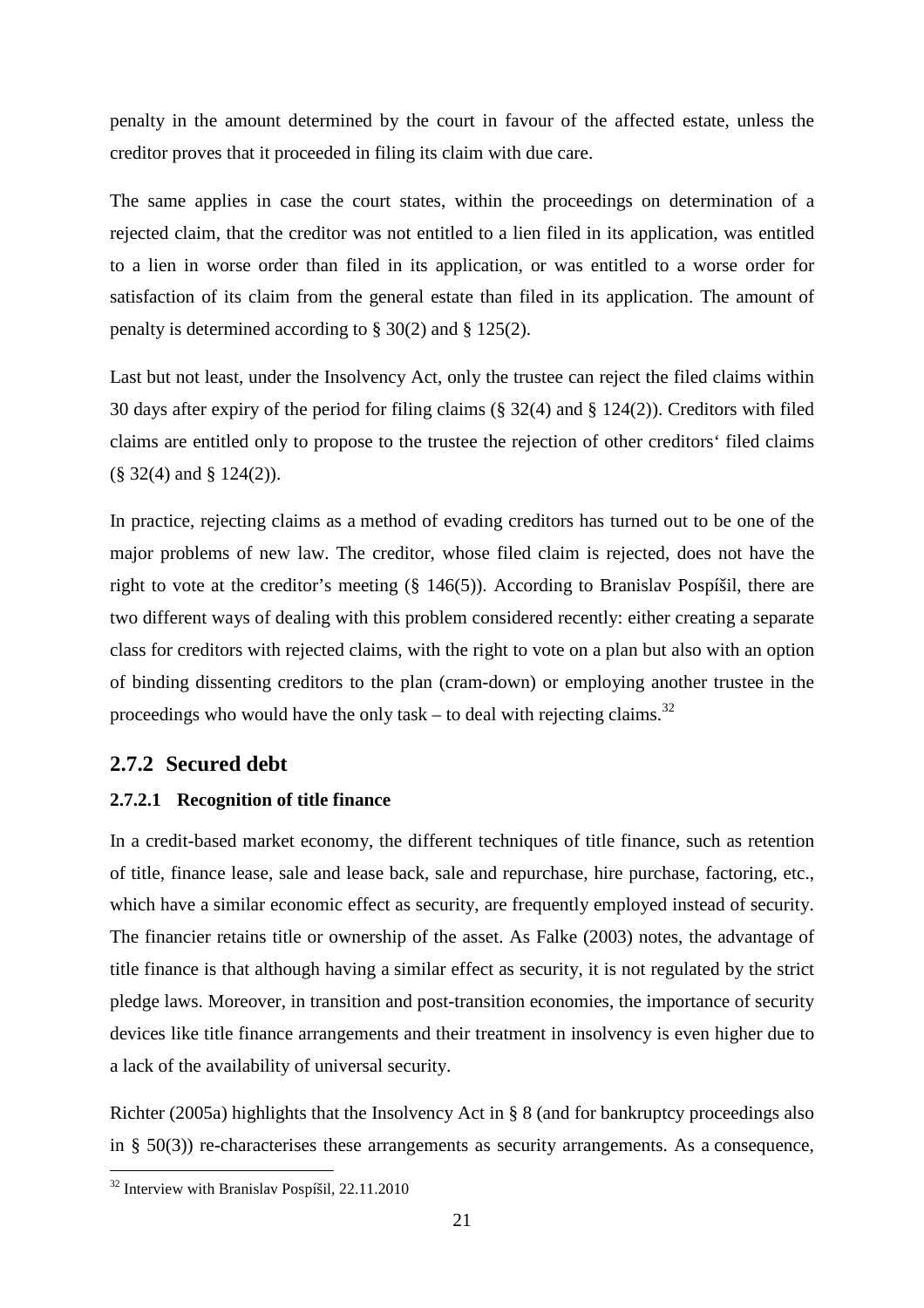the title holder is treated in the same way as a secured creditor and is also subject to the same restrictions.

On one hand, the policy decision to re-characterise title finance arrangements as security arrangements increases the chances of successful restructuring of the debtor and fosters more asset-maximisation (in comparison with another policy option to exclude title financing from insolvency proceedings) and also honours the principle of equitable treatment of similarly situated creditors (par conditio creditorum)<sup>33</sup>. On the other hand it goes against the principle of market conformity which is one of the main objectives of the insolvency law. According to this principle, the insolvency law should honour pre-insolvency rights and entitlements existing outside insolvency and avoid weakening or redistributing them, otherwise there is a risk that the insolvency proceedings will be strategically misused by participants to circumvent such entitlements.<sup>34</sup>

#### **2.7.2.2 Valuation of security**

In cases when the sale's valuation of property is not possible (going concern sale, restructuring), the insolvency law must provide procedure to value a creditor's interest in property of the estate. The creditor's claim is then designated a secured claim to the extent of the value of such creditor's interest and any remaining claim amount is designated as an unsecured claim.<sup>35</sup>

For the bankruptcy proceedings, the Insolvency Act states rule for valuation in § 77. Valuation is normally carried out by a trustee, but the trustee must have the expert opinion prepared if requested by secured creditor or by the creditors committee. However, there is no such provision in the restructuring part. According to  $\S$  138(1), for the purpose of dividing claims into classes, valuation is left on the professional care of the party submitting the plan. Secured creditor has a right to ask for change of its classification (§ 145(1)), but as Richter (2005a) emphasises, if the party submitting the plan rejects, there is no alternative for secured creditor but to litigate over nullity of the plan. In this manner, decision about the value of creditor's interest, which is the decision commercial in nature, is placed in the hands of the court. This is apparently against conception of the reform.

<sup>&</sup>lt;sup>33</sup> From the economic point of view, the purpose and the result of the title finance arrangements are virtually the same as in case of security arrangements, the difference lies only in the formal classification of these arrangements.

 $34$  Falke (2003)

 $35$  Baird (2006)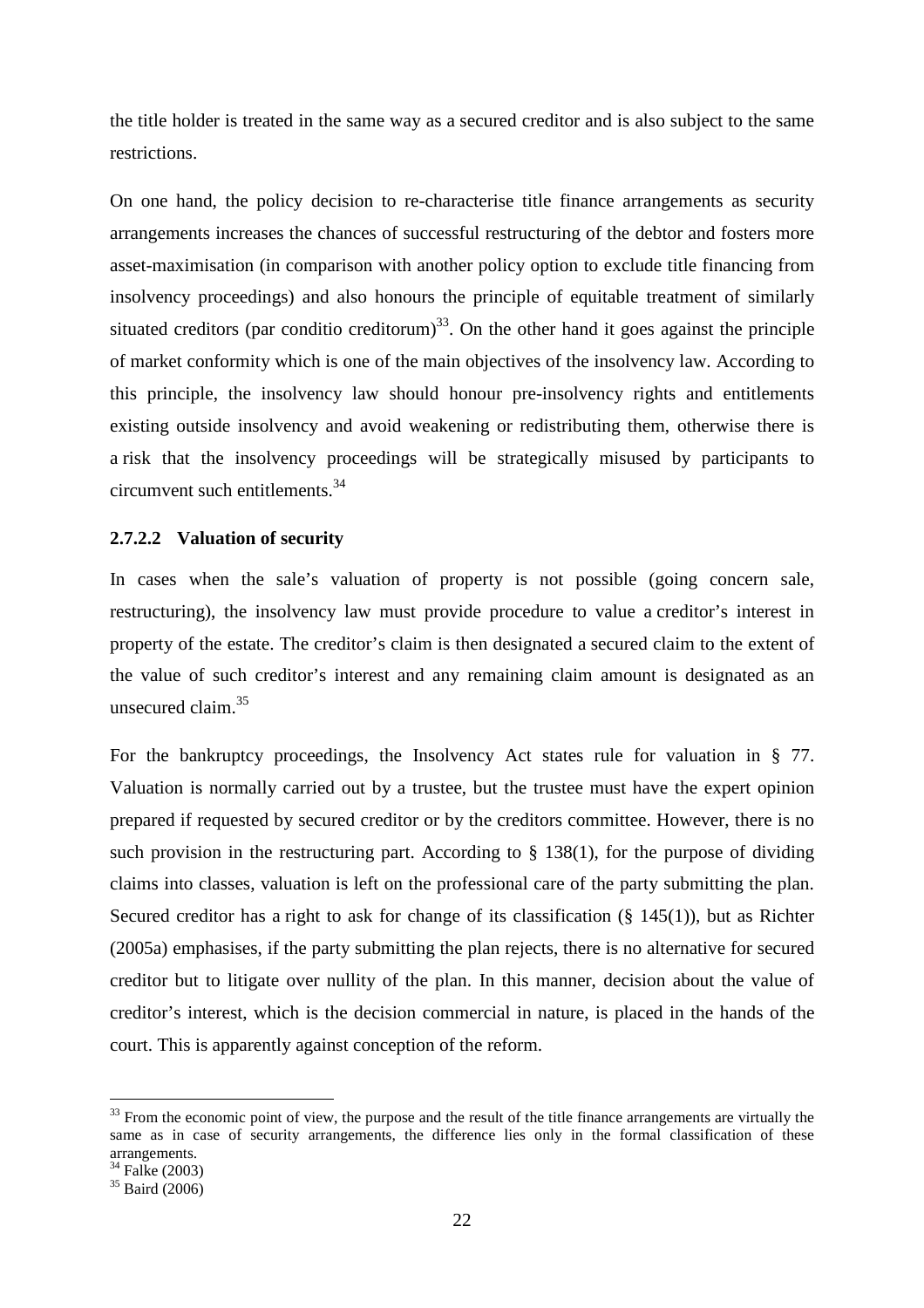Branislav Pospíšil notes one possible safeguard against the opportunistic behaviour of the party submitting the plan when valuing creditor's security interest. According to  $\S$  161(1), if creditor succeeds in litigation over nullity of the plan, the debtor is obliged to pay filed and admitted amount of claim to the creditor, together with lawful interest (§ 501 of Commercial Code), calculated from the date of commencement of the restructuring proceeding.<sup>36</sup>

Nevertheless, in the interview, Branislav Pospíšil admitted that valuation of the security, together with rejecting claims, rank among two main imperfections of the new insolvency law revealed in practice. According to his opinion, considerations about how to deal with this problem tend towards leaving valuation on the professional care of the trustee and in case of its failure, the secured creditor should have the right to have their own expert opinion prepared (debtor would have to provide all necessary cooperation), which would be determining.<sup>37</sup>

### **2.7.3 Creditors in restructuring**

As mentioned before, initiation of restructuring proceedings by creditors is theoretically possible, but unlikely to occur in practice. Therefore the existence and functionality of control mechanisms over the proceedings are the key issues for the creditors in restructuring.

### **2.7.3.1 Creditors' committee**

The first possibility to affect the proceedings by creditors is through preliminary approval/rejection of the restructuring plan in the creditors' committee (§ 144). The plan must be submitted to the creditors' committee for preliminary approval within 90 days of the restructuring order, with a possible extension of 60 days (§ 143).

The creditors' committee is a representative body of creditors which facilitates their active participation in proceedings. The size of the committee is specified to three or five persons (§  $127(1)$ ) to ensure the achievement of a majority rule. The appointment of the committee is placed in the hands of creditors (at the first creditors' meeting) what may encourage their confidence in insolvency proceedings. In restructuring (contrary to bankruptcy proceedings), the committee is voted upon by both secured and unsecured creditors, their representation in the committee should be in principle balanced  $(\S 127(1))$  and the committee represents the interest of all creditors (§ 127(4)).

 $36$  Richter (2005a)

<sup>37</sup> Interview with Branislav Pospíšil, 22.11.2010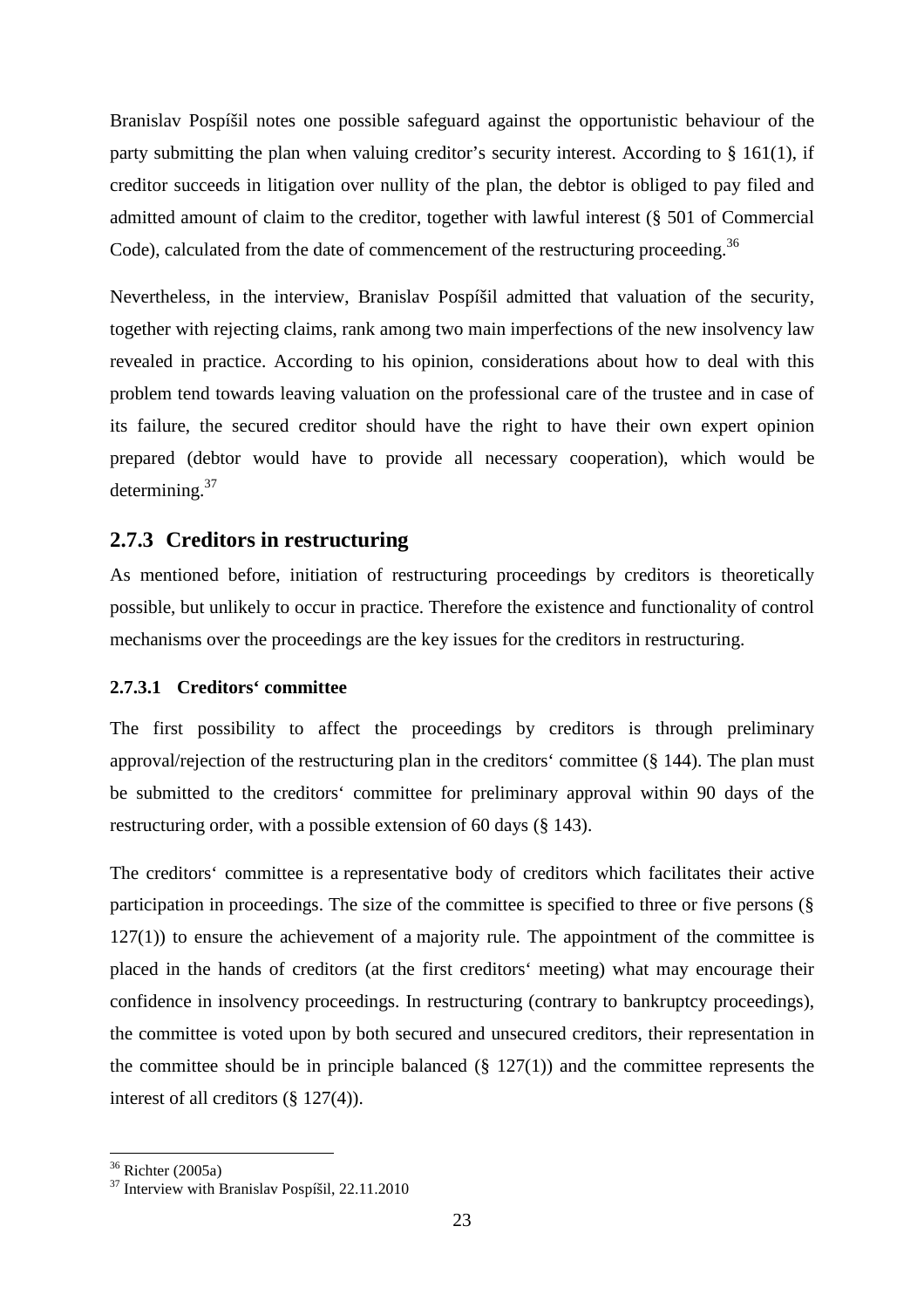Such an approach to the formation of the creditors' committee is not a standard one<sup>38</sup> but it can be justified since the commitee is responsible for making important decisions (above mentioned preliminary approval/rejection of the restructuring plan) and the exclusion of secured creditors may negatively affect their interests.<sup>39</sup> Similarly argues Richter (2005b, p. 1) that *"giving the secured creditor neither control over, nor information about, the proceedings, would prove too costly. In other words, pushing secured creditors too hard may defeat the very purpose of security – reducing the cost of debt financing and increasing its availability."* 

#### **2.7.3.2 The voting on the approval of the restructuring plan at the creditors' meeting**

If the committee rejects the plan or does not approve it within 15 days of submitting, the trustee must without delay petition the court to declare a bankrupcty ((§ 144(2)). The committee can also refer the plan back for further adjustments. The adjusted plan must be submitted to the creditors' committee for final decision within 15 days  $((\S 144(1))$ .

If the creditors' committee approves the restructuring plan, the voting at the creditors' meeting takes place (§ 144(3); § 146). However, the creditors' right to become familiar with the plan is negatively affected by the decision to make the plan neither public nor to submit it to the creditors whose rights are affected. Availability of the restructuring plan only in the office of the trustee  $(\S$  146(2)) creates inefficient transaction costs and makes the whole process less transparent. On the other hand, the possibility to vote per procurationem or in writing (§ 146(6)) decreases the transaction costs and can help to limit the common problem of rational creditors' apathy.

The voting on the approval of the plan at the creditors' meeting takes place in at least two classes – one for secured creditors whose rights are affected and a second for unsecured creditors (§ 137(1)).<sup>40</sup> Another class may be formed by the shareholders. The shareholders' consent may me required if a restructuring plan proposes a debt-to-equity conversion or other solution having a direct impact on their rights.<sup>41</sup> The party submitting the plan may divide these classes into further separate classes according to the principle that those claims of

<sup>&</sup>lt;sup>38</sup> See UNCITRAL (2005): "As a general rule, secured creditors are not represented on a creditor committee if they are fully secured or over-secured." (p. 193) or "…creditor committees generally represent only unsecured creditors…" (p. 198)

 $39$  UNCITRAL  $(2005)$ 

<sup>&</sup>lt;sup>40</sup> Problem of valuation of security and resulting problem of claims' division into secured and unsecured is discussed in chapter 2.7.2.2.

 $41$  Allen and Overy (2009a)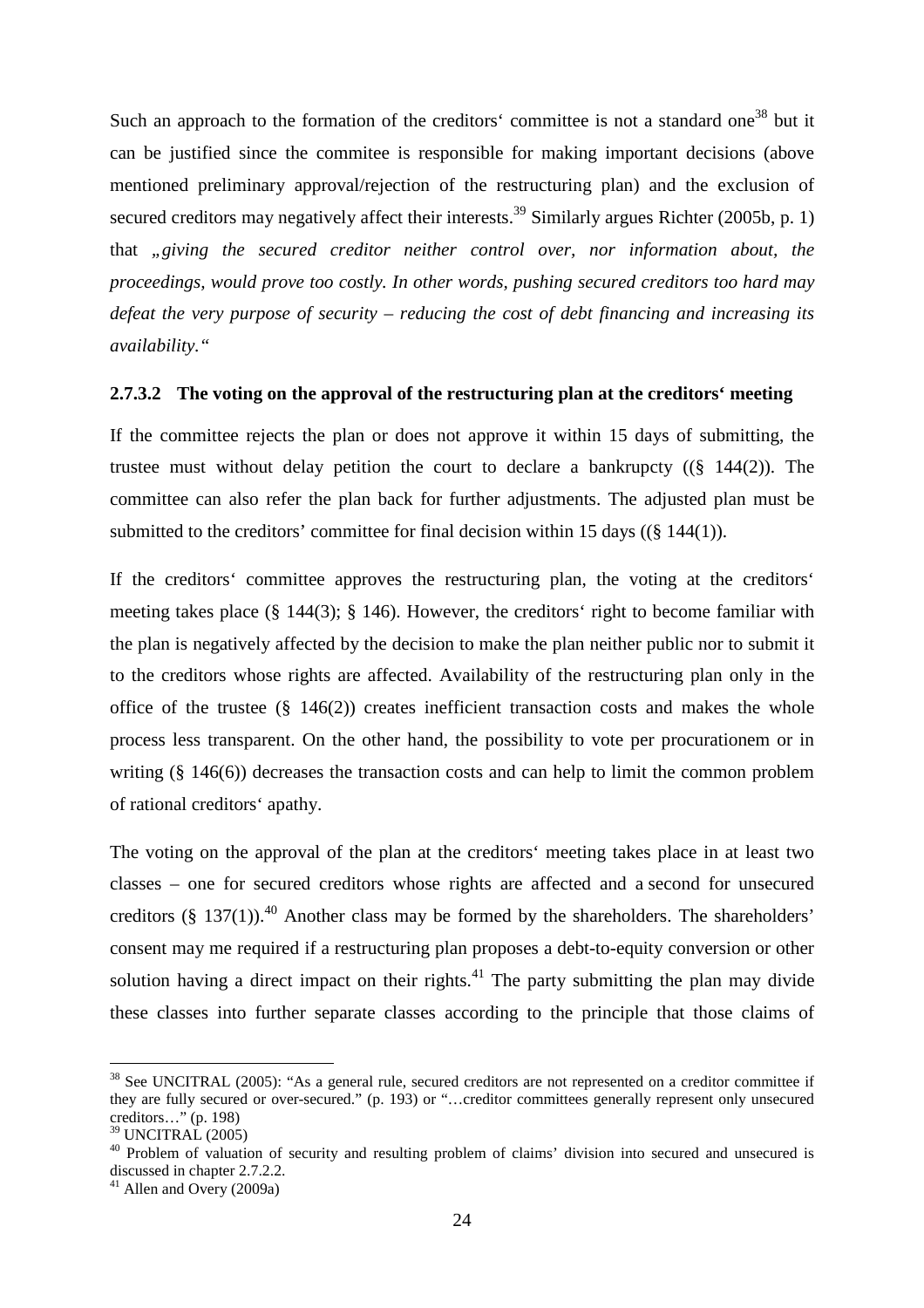creditors or shareholders having identical economic interests belong to the same class (§  $137(2)$ ).

In simplified terms, the relevant majorities necessary for the restructuring plan to be approved are following  $(\S$  148(1)):<sup>42</sup>

- in each class of secured claims, more than two-thirds majority of votes by value
- in each class of unsecured claims, a simple majority of votes by value
- in each class of shareholders, a simple majority of votes by value
- in aggregate, a simple majority of votes by value of creditors attending the confirmatory creditors' meeting

Subsequently, the restructuring plan needs to be confirmed by the court.

### **2.7.3.3 Option of binding dissenting creditors to the plan**

There is an option of binding dissenting creditors to the plan by the court (cram-down) to further enhance the chances of a restructuring, if following conditions are met  $(\S 152(1))$ :

- the best interest rule requirement that any dissenting creditor is entitled to receive at least as much as he would have received in bankrupcty proceeding
- a majority of classes approved the plan (by the relevant majority in respective classes)
- a simple majority of creditors attending the confirmatory creditors' meeting (votes by value) approved the plan

There are several questionable issues with such an approach to a cram-down. Above all, junior classes (general creditors, shareholders), which naturally favour restructuring proceedings since it increases their prospects of higher returns, can possibly outvote secured creditors according to the test of majority of classes. As Richter (2005a) highlights, the only viable ex-ante strategy of secured creditors to protect their interests is then to hold a simple majority of claims by value.

Moreover, the risk that interests of secured creditors could be impaired is even higher since the cram-down definition does not apply absolute priority rule. This rule is designed to protect mainly secured and priority creditors in a way that a dissenting class of creditors may not involuntarily receive less than the full value of their claim if creditors of a junior class receive

 $\overline{a}$  $42$  Allen and Overy (2009b)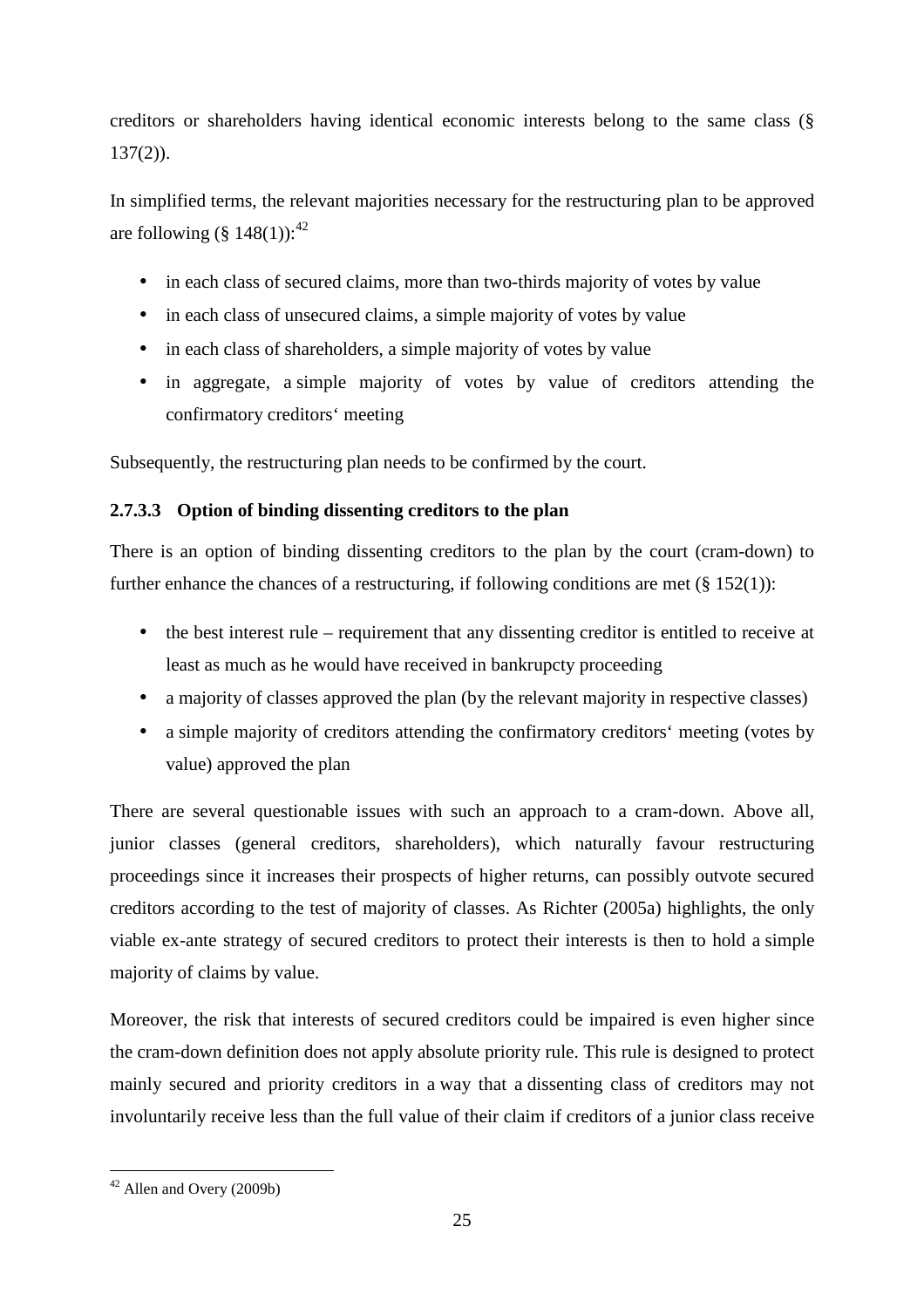any value.<sup>43</sup> The absence of this crucially important element, which is widely used in other jurisdictions, is a serious shortcoming of the cram-down rule in the Insolvency Act.<sup>44</sup>

Finally, the application of the best interest rule requires from the court to make a commercial decision about the likely extent of satisfaction in bankruptcy proceedings. This is again inconsistent with the overall concept of the insolvency reform. From the practical point of view, the realistic and objective valuation of the restructuring and liquidation scenarios is often very difficult.

Branislav Pospíšil reacts to concerns about the cram-down of secured creditors with statistics that it has never happened in the practice. According to his opinion, the concept of voting on the plan could be improved in the near future by the requirement to create a separate class for every secured creditor in order to ensure that the party submitting the plan would have to negotiate individually and reach the agreement with every secured creditor.<sup>45</sup>

#### **2.7.3.4 Interest payments to secured creditors**

As Falke (2003) highlights, the principle of market conformity<sup>46</sup> gives another reason for protection of secured creditors. Recalling shortly that according to this principle, rights and entitlements, established outside insolvency, should be recognized and protected, in both their existence and value.

Then in cases where the insolvency law intereferes with the pre-insolvency rights of the secured creditor (e.g. the imposition of automatic stay which interferes with the right of the secured creditors to seize and sell the collateral and obtain the proceeds of the sale if debtor fails to repay its obligation) and deteriorates the time value of the pre-insolvency secured interest by delays, the law should provide for compensation for this loss in order to restore financial situation of the secured creditor as it would be without intereference by the insolvency law. That could be implemented by the interest payments, by compensation for depreciation of value during the stay or the compensation for the use of collateral.

Similar logic implies that the inclusion of the secured creditors, who are generally interested in fast proceedings to be satisfied as soon as possible from the proceeds of the collateral hold, into the often long-lasting restructuring attempts, is in favour of unsecured creditors and

 $43$  Falke (2003)

<sup>&</sup>lt;sup>44</sup> For discussion of ex ante costs of violating absolute priority in bankruptcy, see Bebchuk (2001).

<sup>45</sup> Interview with Branislav Pospíšil, 22.11.2010

<sup>46</sup> Introduced in chapter 2.7.2.1.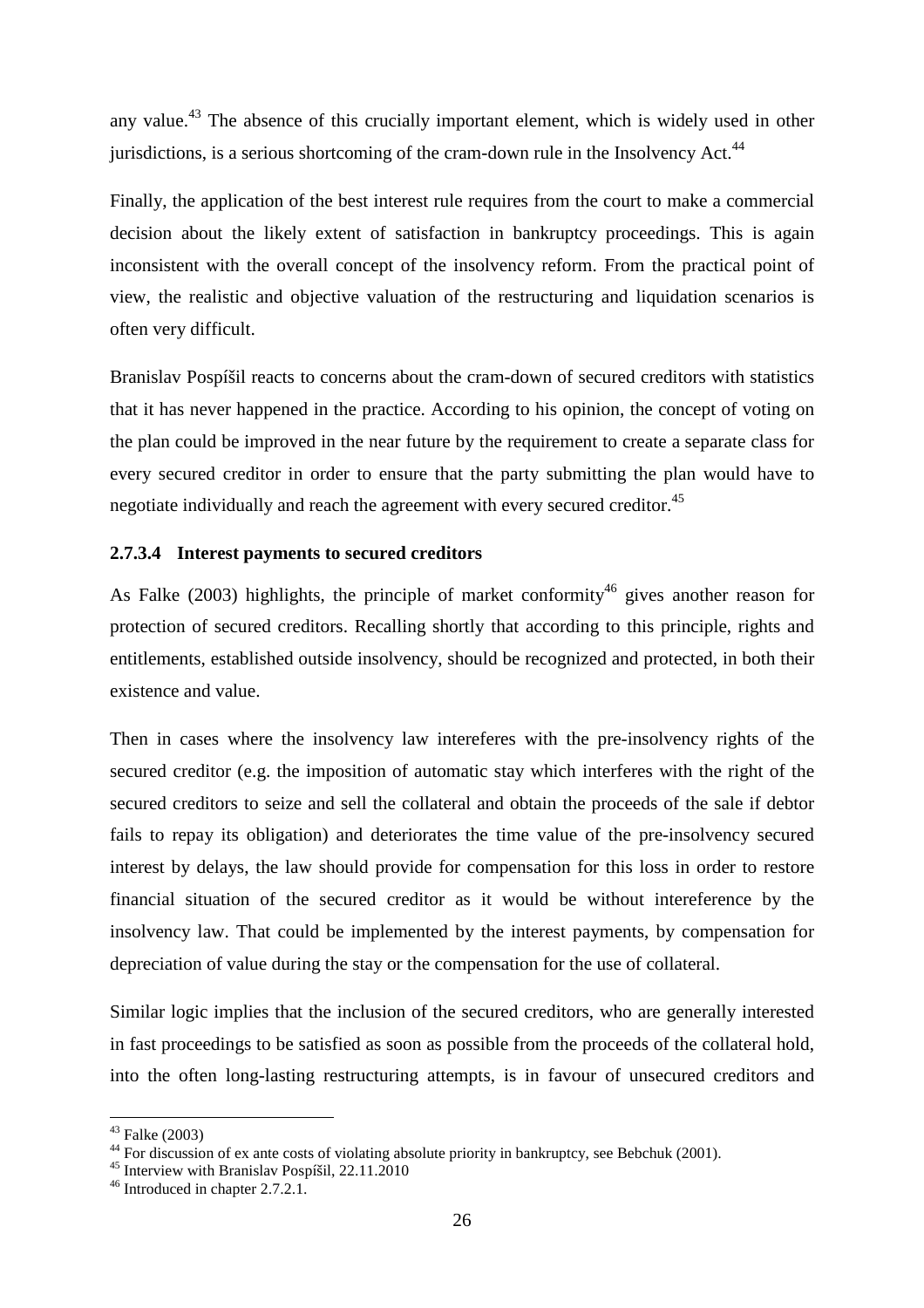shareholders. "Therefore, it is fair, to recquire a contribution from them in the form of *additional compensation and interest payments to secured creditors...With other words, market conformity requires that those interested in delay and inclusion pay those who are interested in avoiding it. That in turn reduces the incentive for junior classes to prolong proceeding."<sup>47</sup>*

However, the Insolvency Act in § 138(2)) does not follow this logic and excludes from the plan, among others, also claims of secured creditors on interest accrued after the commencement of restructuring proceedings. Richter (2005a) emphasizes that the duty to pay interest payments to secured creditors during automatic stay would be the only realistic safeguard to balance the risky "bet" on trustee as the only gatekeeper. The absence of this duty, along with the problematic definition of the cram-down rule, can negatively affect the cost and the availability of secured debt financing in the Slovak Republic.

## **2.8 Debtor in restructuring**

The Insolvency Act adopts the debtor-in-possession concept – a debtor remains in control of its business. Motivation for such approach is obvious – debtor's familiarity with the business may enhance the chances of a successful restructuring. However, it may also increase the risk of debtor's opportunistic behaviour to act irresponsibly or even fraudalently during the period of control. To mitigate this risk, several safeguards have been adopted.

Until the successful completion of the restructuring, the debtor stays under the supervision of a trustee, the court and the creditors. The trustee is a main *"guardian of the restructuring eligibility*" who must ensure that the debtor does not diminish the value of its assets.<sup>48</sup> Moreover, in the period between the commencement of restructuring proceedings and the restructuring order, the debtor must restrict its activities to ordinary legal acts only<sup>49</sup>, other legal acts are subject to prior approval by the trustee  $(\S 114(1), \S 114(3))$ . In the restructuring resolution, the court may determine the scope of those legal acts of the debtor that, during the restructuring, will be subject to prior approval by the trustee (§ 130(1)). The creditors' committee may extend the scope of these legal acts (§ 130(2)).

The validity of legal acts, which were subject to prior approval by the trustee, but were done without such approval, is not affected. However, these legal acts may be successfuly avoided

 $47$  Falke (2003), p. 226

<sup>48</sup> Allen and Overy (2009b)

 $49$  As defined in § 10.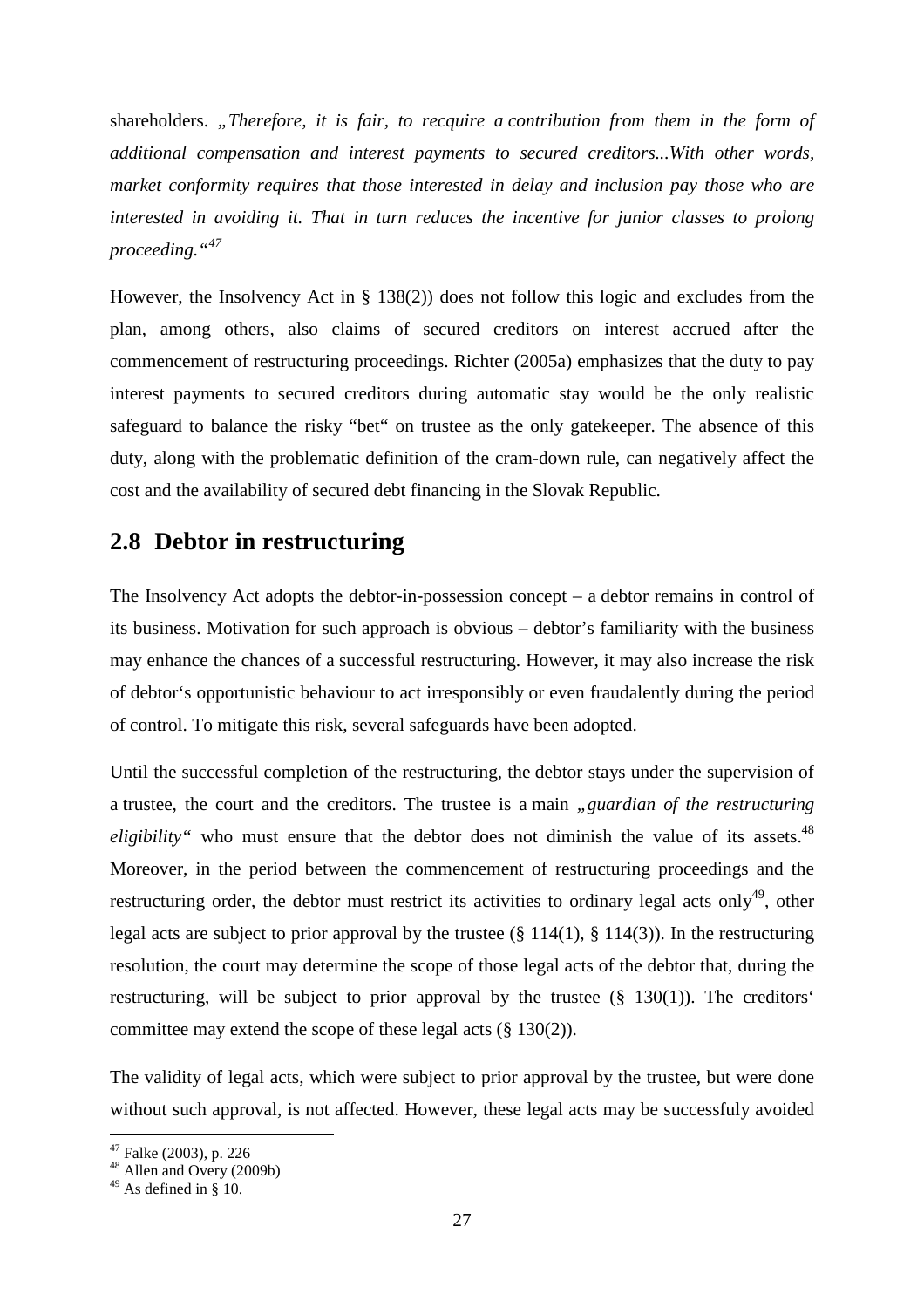if a bankrupcty is declared on the debtor's estate during restructuring or within one year of its completion (§ 130(4)).<sup>50</sup>

The shareholders' right to vote on the plan was already mentioned in chapter 2.7.3.2.

## **2.9 Conversion of the restructuring into bankruptcy proceedings**

There could be several reasons for conversion of restructuring proceedings into bankruptcy proceedings. In general, these can be summarized as cases where the course of proceedings indicate that there is no longer reasonable likelihood of the business being successfully restructured or where it is apparent that the debtor is not acting in good faith. According to § 129, the trustee must without delay petition the court to convert the restructuring into bankruptcy proceedings if:

- the debtor seriously or repeatedly breaches its legal obligations  $(\S 129(1))$
- the financial or the business situation of the debtor changes to the extent that the successful completion of restructuring can no longer be reasonably expected – the trustee must therefore with a professional level of care continually monitor developments in the financial and business situation of the debtor (§ 129(2))

Moreover, according to  $\S$  131(2), the court converts the restructuring into bankruptcy proceedings automatically (without petition) if:

- the trustee repeatedly or seriously breaches its legal obligations
- creditors fail to meet in a necessary quorum or fail to vote the creditors' committee
- a final proposal of the plan is not submitted to the creditors' committee for preliminary approval within the time limit specified by the law
- the creditors' committee rejects the plan or does not approve it within the time limit specified by the law
- the plan is not approved by the relevant majorities at the confirmatory creditors' meeting
- the party submitting the plan fails to petition the court to confirm the plan within the time limit specified by the law

After the liquidation order, it is not possible to convert liquidation into restructuring (§ 23(2)).

 $50$  Or within two years after the commencement of restructuring proceedings, according to (§ 114(2)).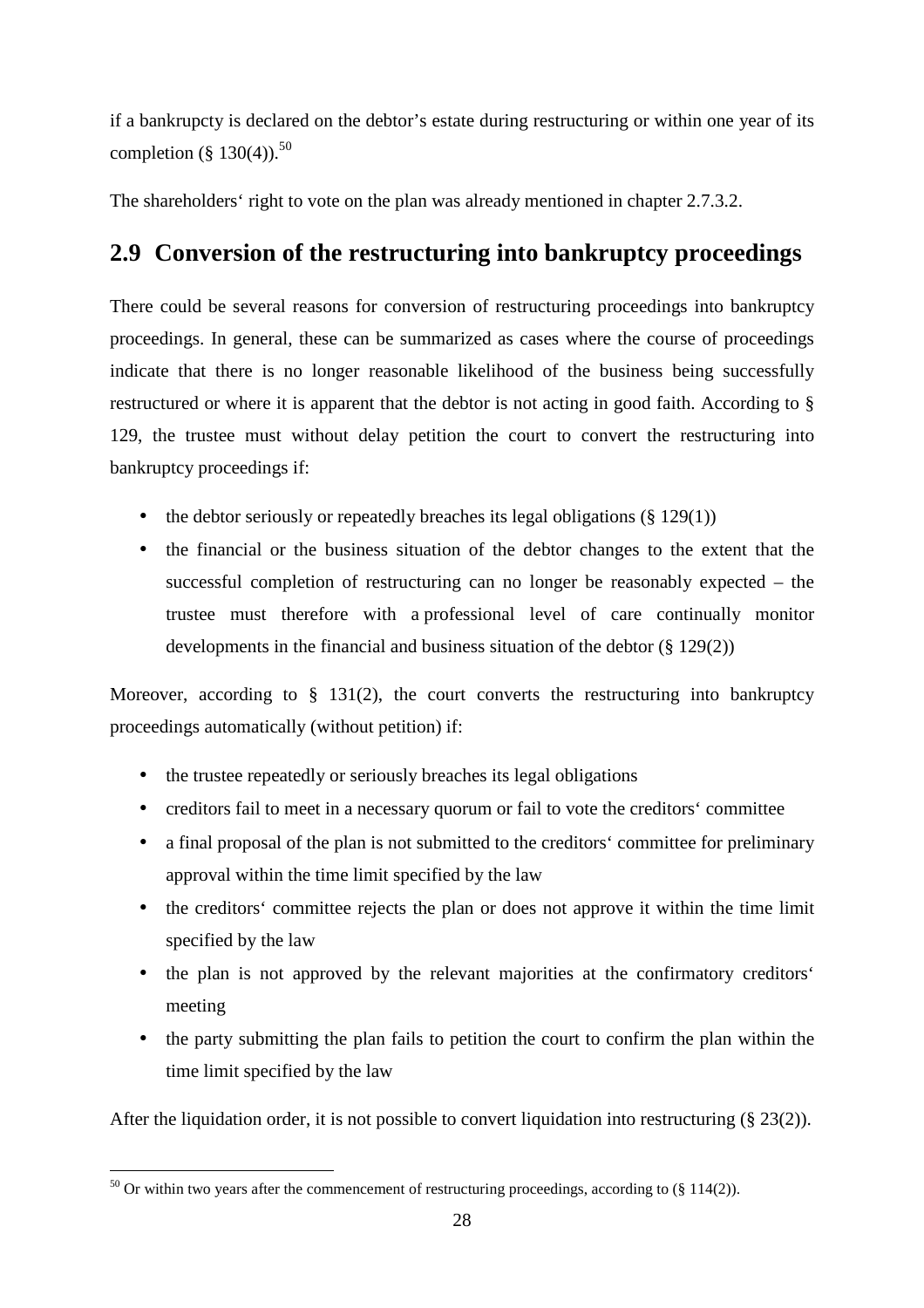# **2.10 Post-petition financing**

The way the insolvency law treats the post-petition financing (new money) is one of the principal questions for a viability of restructuring. The key feature is whether the post-petition financing has priority over pre-existing creditors in case the restructuring of the debtor proves unsuccessful and the bankrupcty is declared. If not, creditors will be highly reluctant to provide new money for restructuring. However, negative ex-ante effects of such priority on the cost and the availability of debt financing should also be considered.<sup>51</sup>

As Allen and Overy (2009a, p. 10) highlights, the Insolvency Act treats new money "as *a preferred post-moratorium administrative claim. This means that post-petition unsecured loans of new money will benefit from priority over pre-existing unsecured loans and can be repaid, unlike the pre-existing claims, even during the period in which the company is protected by a court. New money can also be secured on the debtor's unencumbered assets, if these are available. Conversely, it is not possible to trump the pre-existing secured creditors, unless they agree."* 

Richter (2005a) notes that this solution could partly compensate for negative ex-ante effects of other provisions<sup>52</sup> on secured creditors since in practice, unless the debtor owns a large amount of unencumbered assets, the only creditors, willing to finance the operation of the debtor's business during restructuring, will often be the pre-existing secured creditors. If preexisting secured creditors refuse to provide post-petition financing, the restructuring attempt will fail very soon for want of funds.

# **2.11 Avoidance of antecendent transactions and stay**

The very basic problem that insolvency law is designed to handle is often called a common pool problem. In situation when a debtor has more liabilities than assets, every creditor has a strong incentive to collect the debt individually, on a "first-come, first-served" basis. The pursuit of individual interest by each creditor might often leave the creditors as a group worse off.<sup>53</sup> To avoid this race on assets and debt-collection by means of individual creditor remedies, insolvency law provides a way to make creditors act as one by imposing

 $51$  Richter (2005a)

<sup>&</sup>lt;sup>52</sup> Aforementioned absence of duty to pay interest payments to secured creditors during automatic stay or absence of absolute priority rule in the definition of cram-down.

<sup>53</sup> E.g., a collecting creditor might seize assets critical to the company's operation (Bhandari & Weiss, 1996)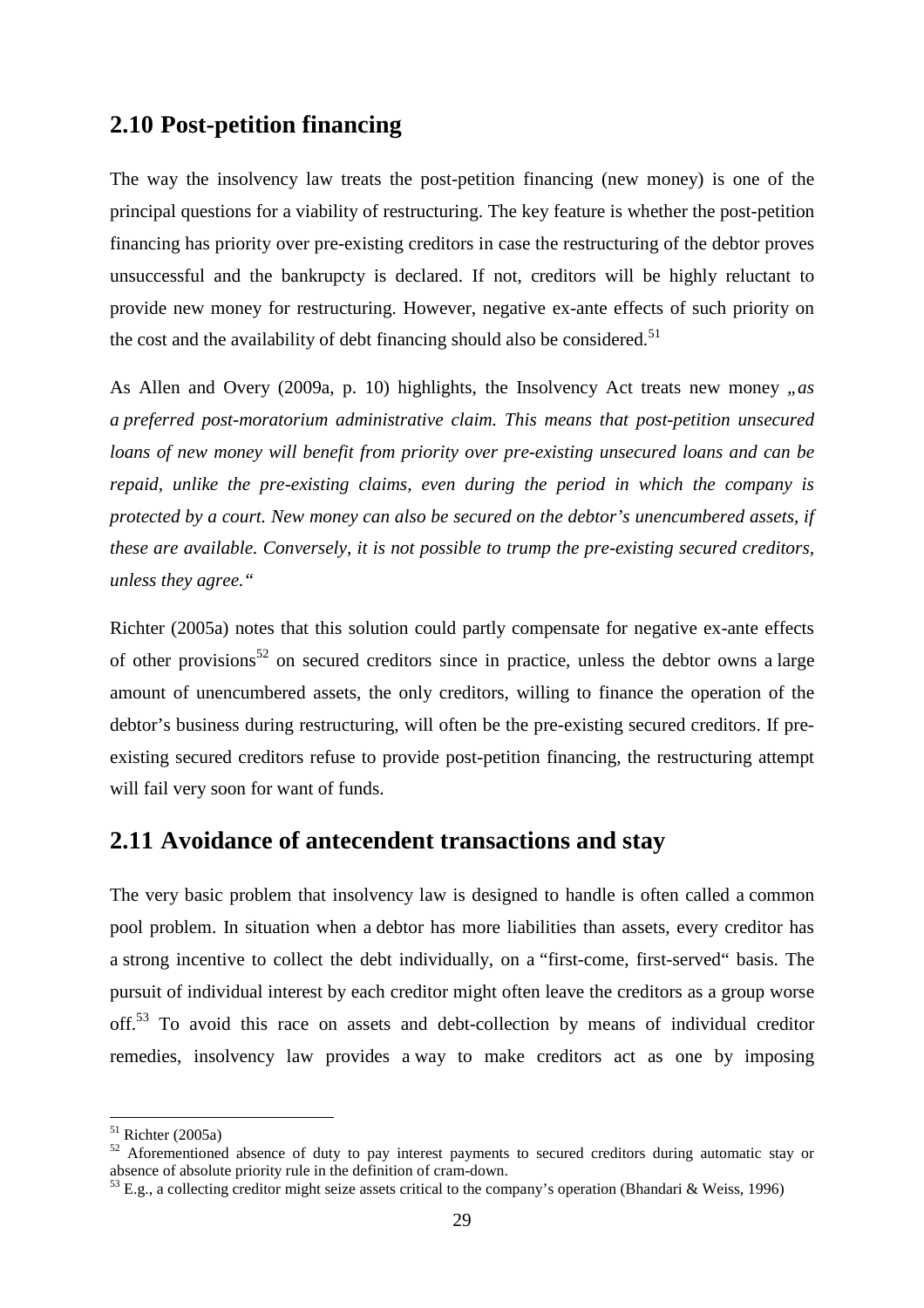a collective and compulsory proceeding on them – all assets and liabilities are identified and translated to the bankruptcy forum.<sup>54</sup>

However, a change in the rules of the collection game may reintroduce the original problem. The descent of a debtor into insolvency is often slow and creditors may often learn about the problems. The creditors that are first to learn about the debtor's difficulties have again strong incentive to act uncooperatively and may try to collect what they are owed before the collective proceeding starts. Moreover, the efforts of creditors to "opt out" of an impending collective proceeding are not the only problem to address. A somewhat related problem exists since, as insolvency looms on the horizon, the shareholders no longer have much of an incentive to watch out for the interests of the creditors.<sup>55</sup>

Therefore, to avoid losses on the value of the debtor's property in the period just prior to the commencement of insolvency proceedings, all developed insolvency laws standardly provide for a legal mechanism, referred to as avoidance of the antecendent transactions. It allows to avoid the suspect transactions made by the debtor in the twilight period prior to the formal insolvency proceedings. The Insolvency Act contains these provisions in  $\S 57 - 66$  (part about liquidation). Allen and Overy (2009a) divides the transactions that can be avoided into the three groups:

- intentional prejudicial transactions Pauline actions (fraud of creditors) requires an element of intention by a debtor to somehow disadvantage its creditors (e.g. by moving its assets outside their reach), suspect period is 5 years
- undervalued transactions requires that the relevant transactions occur after the debtor has become insolvent or themselves render the debtor insolvent, suspect period is 1 year (or 3 years in case of related parties transactions)
- preference of the other creditors of the debtor the same as for undervalued transactions

Considering this, it is clear that stricter tests and longer suspect periods are applied if a related party is involved. Furthermore, the insolvency of a debtor is assumed by the law if a transaction is done with a related party.

<sup>54</sup> Jackson (1985), Jackson (2001)

<sup>55</sup> Jackson (2001)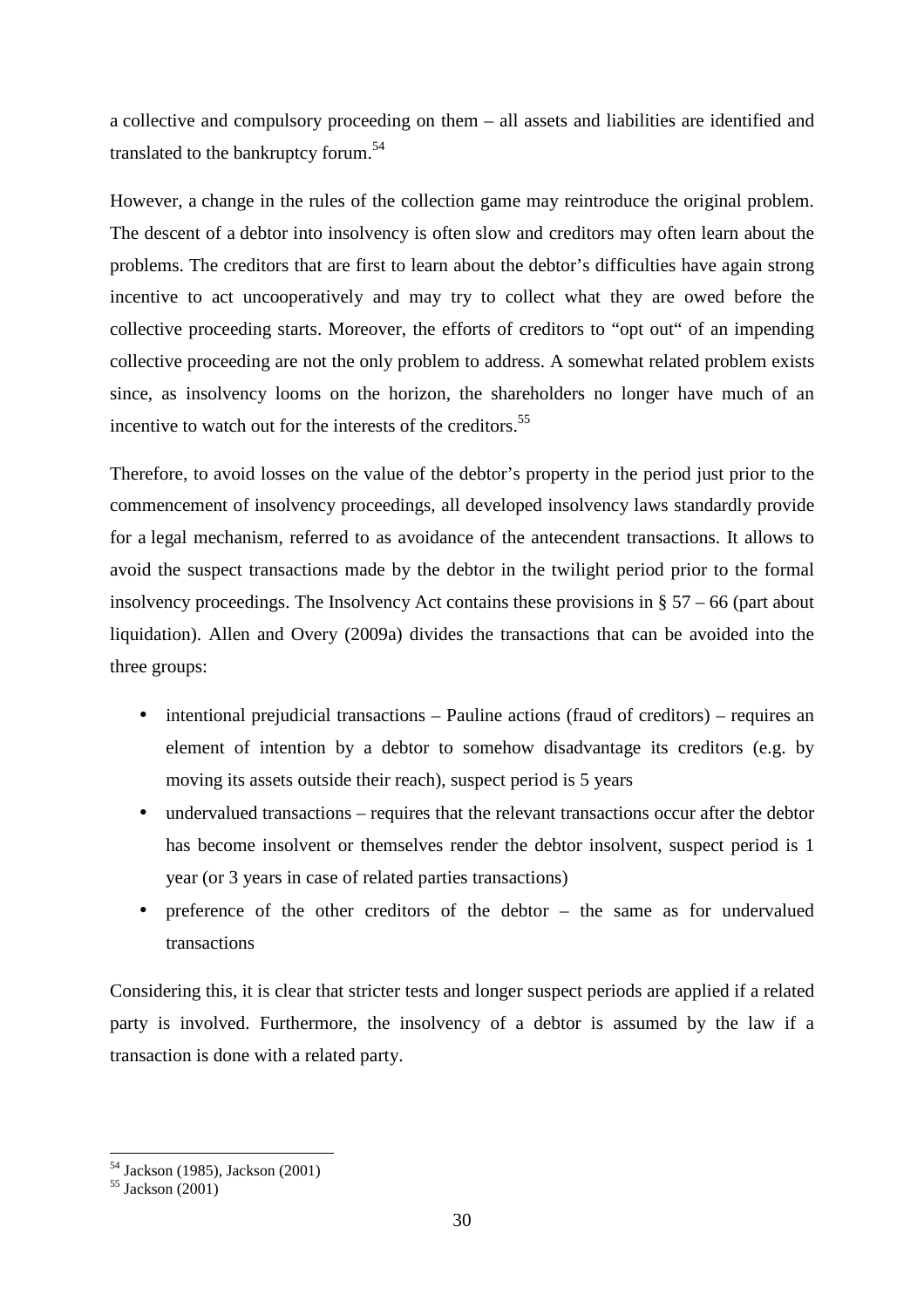However, as Richter (2005a) points out, even though the provisions on the avoidance of antecendent transactions are well-elaborated in part about liquidation, they are completely missing in the part about restructuring which is a very serious deficiency of the new legislation.

The same aim that is pursued by the avoidance of antecendent transactions before the commencement of insolvency proceedings, is pursued by the automatic stay after the commencement of insolvency proceedings.<sup>56</sup> According to  $\S$  114(1), after the commencement of restructuring proceedings, creditors' attachments and the enforcement of security actions are stayed, set-off is not permissible and insolvency termination clauses are invalid. Creditors are protected through the legal requirement that the extent of satisfaction of any creditor must be higher than in the bankruptcy proceedings. $57$ 

<sup>&</sup>lt;sup>56</sup> To avoid losses on the value of the debtor's property in the course of proceedings.

<sup>&</sup>lt;sup>57</sup> Reminding again that the realistic valuation of restructuring and liquidation scenarios is in practice often difficult.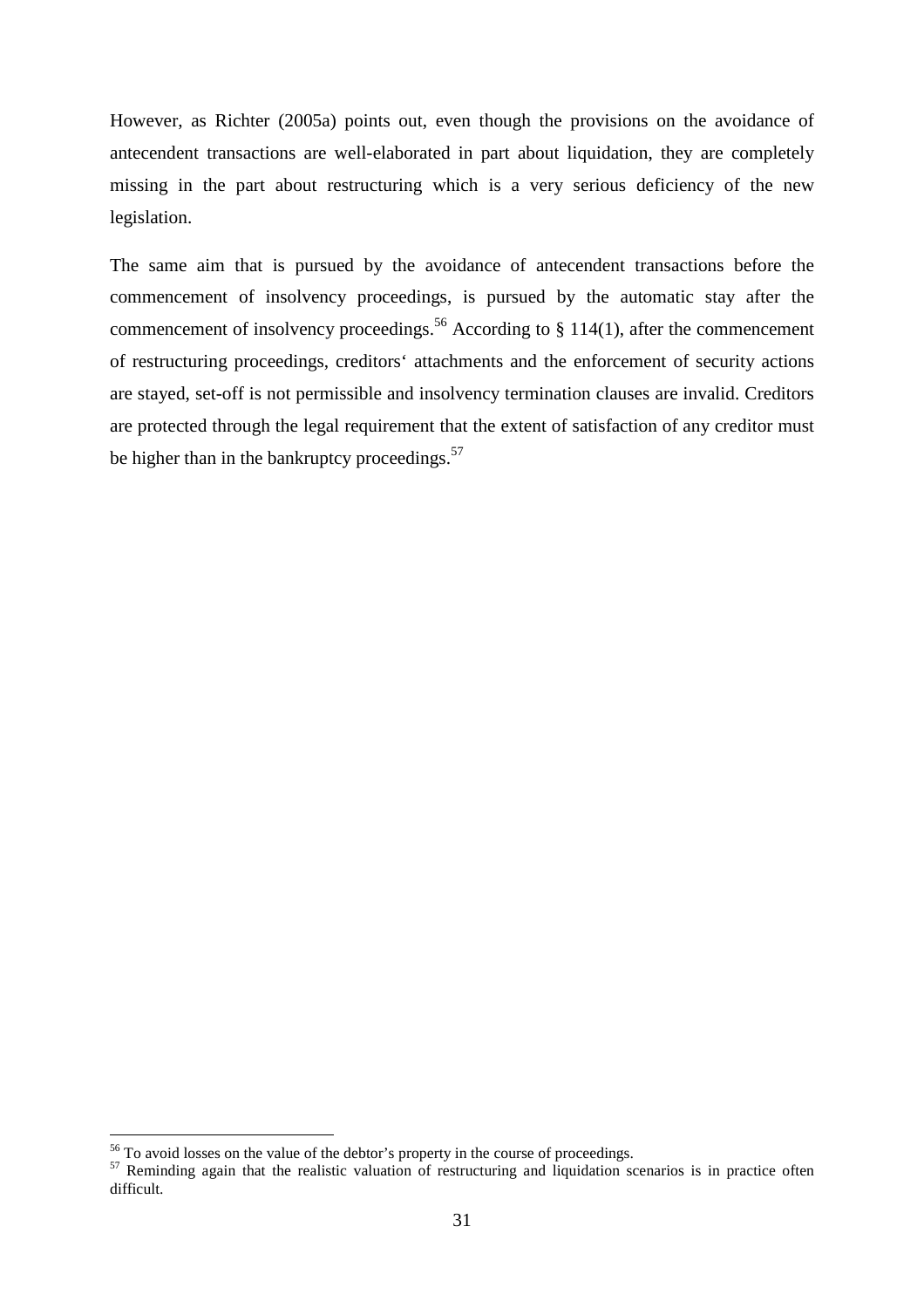# **3 Empirical analysis of restructuring attempts allowed in the period 2006 - 2010**

# **3.1 Absence of empirical analyses**

Since 1. January 2006, when the Insolvency Act came into force, more than five years have passed. Such a period seems to be long enough to present a promising opportunity to observe the outcomes of the modernised insolvency law in practice. Moreover, this period also includes years when global financial and economic crisis hit the Slovak Republic and triggered the wave of bankruptcies, which (unfortunately) significantly enlarged available empirical dataset.

One would expect that several empirical analyses will be elaborated on to assess the impacts of such sweeping change in the Slovak insolvency law, to identify potential imperfections of the reform and to support recommendations for legislative intervention by carefully gathered empirical evidence. Surprisingly, this is not the case.

To our knowledge, there is no single publicly available empirical study which would complexly deal with the practical application of new provisions on restructuring of business debtors. Short analyses of some aspects of restructurings (number of restructuring attempts allowed, their regional distribution and division according to the business sectors) were published by the Slovak Credit Bureau (SCB), however, the data used in these analyses are not fully accurate, as we show later on.

Other data about the impact of the Slovak insolvency law reform (recovery rate, time and cost) are provided by The Doing Business Project of the World Bank (Table 1), whose aim is to provide *"objective measures of business regulations and their enforcement across 183 economies."<sup>58</sup>* An obvious advantage of these indicators is the possibility to compare insolvency laws across economies and over time. By way of illustration, we compare the Slovak Republic with the Czech Republic, USA and OECD average.

<sup>58</sup> http://www.doingbusiness.org/about-us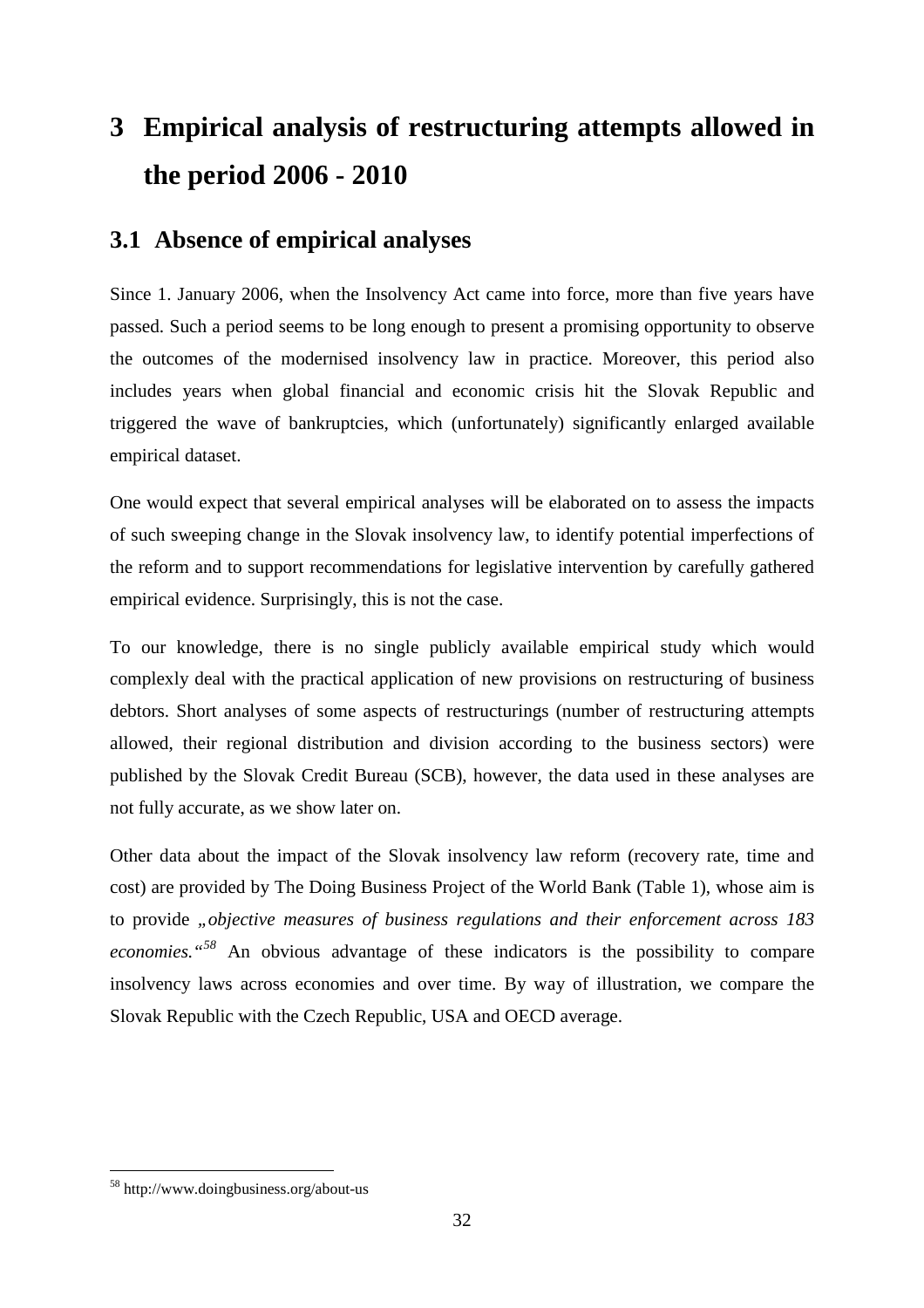# **Table 1**

# **Closing a Business**

|      | <b>Slovak Republic</b>                       |                 |                          | <b>Czech Republic</b>                        |                 |                          |
|------|----------------------------------------------|-----------------|--------------------------|----------------------------------------------|-----------------|--------------------------|
| Year | Recovery<br>rate<br>(cents on<br>the dollar) | Time<br>(years) | Cost<br>(% of<br>estate) | Recovery<br>rate<br>(cents on the<br>dollar) | Time<br>(years) | Cost<br>(% of<br>estate) |
| 2004 | 39.8                                         | 4.8             | 18                       | 15.4                                         | 9.2             | 18                       |
| 2005 | 39.6                                         | 4.8             | 18                       | 16.8                                         | 9.2             | 18                       |
| 2006 | 38.6                                         | 4.8             | 18                       | 17.8                                         | 9.2             | 15                       |
| 2007 | 48.1                                         | 4               | 18                       | 18.5                                         | 9.2             | 15                       |
| 2008 | 45.2                                         | 4               | 18                       | 21.3                                         | 6.5             | 15                       |
| 2009 | 45.9                                         | 4               | 18                       | 20.9                                         | 6.5             | 15                       |
| 2010 | 45.9                                         | 4               | 18                       | 20.9                                         | 6.5             | 15                       |
| 2011 | 55.3                                         | 4               | 18                       | 55.9                                         | 3.2             | 17                       |
|      | <b>USA</b>                                   |                 |                          | <b>OECD</b>                                  |                 |                          |
| 2004 | 80.3                                         | 1.5             | 7                        | 65.5                                         | $\overline{2}$  | 9                        |
| 2005 | 80.5                                         | 1.5             | 7                        | 66.7                                         | $\overline{2}$  | 9                        |
| 2006 | 80.2                                         | 1.5             | 7                        | 67                                           | 2               | 9                        |
| 2007 | 77                                           | 1.5             | 7                        | 66.6                                         | 1.9             | 10                       |
| 2008 | 75.9                                         | 1.5             | 7                        | 66.7                                         | 1.8             | 10                       |
| 2009 | 76.7                                         | 1.5             | 7                        | 65.8                                         | 1.8             | 9                        |
| 2010 | 76.7                                         | 1.5             | 7                        | 65.8                                         | 1.8             | 9                        |
| 2011 | 81.5                                         | 1.5             | 7                        | 69.1                                         | 1.7             | 9                        |

Source: Doing Business database.

Note: OECD data are calculated as an average of 30 countries by author.

The Slovak Republic was labelled as *"the top reformer in 2005/2006*" in the world, when new law sped up bankruptcy by at least 9 months and expected recovery rates increased to 48 cents on dollar.<sup>59</sup> Presently, indicators for the Slovak Republic and the Czech Republic show similar values, but it is worth noting that starting position of the Czech Republic in 2004 was much more difficult. Despite improvements, both countries are still lagging behind the most developed countries, represented here by USA and OECD.

However, The Doing Business Project does not use real empirical data. The data is derived from survey responses by local law firms (members of the International Bar Association). Their responses are based on the hypothetical corporate bankruptcy scenario with strong assumptions about the business (a limited liability corporation, 100% domestically owned, operating in the country's most populous city, with 201 employees, 50 suppliers, etc.), about

 $\overline{a}$ <sup>59</sup> Doing Business 2007, p. 54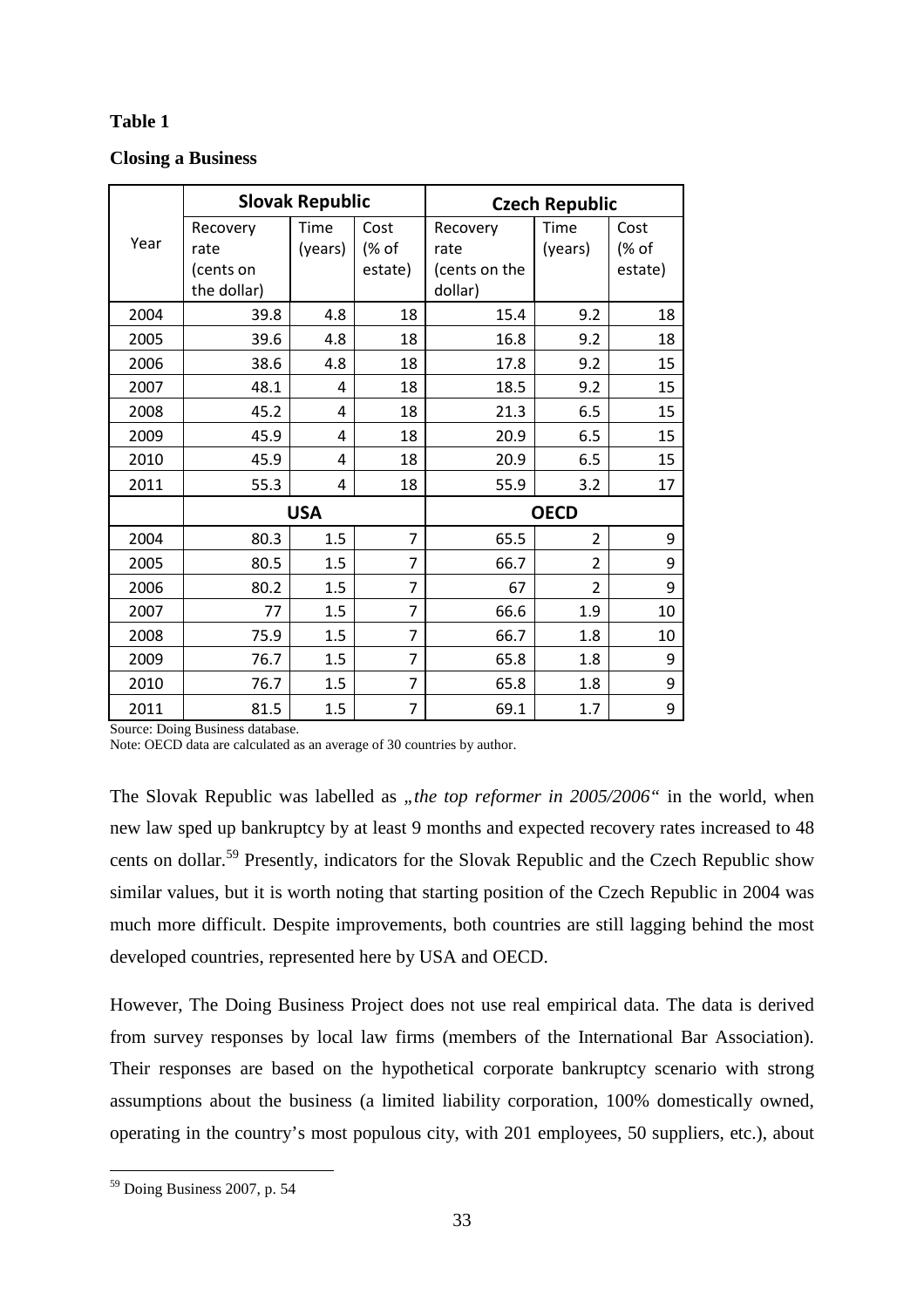procedures, about information availability and about legal options.<sup>60</sup> Moreover, from the indicators, it is impossible to derive values exclusively on restructurings and therefore, these numbers are not very useful for our purposes.

To conclude, we are not able to provide any overview of existing empirical literature for the most simple reason – we do not have information about any groundbreaking empirical study on Slovak restructurings. Instead, we humbly try to contribute to filling this gap by our empirical analysis of all restructuring attempts allowed in the period 2006 – 2010.

# **3.2 Data and methodology**

There are two sources of basic data on restructurings widely used in the Slovak Republic: official statistics of the Ministry of Justice, which are freely available at the ministry's website<sup>61</sup>, and statistics of the aforementioned Slovak Credit Bureau, which are presented in the quarterly published reports (statistics are based on the data from the business information portal Universal Register Plus of the Slovak Republic, data from the portal are available only after purchase of access licence).

Standard expectation, before the comparison of the data on number of restructuring orders from these two sources, would be that these numbers are identical or the difference between them is almost negligible. However, after their comparison, we found out that these statistics differ, and they differ significantly (Table 2). Which statistics then correctly reflect the real number of restructurings so that we can employ it in our analysis? Such a discrepancy in the very basic piece of information about size of the sample motivated us to manually compose our own database of all restructuring attempts which were allowed in the period 2006 – 2010.

This was not a simple task. Information about restructurings in the Slovak Republic is very scarce. In absence of any publicly available insolvency register<sup>62</sup>, the only way to get to the relevant information about restructurings, is the Commercial Bulletin. We manually reviewed all publications of the Commercial Bulletin from the period 2006 – 2010, that is tens of thousands of pages (1249 publications whose extent ranges from several pages to hundreds of pages). The extremely difficult and time-consuming process to get the relevant data is

 $60$  For more detailed description of methodology, see any of the Doing Business annual reports.

 $61$  http://www.justice.gov.sk/

 $62$  Good example, how to make the whole process more transparent, is the Czech Republic. On-line insolvency register was introduced as part of the insolvency law reform enacted in 2006 and includes all important information about insolvency proceedings, easily accessible and concentrated in one place.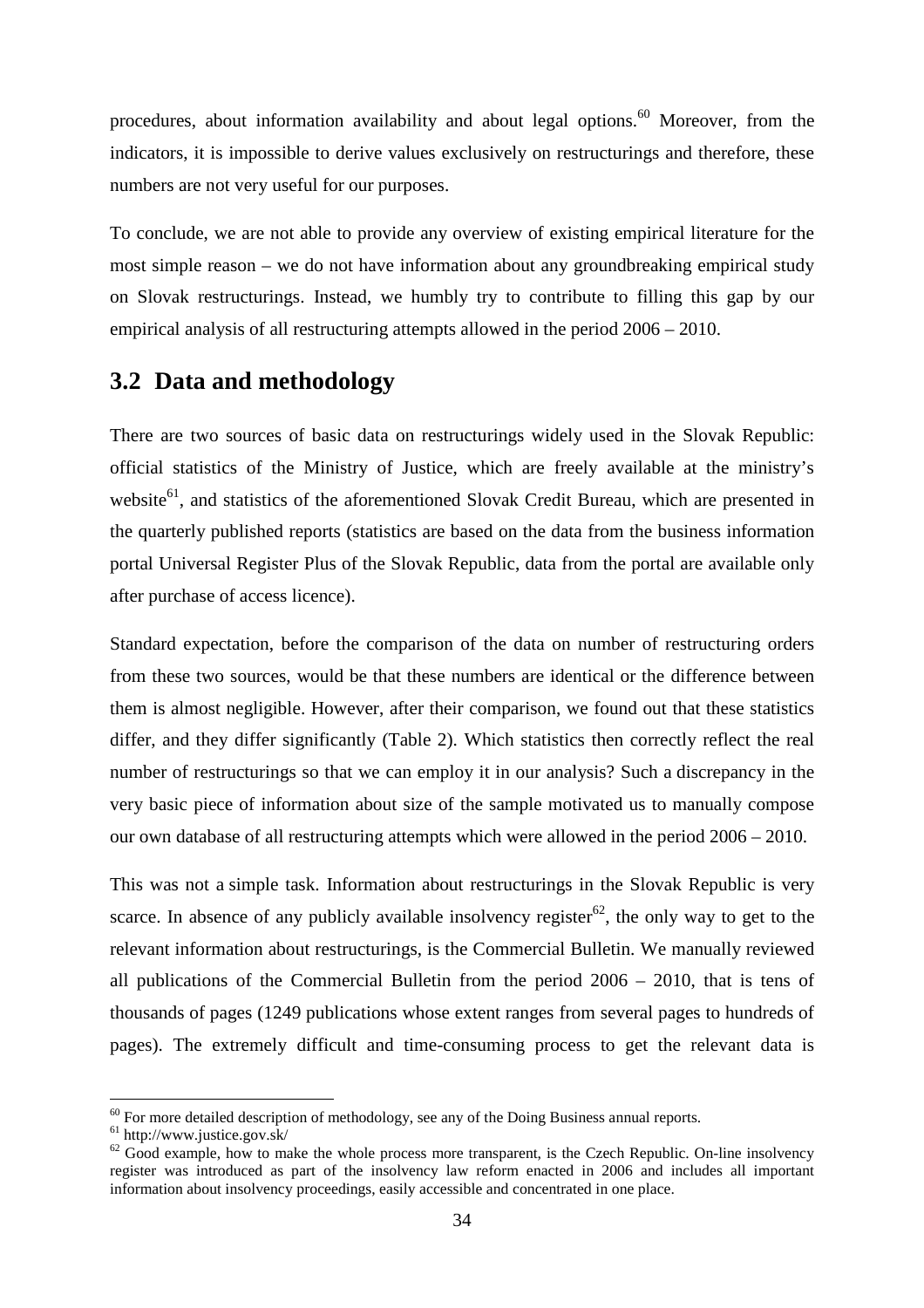definitely one of the main reasons for the lack of empirical studies in this field. Despite these obstacles, we were able to identify 182 restructuring attempts allowed in the respective period (Table 2). $63$ 

#### **Table 2**

| Year  | Statistics of the<br>Ministry of Justice | <b>Statistics of Slovak</b><br>Credit Bureau | Our statistics based on the information<br>from the Commercial Bulletin |
|-------|------------------------------------------|----------------------------------------------|-------------------------------------------------------------------------|
| 2006  |                                          |                                              |                                                                         |
| 2007  | 8                                        | q                                            | 10                                                                      |
| 2008  | 10                                       | 11                                           | 10                                                                      |
| 2009  | 58                                       | 62                                           | 60                                                                      |
| 2010  | 87                                       | 104                                          | 100                                                                     |
| Total | 165                                      | 188                                          | 182                                                                     |

#### **Number of restructuring resolutions issued in the period 2006 – 2010**

Source: The Ministry of Justice, The Slovak Credit Bureau, own calculation based on the information from the Commercial Bulletin.

Surprising about these numbers is the fact that neither statistics of the Ministry of Justice, nor the statistics of the Slovak Credit Bureau reflect the number of restructuring resolutions correctly.<sup>64</sup> The Ministry of Justice, as the source of official statistics often used and refered to in the daily and economic press<sup>65</sup>, considerably understates the number of restructurings allowed. The Slovak Credit Bureau, though being much closer to the exact statistics, overestimates these numbers. The ascertainment that not only are there no empirical analyses of restructuring proceedings in the Slovak Republic, but we do not even have reliable information on the number of restructurings allowed, speaks for itself.

Once we identified all debtors, we manually gathered all information, included in court's resolutions, in trustees' announcements, in records from creditors' meetings and deliberations of creditors' committees, published for each individual case in Commercial Bulletin. This way, we obtained information about the date of commencement of restructuring proceedings, about the date of restructuring resolution, about respective district court which allowed for restructuring, about the trustee appointed to prepare expert opinion and to administer and supervise the whole process, about the type of petition (debtor or creditor), about the date of

 $63$  See also appendix for complete list of restructurings.

<sup>&</sup>lt;sup>64</sup> Here, I owe my thanks to Mrs. Jana Marková, the main analyst of SCB, who, after my inquiry, confirmed my data and admitted small inaccuracy of SCB statistics caused partially by human factor and partially by the automatic method of data processing.

<sup>&</sup>lt;sup>65</sup> For example, one of the most actual articles, based on the information of Ministry of Justice, was published 2.4.2011 in SME which is one of the most influential newspaper in the Slovak Republic (SITA, 2011).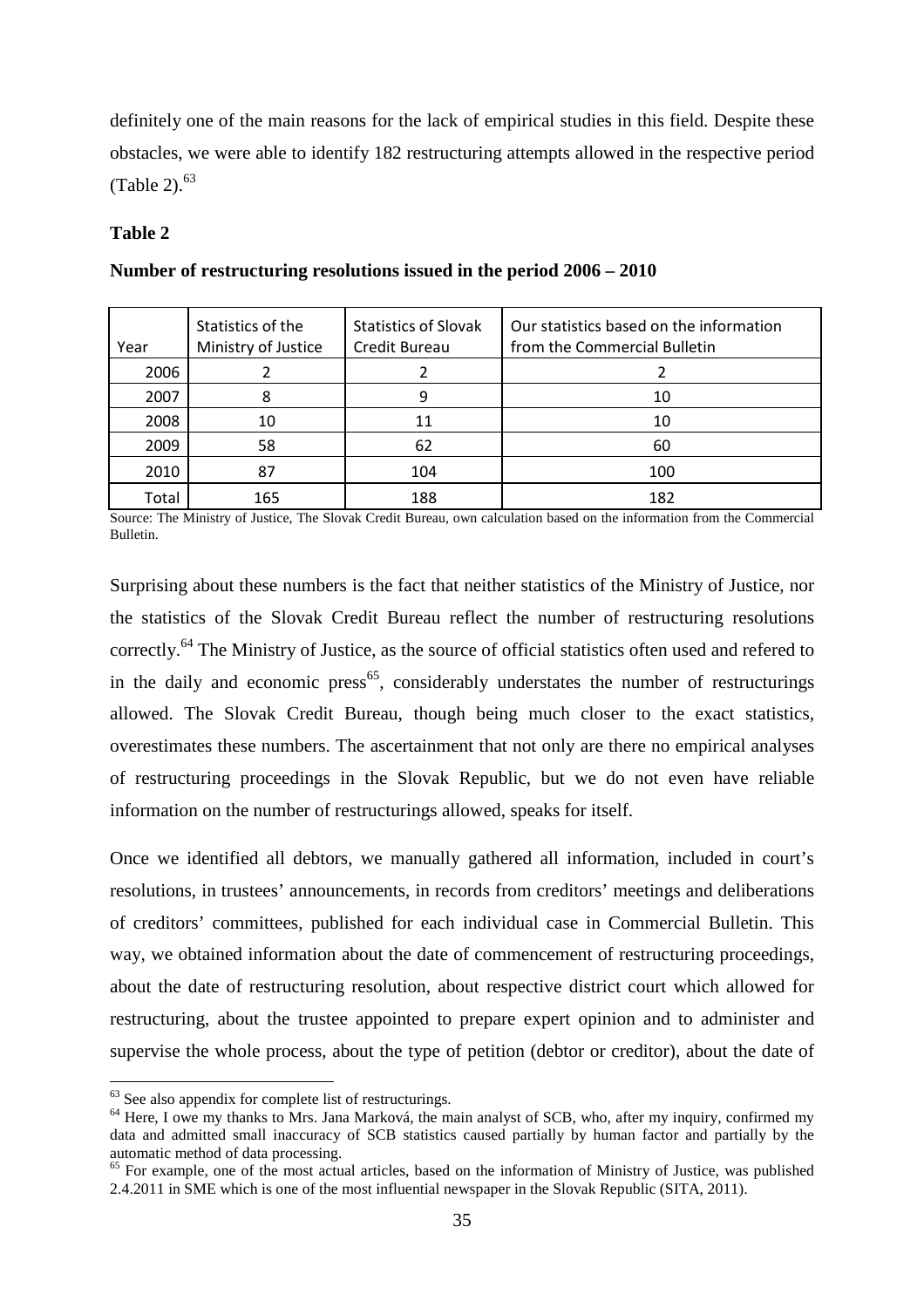the first creditors' meeting, about potential extension of time limit to submit the restructuring plan (number of days), about the date of submitting the plan to the creditors' committee for preliminary approval, about the potential decision of creditors' committee to refer the plan back, about the date and result of creditors' committee voting on plan, about the date and result of voting on the approval of the plan at the creditor's meeting, about the confirmation of the plan by the court or about the conversion to liquidation proceedings, about potential cramdown, about potential institution of supervisory administration and in few cases also about the date of fulfilment of the restructuring plan. This database constitutes a basis for our empirical analysis. Since many of the restructurings allowed in the second half of the year 2010 are still in progress, all statistics and conclusions mentioned in this paper refer to the state as of 1 April 2011 which is the decisive date for our analysis.

There is one thing worth noting here. One would expect that the case number, as the only identification sign, would be unique for each individual case. The reality is different again. Two, three and sometimes even four restructuring cases from different district courts are assigned with the same case number. This makes an already very lenghty data gathering process even more difficult and confusing.

However, not all relevant information can be extracted from the Commercial Bulletin. To a certain extent the most interesting information about the proposed restructuring measures, the proposed pay-outs to the secured and unsecured creditors and the schedules of payments are not available anywhere. Since our ambition was to construct a complex empirical analysis including these key data about restructurings, we decided to compose a short questionnaire and ask all respective trustees, who have administered at least one restructuring allowed in the period 2006 - 2010, to fill it out. The questionnaire consisted of two sets of questions: first set was focused on the basic information about the company (turnover, book value of assets, number of employees, number of secured and unsecured creditors and amount of secured and unsecured debt), second set included questions on the restructuring plan (main restructuring measures proposed, the classes of creditors formed by the plan and their vote on plan at the creditors' meeting, the proposed pay-outs and the schedules of payments).

182 restructurings were administered by 70 different trustees.<sup>66</sup> Electronically, we sent 157 questionnaries to 53 of them<sup>67</sup>, with a cover letter explaining the purpose of survey. The result

<sup>&</sup>lt;sup>66</sup> More detailed statistics regarding trustees are presented in chapter 3.4.4.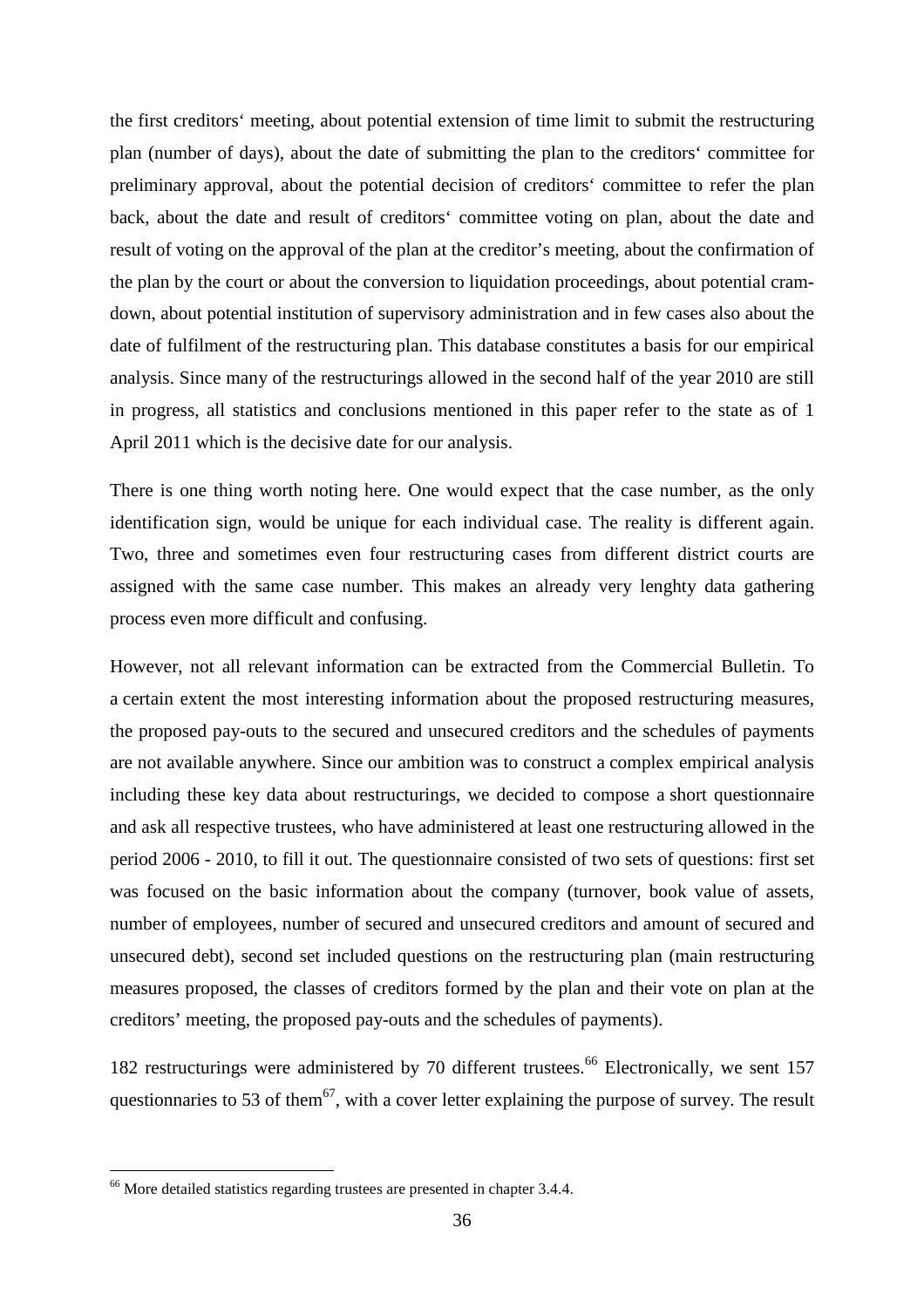was rather disappointing. Only eleven trustees responded, six of them negatively. Five trustees offered at least some kind of assistance. In the end, from various sources we were able to get some information about pay-outs, schedules of payments and restructuring measures proposed in 15 restructuring cases. This sample certainly is not representative, but it offers at least a rough idea about the likely outcome of restructuring.

We can just wonder about reasons for such unwillingness of trustees to provide elementary data on restructuring plans, even for academic purposes. All data was supposed to be processed and presented exclusively in aggregate form, not individually for particular debtors, to prevent any possiblity of misuse. No doubt, outputs of such analysis would be very interesting and useful also for trustees themselves. We can only speculate why trustees obstruct any attempt to shed more light on these issues. On the other hand, it is true that new legislation does not oblige trustees to publish information about the restructuring plans and ambiguous definition in §  $8(4)^{68}$  of the Insolvency Trustees Act yet serves them as the argument not to provide any information even when requested. We believe that if there is no legislative intervention in this area, which makes the whole process more transparent, it will be almost impossible to construct empirical analysis of this type in the Slovak Republic. Online insolvency register, introduced by the new Czech Insolvency Act, where all reorganization plans (and other documents produced in the course of proceedings) must be obligatorily published, can serve as a guide for such intervention. Even cheaper alternative would be an obligation to file the plan with the Commercial register or, for sole proprietors, the Trade register.

Fortunately, thanks to helpfulness of Mrs. Marková and Mrs. Špeťuchová from SCB, who granted us one-week free access to the business information portal Universal Register Plus of the Slovak Republic, we were able to supplement our database with some basic information about debtors. These include registered share capital, ownership type, employees count, sales and business sector. Even though these data are not complete for all debtors (in some cases, information about employees count or sales are missing) and they come from different years

<u>.</u>

 $67$  To all trustees whose e-mail contact we were able to get. The only contact information published in the list of trustees at the ministry's website, is an office address and telephone number. Therefore, we had to look for email contacts in other sources. We were not successful with all subjects.

 $68$  § 8(4): ..The right to inspect the file is granted to persons administering the supervision according to this law, to court, to participants of the proceedings and their representatives, to prosecuting authorities and other subjects, if special notice provides so." Ambiguous in the sense that, from the definiton, it is not clear whether subjects specified are the only subjects with the right to inspect the file or whether these subjects have right to inspect the file which must not be withold from them, and it can be (but also does not have to be) withold from other subjects.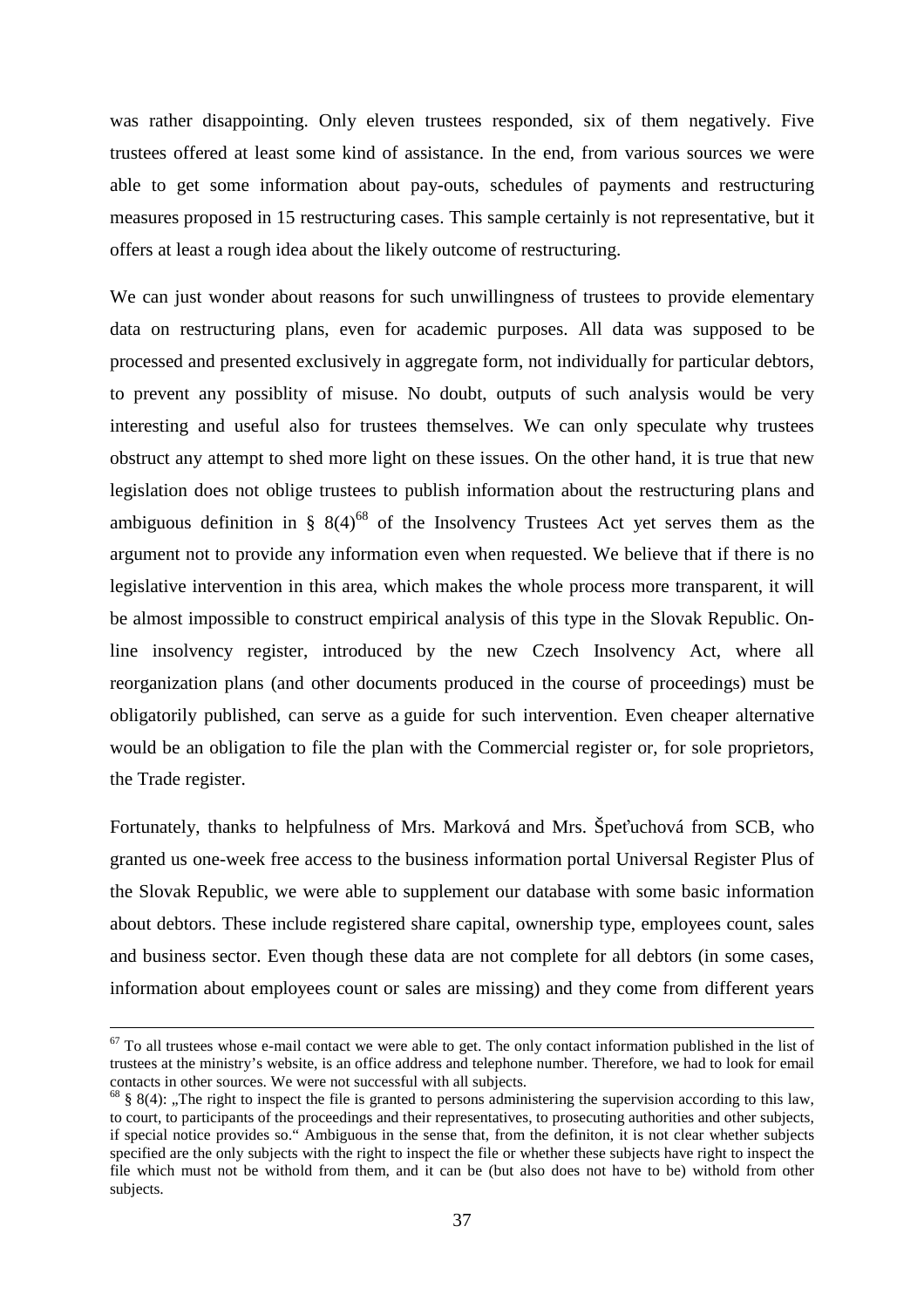(2007-2010), we believe that, when used carefuly, they allow us to divide debtors into two categories according to their size. We used registered share capital as the first criterion and divided debtors into two groups of the same size (below/above median). Debtors without registered share capital (sole proprietors) were automatically assigned to the below median group. Second division was based on the data on employees count and sales. Debtor was assigned to the group of larger enterprises if it was employing at least 100 employees or its sales were higher than 4,000,000 EUR, otherwise it was assigned to the group of smaller enterprises. These thresholds were not chosen randomly. They approximately correspond to the entry criteria of size test introduced by the new Czech Insolvency Act, which is convenient for the purpose of comparison. When both figures were missing, we assigned debtor automatically to the group of smaller enterprises since our assumption is that quality of reporting is positively correlated with the size of a company.<sup>69</sup>

Our approach to the empirical analysis of restructurings was significantly inspired by two recent empirical studies: Warren and Westbrook (2009), who successfully challenge the mistaken conventional view on US Chapter 11 as a system suffering from high failure rates and endless delays, and Richter (2011), who presents first observations on the workings of the new Czech insolvency law in the years 2008 and 2009. This fact predetermines also our reference countries we compare our findings with. Throughout the analysis, we mostly use methods of descriptive statistics and present all results in the numerous graphs and tables.

# **3.3 GDP changes and the use of insolvency proceedings (liquidations to restructurings ratio)**

*"The main test of whether bankruptcy laws and judicial procedures are good is whether financially distressed companies and their stakeholders use them. If companies do not see incentives to enter bankruptcy,...,few bankruptcies will take place."*<sup>70</sup> Applying the same assumption also for the restructuring proceedings, we should see an increasing number of restructuring cases emerging if legislators succeeded in their objective to make restructuring a more viable and attractive option for companies in financial distress than composition option under the previous Bankruptcy and Composition Act. A change from almost exclusively liquidation-oriented system to a more balanced one should lead to a higher proportion of restructurings out of the total number of insolvency cases. Table 3 shows data

 $69$  This assumption is supported by the empirical analysis in Tomis (2008).

 $70$  Doing Business in 2004, p. 78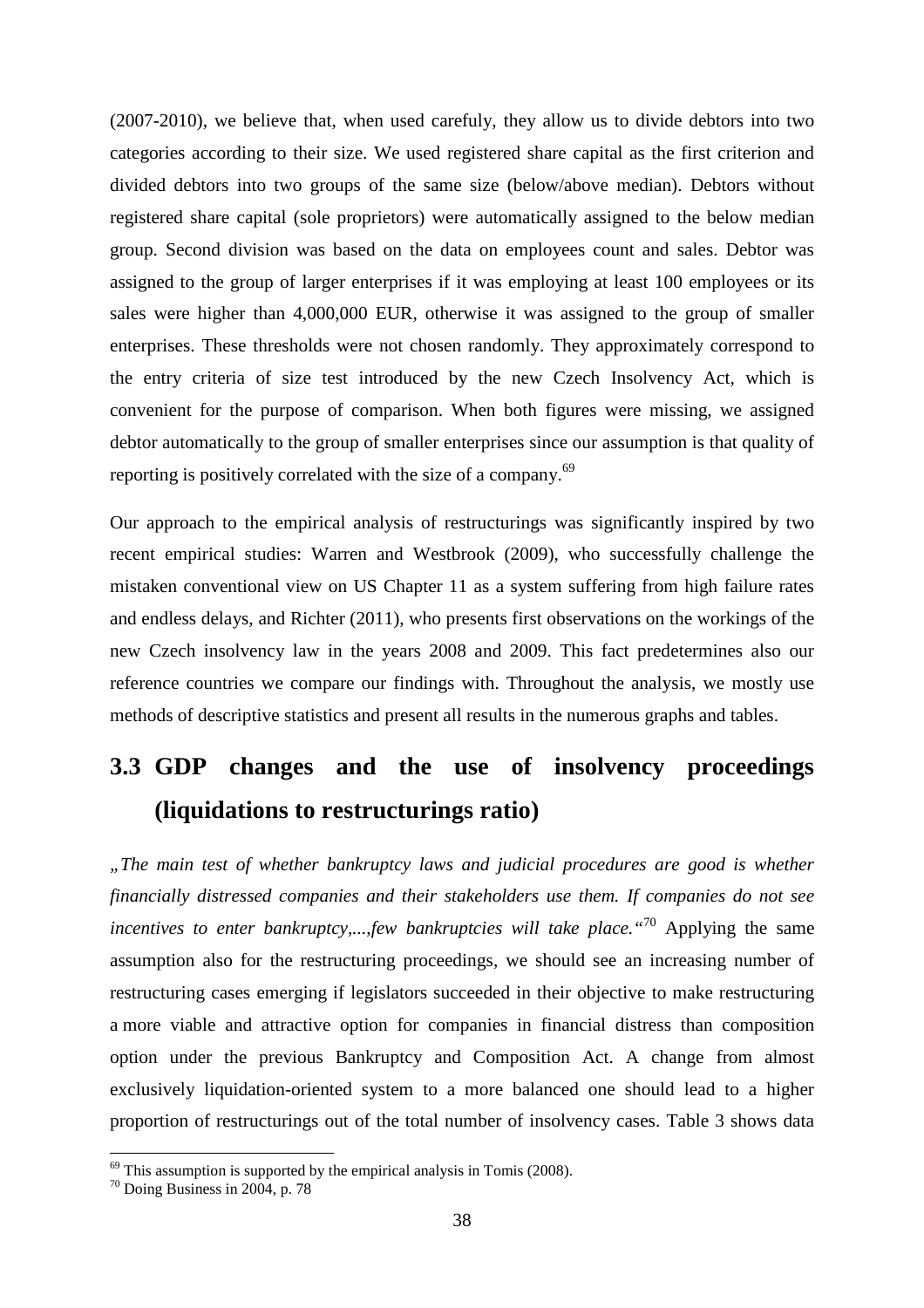on the annual changes in the Slovak GDP, proportion of non-performing loans, number of liquidation<sup>71</sup> and restructuring resolutions issued and their ratio.

## **Table 3**

 $\overline{a}$ 

| Year  | Annual change<br>in GDP | Proportion of non-<br>performing loans (%) | Liquidation<br>resolutions | Restructuring<br>resolutions | Liquid./restruct.<br>ratio |
|-------|-------------------------|--------------------------------------------|----------------------------|------------------------------|----------------------------|
| 2006  | 8.5                     | 3,26                                       | 249                        |                              | 124.5                      |
| 2007  | 10.5                    | 2,77                                       | 197                        | 10                           | 19.7                       |
| 2008  | 5.8                     | 3,21                                       | 225                        | 10                           | 22.5                       |
| 2009  | $-4.8$                  | 5,5                                        | 285                        | 60                           | 4.75                       |
| 2010  | 4                       | 6,01                                       | 379                        | 100                          | 3.79                       |
| Total |                         |                                            | 1335                       | 182                          | 7.34                       |

## **GDP changes and the use of insolvency proceedings**

Source: Statistical Office of the Slovak Republic (GDP figures), National Bank of Slovakia (proportion of non-performing loans), Slovak Credit Bureau (number of liquidation resolutions), own calculations (restructuring resolutions). Note: GDP data for the years 2009 and 2010 are preliminary.

Data on liquidation and restructuring resolutions issued seem to be in line with the expectation given the development of GDP. Impact of the economic crisis became evident in 2009 and deepened further in 2010, even though GDP already started to recover. There are several possible explanations for the surprisingly low number of liquidation resolutions (e.g. in comparison with the Czech Republic). Most importantly, many liquidation proceedings were terminated for the lack of assets before a liquidation resolution could be issued. Strict requirements imposed on the creditors' petitions for the bankruptcy proceedings could be another significant factor.

Restructuring option was rarely used during the period 2006-2008. Starting from 2009, situation changed completely and the number of restructuring resolutions increased significantly from 10 in 2008 to 60 in 2009 and 100 in 2010. We see two effects behind this restructuring boom in the Slovak Republic. The first was already mentioned before. In the years 2009 and 2010, the economic crisis hit Slovak economy with full force. The number of companies becoming insolvent and considering options for resolving their insolvency sharply increased. This effect could partially explain the increase in the absolute number of restructurings cases. However, other explanation is needed for a significant relative change in the number of restructurings to number of liquidations.

 $71$  We used SCB statistics on number of liquidation resolutions issued. They are probably not fully accurate but based on the experience with restructuring resolutions, we believe that they are much closer to the real numbers than official statistics of the Ministry of Justice.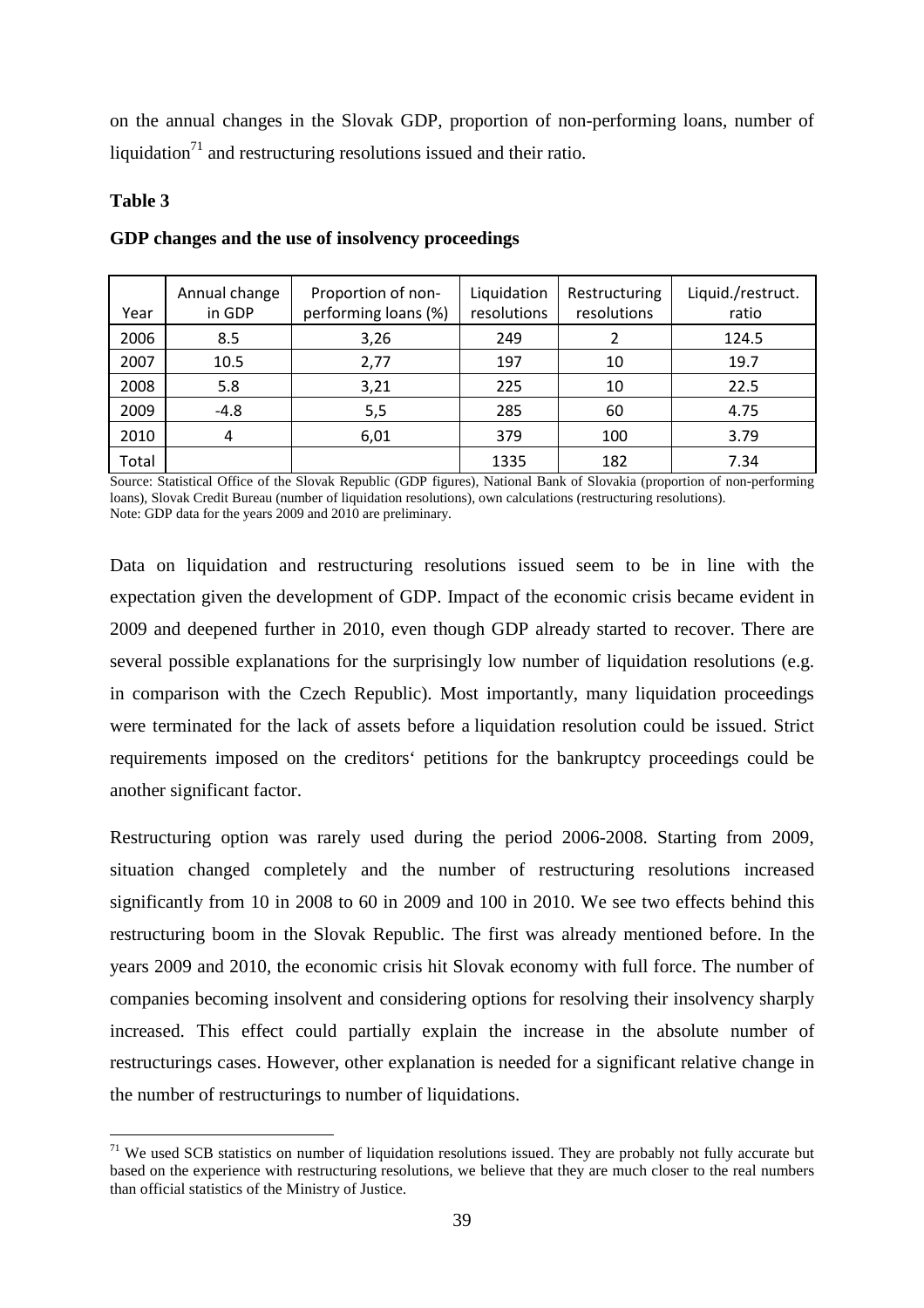The likeliest factor behind this development is time passed from the enactment of the new insolvency law. The full benefits of the new legislation take time to materialize. It required some time for companies and their stakeholders to recognize the benefits of formal restructuring and to familiarize with the brand new provisions on restructuring. Successful application of these provisions to several groundbreaking cases contributed to their wider recognition and consequently to their more frequent use. The restructuring boom in the years 2009 and 2010 lead to the drop of liquidations to restructurings ratio from approximately 20 liquidations to 1 restructuring in the years 2007 and 2008 to less than 4 liquidations to 1 restructuring in the year 2010. estructuring boom in the years<br>stratio from approximately 20<br>less than 4 liquidations to 1

# **3.4 Initial observations on the debtors**

# **3.4.1 Legal form**

Figure 2 divides all restructuring attempts, allowed in the period  $2006 - 2010$ , into four groups according to their legal form. Vast majority of debtors (108) were incorporated in the legal form of the private limited liability company. 47 debtors were incorporated in the legal form of the joint-stock company. Surprisingly, there is a relatively high proportion of the form of the joint-stock company. Surprisingly, there is a relatively high proportion of the unincorporated sole proprietors (24). That is a result of the decison not to specify any size criteria for entry into restructuring. Finally, 3 debtors were incorporated in the legal form of cooperative. No restructuring was allowed to debtors incorporated in the legal form of commercial partnership or in the legal form of limited partnership.

### **Figure 2**



# **Legal form of debtors**

Source: Own dataset.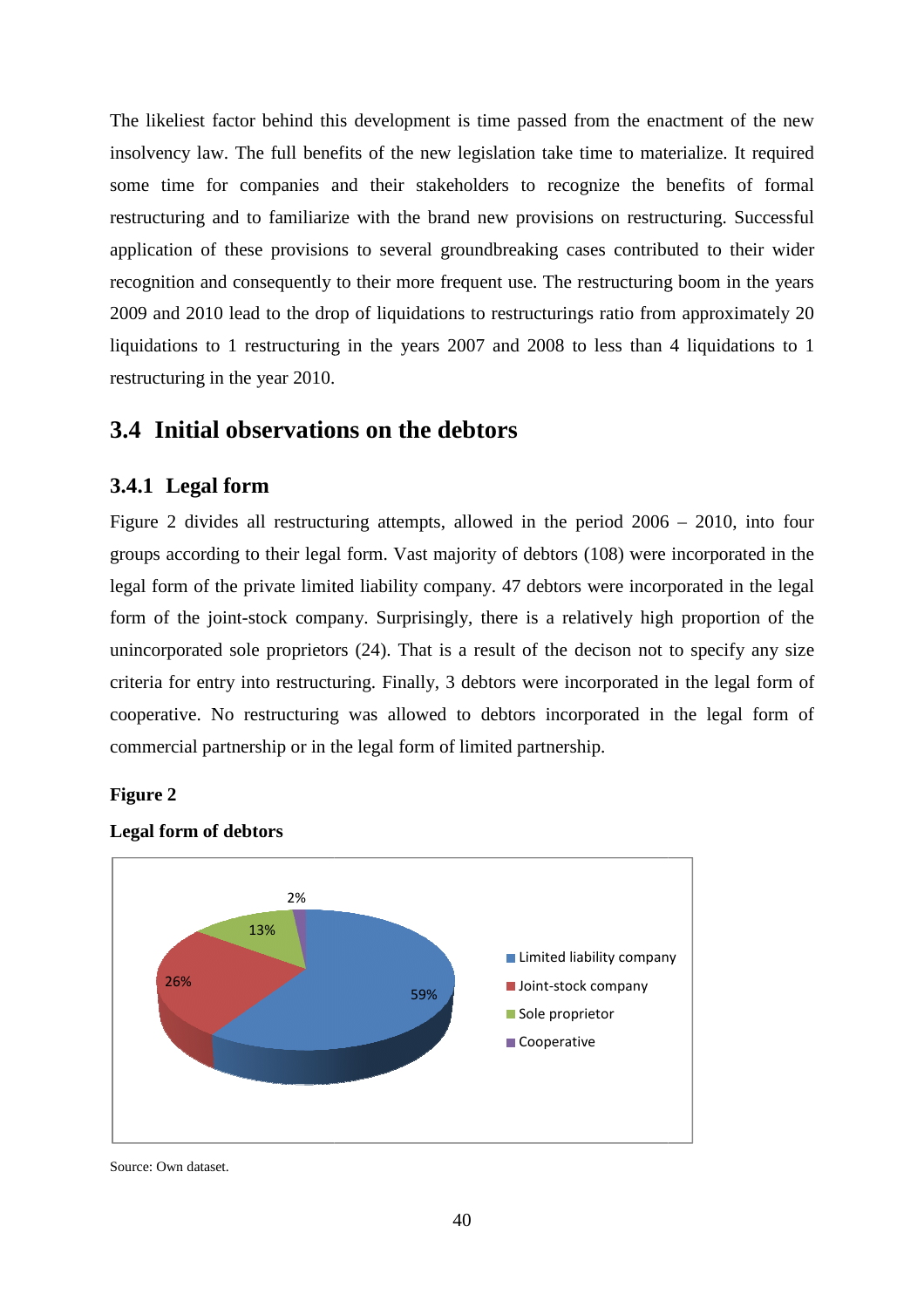## **3.4.2 Ownership type**

Figure 3 shows data about the ownership type of debtors.<sup>72</sup> As expected, private inland ownership (149 debtors) is prevailing in the dataset. 16 debtors are foreign-owned companies, 13 are international companies<sup>73</sup> with the preponderance of private sector. 3 debtors are cooperative-owned<sup>74</sup> and only one debtor is state-owned.<sup>75</sup>

## **Figure 3**



#### **Ownership type of debtors**

# **3.4.3 Regional distribution**

Regional distribution of restructuring attempts (according to the respective district court which allowed restruturing) is presented in Figure 4. It is apparent that this distribution was which allowed restruturing) is presented in Figure 4. It is apparent that this distribution was<br>very uneven. The highest number of restructuring attempts was allowed by the District court Trenčín (41), relatively closely followed by the District courts Banská Bystrica (39), Prešov (33) and Bratislava I (28). On the other side, during the period 2006 2006-2010, only 5 restructuring cases were allowed by the District court Trnava, 6 by the District District court Košice I and 15 by both District courts Nitra and Žilina. Four district courts with the lowest number of restructuring resolutions issued thus together allowed for the same number of restructuring attempts as the District court Trenčín itself, or other way around, four district courts with the Cooperative-owned<br>
State-owned<br>
State-owned<br>
State-owned<br>
State-owned<br>
State round<br>
State round<br>
State of the period<br>
20<br>
State period<br>
21<br>
Prict courts with<br>
The same numb<br>
Frict courts with<br>
The same numb<br>
Frict courts w

Source: Own calculation, based on the information from Universal Register Plus of the Slovak Republic.

 $72$  Classification according to categories used by the Statistical Office of the Slovak Republic.

<sup>&</sup>lt;sup>73</sup> Companies owned partly by foreign entities and partly by inland entities.

<sup>&</sup>lt;sup>13</sup> Companies owned partly by foreign entities and partly by inland entities.<br><sup>74</sup> Stavebné bytové družstvo, Poľnohospodárske družstvo Vlára Nemšová, KOVOTVAR, výrobné družstvo

<sup>&</sup>lt;sup>75</sup> Vojenský opravárenský podnik Trenčín, a.s.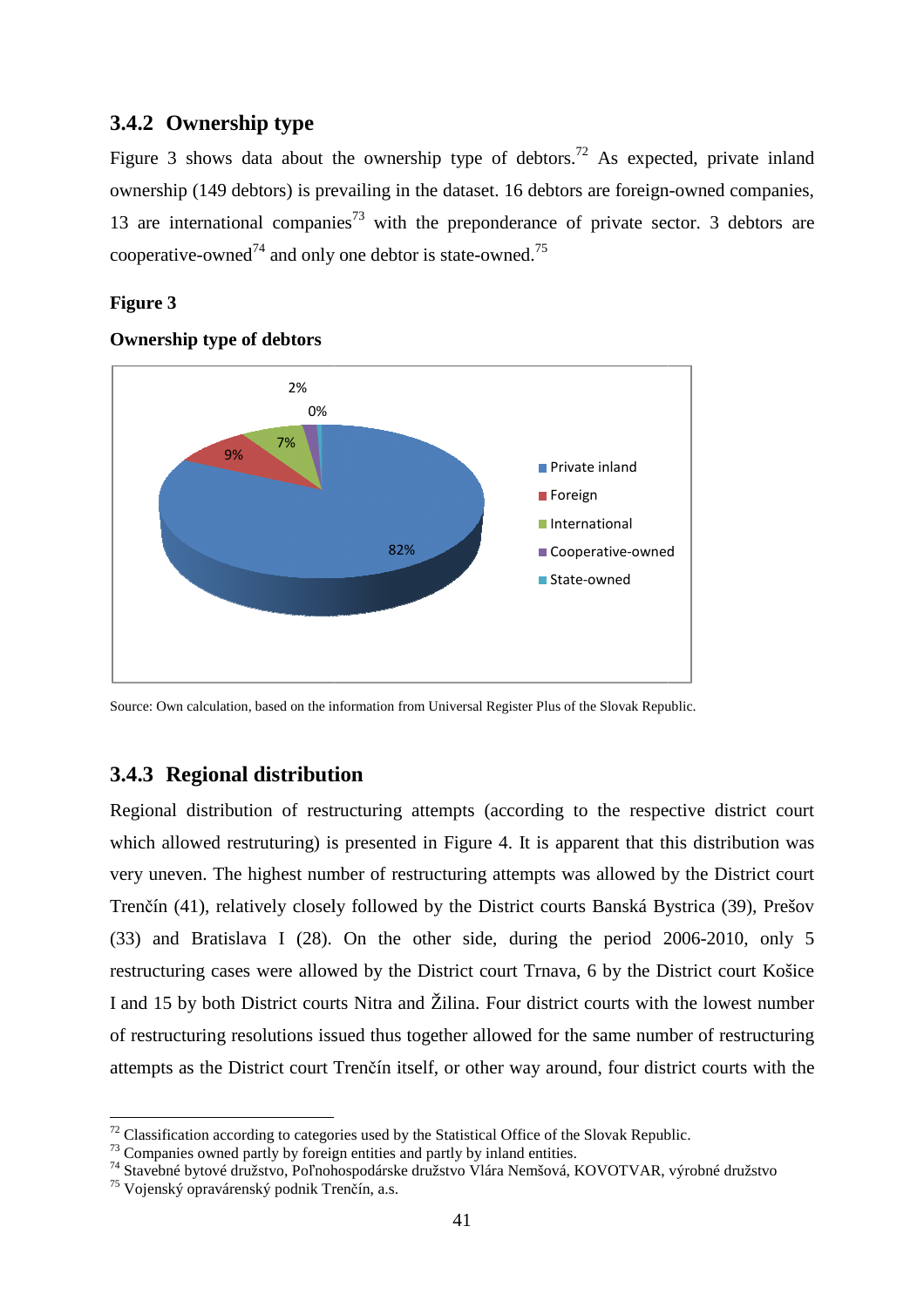highest number of restructuring resolutions together allowed for more than 77% of all restructuring attempts.

# **Figure 4**



## **Regional distribution of restrucutrings**

Source: Own dataset.

# **3.4.4 Trustees**

As already mentioned, of the current number of 543 licensed trustees, only 70 trustees have administered at least one case of restructuring during the period 2006 average of 2.6 restructurings per trustee for 5 years period. These numbers do not seem to be too exceptional, but when we examine them more closer, we get a very interesting picture of how much the market of trustees is concentrated. Of the total number of 70 trustees, 38 have administered only one and 17 trustees only two restructuring attempts. Data on the number of restructuring attempts administered by remaining 15 trustees are presented in Table 4.

# **Table 4**

# Trustees with more than two restructuring attempts administered

| <b>Trustee</b>         | <b>Number of restructuring</b><br>attempts administred | <b>Cumulative percentage</b><br>of all restructurings |
|------------------------|--------------------------------------------------------|-------------------------------------------------------|
| JUDr. Danica Birošová  | 29                                                     | 15.9%                                                 |
| Ing. Štefan Tichý      | 19                                                     | 26.4%                                                 |
| Ing. Mgr. Tomáš Oravec | 8                                                      | 30.8%                                                 |
| Mgr. Ladislav Barát    | 8                                                      | 35.2%                                                 |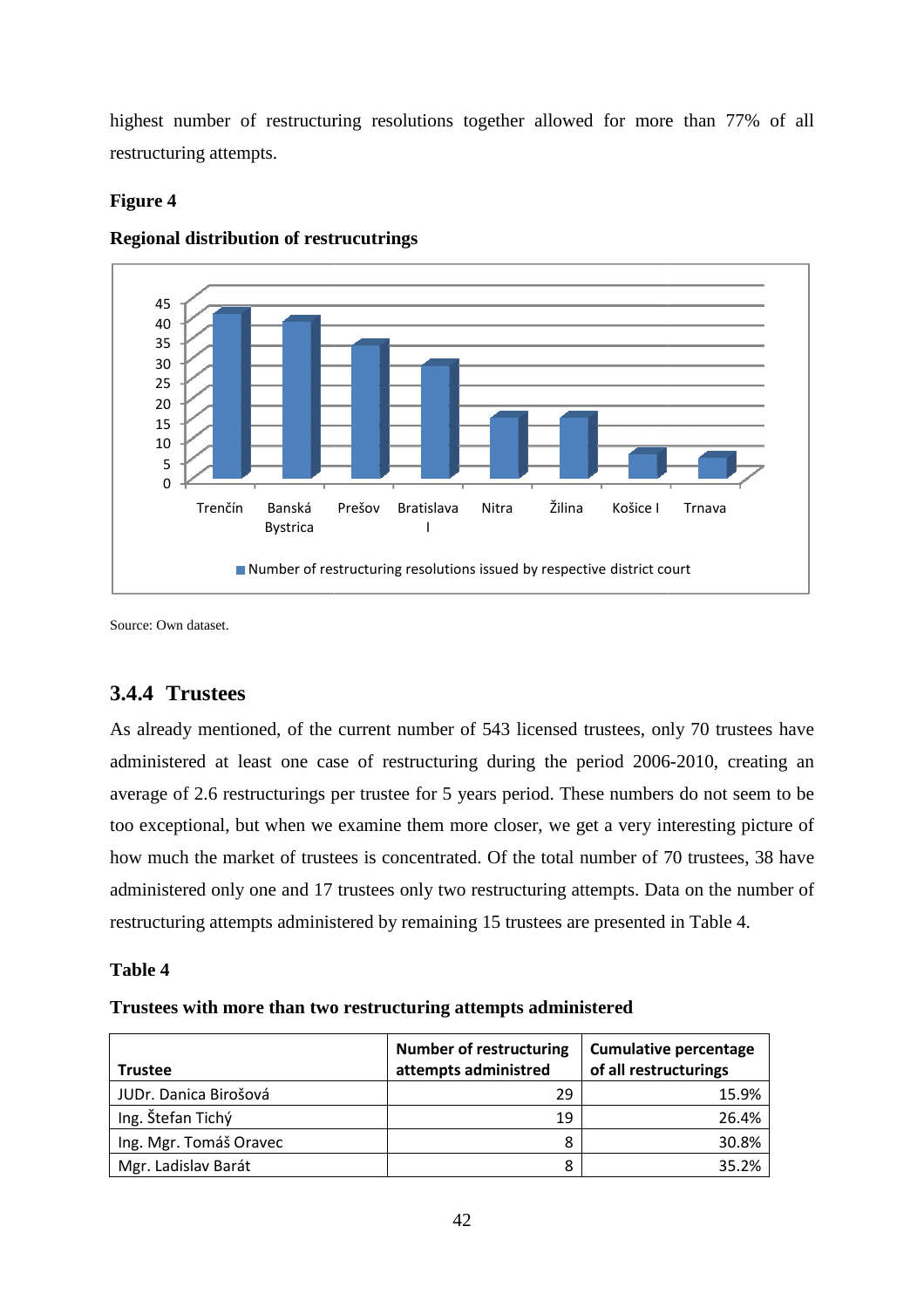| Ing. Ladislav Kokavec       | 5 | 37.9% |
|-----------------------------|---|-------|
| JUDr. Ing. Veronika Škodová | 5 | 40.7% |
| JUDr. Jozef Tuhovčák        | 5 | 43.4% |
| Mgr. Robert Antal           | 5 | 46.2% |
| Prvý správcovský dom, k.s.  | 5 | 48.9% |
| JUDr. Marián Novikmec       | 4 | 51.1% |
| JUDr. Matúš Boľoš           | 4 | 53.3% |
| Mgr. Ing. Vladimír Neuschl  | 4 | 55.5% |
| KONKURZNÝ SPRÁVCA, k.s.     | 3 | 57.1% |
| Mgr. Miloš Ágg              | 3 | 58.8% |
| Pospíšil & Partners, k.s.   | 3 | 60.4% |

Source: Own calculation based on the composed dataset.

Two "outliers" of the sample, with by far the highest number of restructuring cases, have together administered more than one quarter of all restructuring attempts. When we take first four trustees with the highest number of restructuring cases, it makes for more than one third of all cases. More than half of all restructuring attempts were administered by the first ten trustees. Finally, fifteen trustees with more than two restructuring cases during 2006-2010 have conducted together more than 60% of all restructuring cases.

Another fact worth mentioning is that even though the replacement of the trustee, who prepared an expert opinion and was appointed in restructuring resolution, during proceedings is not standardly assumed in the Insolvency  $Act^{76}$ , one such case occurred. In the restructuring of Ružomberská energetická spoločnosť, a.s., trustee JUDr. Vladimír Herich was replaced by Prvý správcovský dom,k.s. only 24 days after the restructuring order.

### **3.4.5 Business sectors**

The debtors, who attempted restructuring, came from various business sectors.<sup>77</sup> Manufacturing of fabricated metal products (except machinery and equipment) was represented most heavily (25 debtors), followed by construction (22 debtors), wholesale trade (19 debtors), transport (14 debtors), retail trade (13 debtors), manufacturing of machinery and equipment (11 debtors) and manufacturing of wood and of products of wood and cork (including furniture, 9 debtors). All business sectors represented by at least one debtor are presented in Table 5.

 $76$  Richter (2005a)

<sup>&</sup>lt;sup>77</sup> We followed (with some small adjustments) statistical classification of economic activities SK NACE Rev. 2 to classify debtors into various business sectors.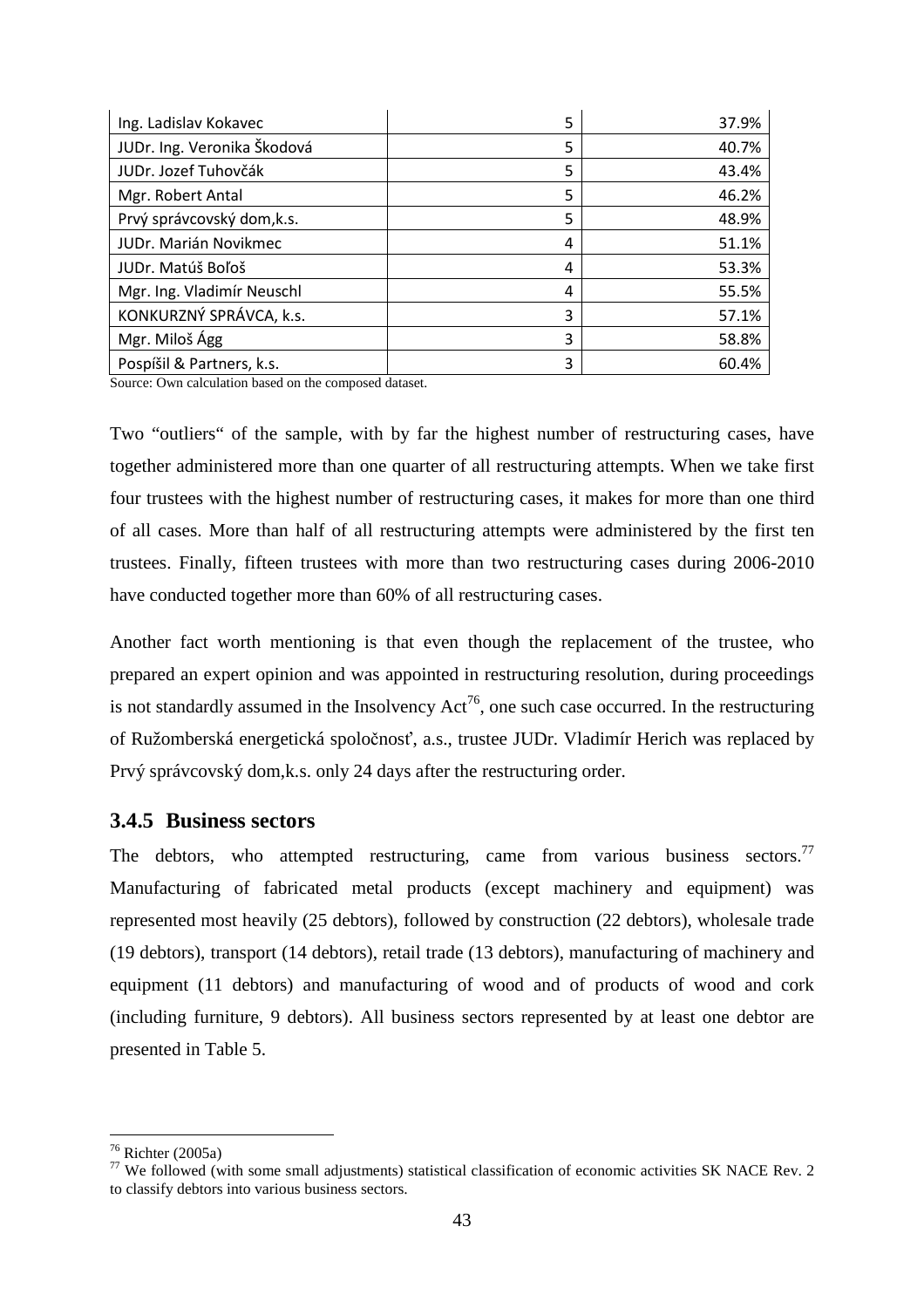# **Table 5**

# **Business sectors of debtors**

| <b>Business sector</b>                                                                                   | <b>Number of</b><br>debtors |
|----------------------------------------------------------------------------------------------------------|-----------------------------|
| Manufacturing of fabricated metal products (except machinery and equipment)                              | 25                          |
| Construction                                                                                             | 22                          |
| Wholesale trade                                                                                          | 19                          |
| Transport                                                                                                | 14                          |
| Retail trade                                                                                             | 13                          |
| Manufacturing of machinery and equipment                                                                 | 11                          |
| Manufacturing of wood and of products of wood and cork (including furniture)                             | 9                           |
| Agriculture and forestry                                                                                 | 6                           |
| Real estate activities                                                                                   | 6                           |
| Manufacturing of food products                                                                           | 5                           |
| Sale of motor vehicles, motor vehicle parts and accessories, maintenance<br>and repair of motor vehicles | 5                           |
| Manufacturing of plastics products                                                                       | 4                           |
| Manufacturing of wearing apparel                                                                         | 4                           |
| Food and beverage service activities                                                                     | 3                           |
| Manufacturing of beverages                                                                               | 3                           |
| Office administrative, office support and other business support activities                              | 3                           |
| Sports activities                                                                                        | 3                           |
| Accomodation                                                                                             | $\overline{2}$              |
| Advertising and market research                                                                          | 2                           |
| Architectural and engineering activities; technical testing and analysis                                 | 2                           |
| Manufacturing of basic metals                                                                            | 2                           |
| Manufacturing of computer, electronic and optical products                                               | 2                           |
| Repair of fabricated metal products, machinery and equipment                                             | 2                           |
| <b>Cleaning activities</b>                                                                               | 1                           |
| Education                                                                                                | 1                           |
| Legal and accounting activities                                                                          | 1                           |
| Manufacturing of articles of concrete, cement and plaster                                                | 1                           |
| Manufacturing of bodies (coachwork) for motor vehicles                                                   | 1                           |
| Manufacturing of man-made fibres                                                                         | 1                           |
| Manufacturing of military fighting vehicles                                                              | 1                           |
| Other professional, scientific and technical activities                                                  | 1                           |
| Publishing of books, periodicals and other publishing activities                                         | 1                           |
| Rental and leasing activities                                                                            | 1                           |
| Repair of computers and personal and household goods                                                     | 1                           |
| Security and investigation activities                                                                    | 1                           |
| Steam and air conditioning supply                                                                        | 1                           |
| Washing and (dry-)cleaning of textile and fur products                                                   | 1                           |
| Waste collection                                                                                         | 1                           |

Source: Own calculation based on data from Universal Register Plus of the Slovak Republic.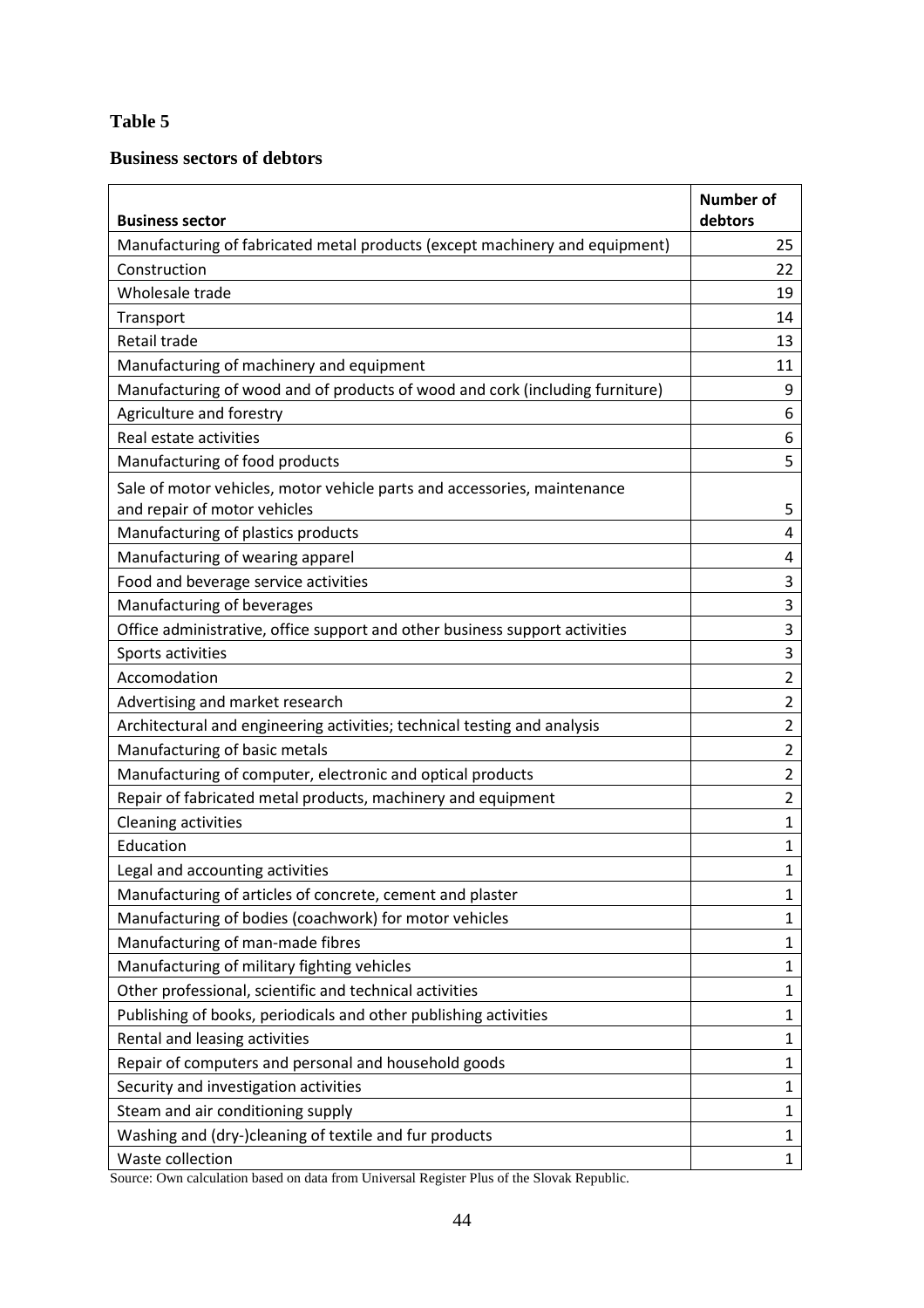# **3.5 Observations on the proceedings**

# **3.5.1 Type of petitions**

Of the total number of 182 restructurings allowed in the period of 2006-2010, 175 were initiated by debtors. Only 7 proceedings were allowed based on a creditor petition. These numbers are in line with our previous expectations<sup>78</sup> that debtor petitions for restructuring will be absolutely prevailing. However, 7 restructurings successfuly initiated by creditors prove that the option of creditor restructuring is not purely theoretical if creditors have proactive approach and use possibilities given to them by legislation.

On the other hand, even though facilitating a possibility of pre-packed restructuring was one of the reform's aims and pre-packed restructuring is explicitely recognized by the legislation, none of the proceedings were a pre-packed restructuring. Local banks and other relevant players seem to be unfamiliar with this method<sup>79</sup> or tend to overlook benefits arising from acceleration of the proceedings.

# **3.5.2 Success rates**

It is a very difficult task to define what success in the context of restructuring means. As Falke (2003) notes, some consider it success when the business of the debtor is preserved even when management or ownership changes, while for others success means the maintaining of jobs for employees even if it affects the debtor's viability in the long run. Again different opinions consider restructuring success when returns to creditors flow in a short term.

Warren and Westbrook (2009, p. 612) argue that plan confirmation results *"constitute the most important single criterion for judging benefits of the Chapter 11 system."* Their arguments are straightforward. *"A system that does not lead to confirmed plans cannot achieve its objectives...Further, confirmation generally requires the debtor to accomplish a number of tasks suggestive of future success, including garnering the support of supermajority of creditors and persuading a court of a plan's feasibility."<sup>80</sup>* Another obvious advantage of such criterion is a fact that confirmation rates can be easily measured.

 $78$  See chapter 2.6.1.

 $79$  Allen  $\&$  Overy (2009a)

 $80$  Warren and Westbrook (2009, p. 611-612)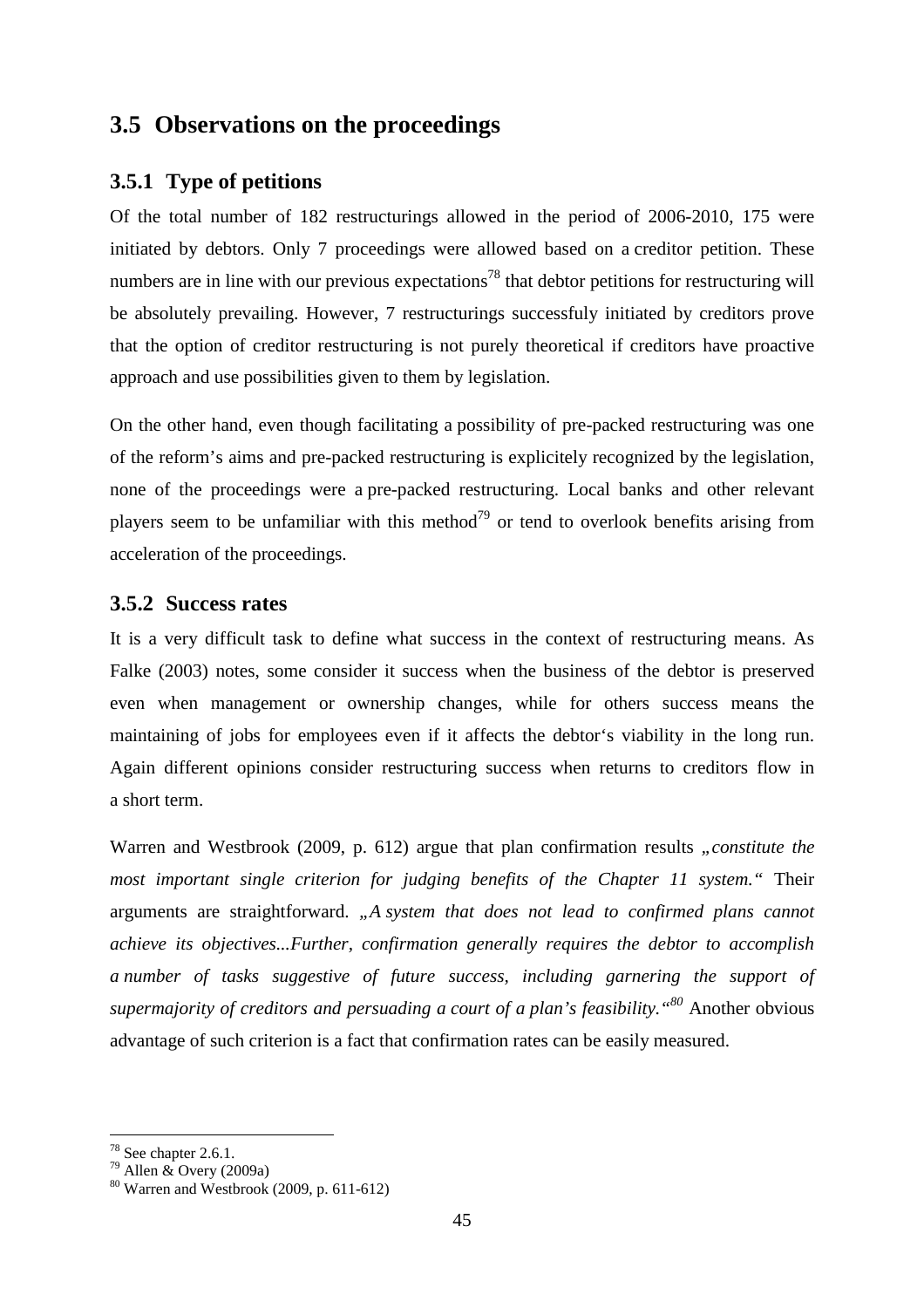Certainly, satisfaction of formal insolvency requirements and confirmation of a plan are not perfect measures of success. Warren and Westbrook also emphasize that confirmed plan does not automatically guarantee a successful future for the business and *"smooth sailing postbankruptcy.*<sup>"81</sup> Many companies enter insolvency proceedings again, shortly after the confirmation of a plan and successful completion of the restructuring. However, it is again very difficult to determine what constitutes success following confirmation of plan, or in other words, for how long must the company be alive for a post-restructuring to be deemed a success. Another question arises also in the form of liquidating plans if we understand restructuring strictly as a rescue measure for viable businesses. Confirmation of such a plan is recorded as success but it does not necessarily represent the realization of going-concern value.

Having acknowledged these caveats, we follow Warren and Westbrook in choosing plan confirmation rates as the central measure of success for restructuring attempts. However, we complement these numbers also with analysis of post-restructuring existence of debtors to provide the reader with a more complex perspective of the outcomes of new provisions on restructuring.

### **3.5.2.1 "Naive" confirmation rates**

Warren and Westbrook (2009) label figures on overall confirmation rates "naive" because they imply false proposition that all Chapter 11 cases are plausible candidates for reorganization. Since there is virtually no gate to reorganization in the US legislation and Chapter 11 is a nearly uniform choice among companies filing for bankruptcy, it is highly unlikely that all these companies, using their right to try, are realistic candidates for reorganization. Chapter 11 thus serves as a critical screening function to sort out the sure losers from those with a realistic chance of survival. Using total confirmation rates when evaluating the outcomes of Chapter 11 does not make much sense because *"the large front door for Chapter 11 is likely to yield lower total confirmation rates, even if the system is wildly successful in dealing with businesses that have any hope of reorganization."<sup>82</sup>*

However, this does not apply fully for the Slovak restructurings. An expert opinion on feasibility of a restructuring, which serves as an entry ticket to restructuring, should sort out the hopeless cases before entering formal proceedings. Therefore, if this screening works

 $81$  Warren and Westbrook (2009, p. 610)

 $82$  Warren and Westbrook (2009, p. 617)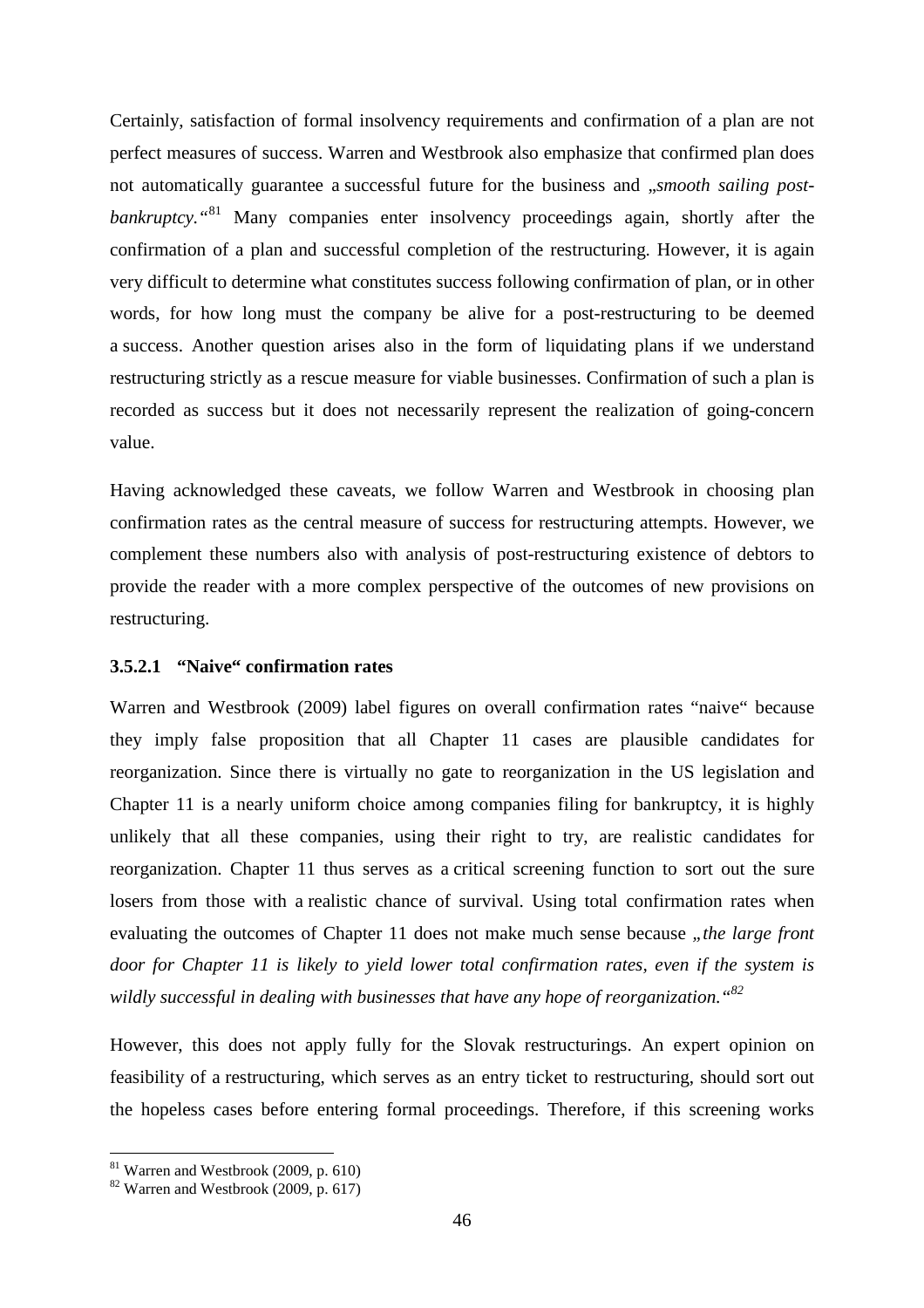well, naive metric should also yield relatively acurate figures on how successful the system is in dealing with debtors in restructuring. Figure 5 shows figures on overall confirmation rates for all debtors and also compares outcomes for companies in restructuring by size. As mentioned in chapter 3.2, for these purposes, we used two different metrics: metric of registered share capital (below median registered share capital, above median registered share capital)<sup>83</sup> and metric of sales and employees count (smaller companies  $= 135$  debtors under defined thresholds, larger companies  $=$  47 debtors above defined thresholds).<sup>84</sup>

#### **Figure 5**



# **Restructuring plan confirmation rates: The naive metric<sup>85</sup>**

Source: Own calculation based on composed dataset. Classification of debtors by size based on data on registered share capital, sales and empoyees count from the Universal Register Plus of the Slovak Republic.

| <b>Naive metric</b>     | Plan confirmed | Conversion | In progress | Confirmation rate |
|-------------------------|----------------|------------|-------------|-------------------|
| All debtors             | 106            | 42         | 34          | 71.6%             |
| Below median registered |                |            |             |                   |
| share capital           | 54             | 22         | 15          | 71.1%             |
| Above median registered |                |            |             |                   |
| share capital           | 52             | 20         | 19          | 72.2%             |
| Smaller debtors         | 81             | 30         | 24          | 73.0%             |
| Larger debtors          | 25             | 12         | 10          | 67.6%             |

<sup>&</sup>lt;sup>83</sup> Registered share capital median = 33,193.5 EUR (approximately 1,000,000 SKK)

<sup>&</sup>lt;sup>84</sup> Classification of debtors into the respective groups is indicated in Appendix 1.

 $85$  Figure 5 presents the following data: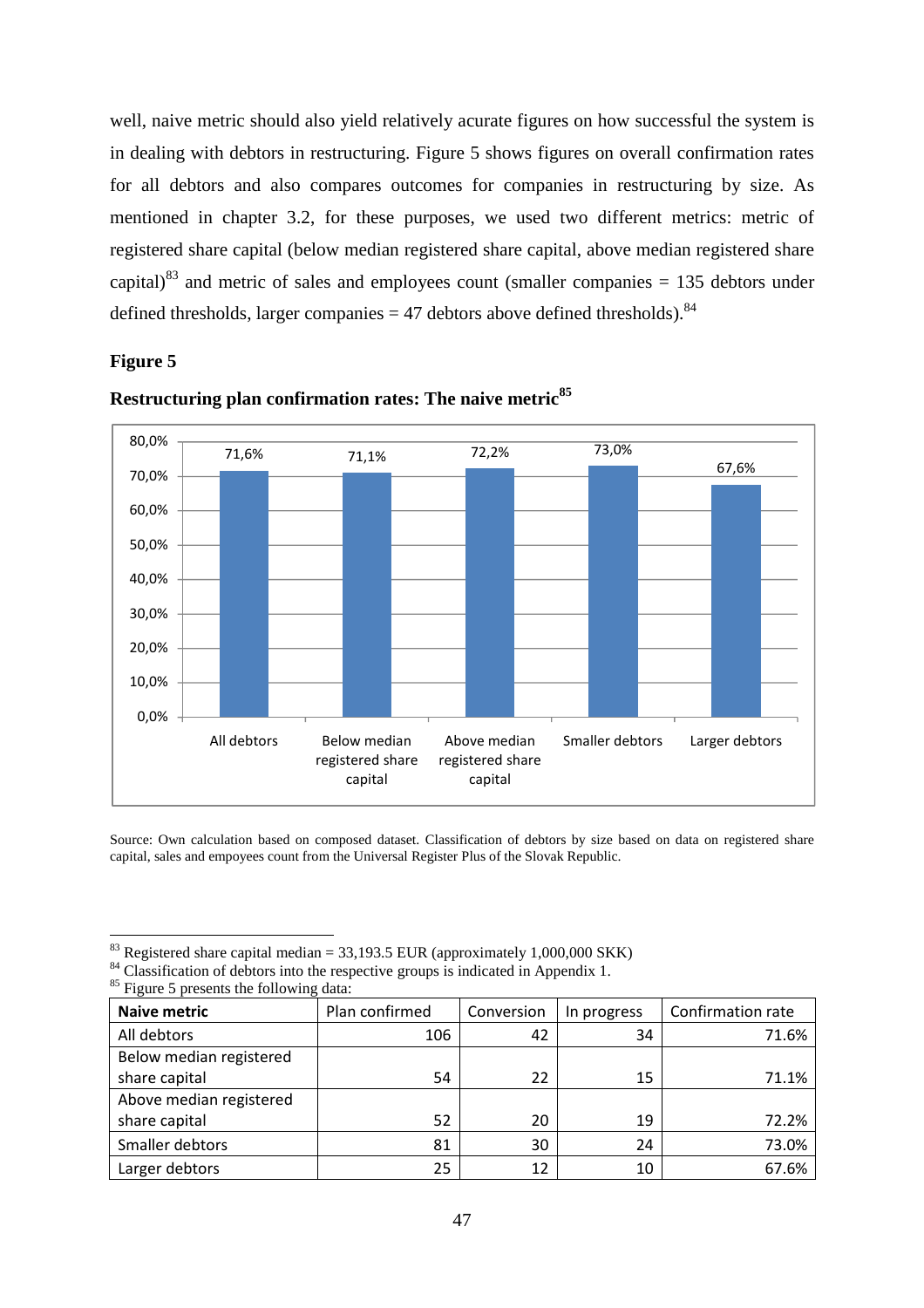Relatively high overall plan confirmation rates are the most striking point from Figure 5. Approximately seven out of ten debtors, whose restructuring attempt was allowed, finished restructuring proceedings successfuly by confirmation of their restructuring plan. Moreover, these figures seem to be independent of the debtor's size since confirmation rates are roughly the same for both above and below median groups and smaller and larger companies.<sup>86</sup>

As expected, thanks to the prescreening by expert opinion on feasibility of a restructuring, calculated confirmation rates for Slovak restructurings are considerably higher than the US Chapter 11 confirmation rates reported by Warren and Westbrook (2009) which range around 30% (the naive metric). However, we keep their label "naive" since we consider the preposition implied, that trustees in their opinion recommend restructuring only for plausible candidates and perfectly identify and sort out the implausible candidates, as naive as well. We presented several reasons for such considerations in chapter 2.5 (appoinment and remuneration of trustees, questions about overall quality and integrity of trustees). Therefore, if we admit that restructuring was allowed also in cases which were hopeless from the very beginning<sup>87</sup> and we succeed in isolating these cases from those debtors that had a reasonable prospect of success, we could develop a more realistic confirmation rates. Warren and Westbrook proposed two independent metrics which we follow: whether the debtor ever proposed plan of restructuring and the length of time the debtor remained in restructuring proceedings.

#### **3.5.2.2 Realistic confirmation rates: Companies with a plan**

The rationale behind this approach lies in the assumption that the debtors, who failed to propose any plan of restructuring during proceedings, were doomed from the beginning and their restructuring was very unlikely. There is no information about any restructuring plan proposed in 27 cases out of the total number of 42 conversions in our sample.<sup>88</sup> Figure 6 shows the revised confirmation rates after these no-plan-ever restructuring cases were sorted out.

<sup>&</sup>lt;sup>86</sup> We do not consider a difference of 5% in confirmation rates between smaller and larger companies as very significant (e.g. Warren and Westbrook report that success rates of bigger cases in Chapter 11 are more than two times higher than success rates of their smaller counterparts) and worth of further interpetation. Due to the possible inaccuracy in reporting of figures on sales and employees count, the classification of debtors into these categories does not have to be absolutely precise. Moreover, the number of debtors in group of larger companies is significantly lower and therefore the weight of each debtor's outcome for the total confirmation rate is relatively high.

 $87$  Warren and Westbrook (2009) refer to such cases as "DOAs" (dead-on-arrival)

<sup>&</sup>lt;sup>88</sup> As mentioned in chapter 3.2, the only data available on restructuring proceedings are information published in the Commercial Bulletin. Therefore, it is possible that some of these 27 debtors actually proposed some version of restructuring plan, but no such information was published (we have this suspicion in at least three cases).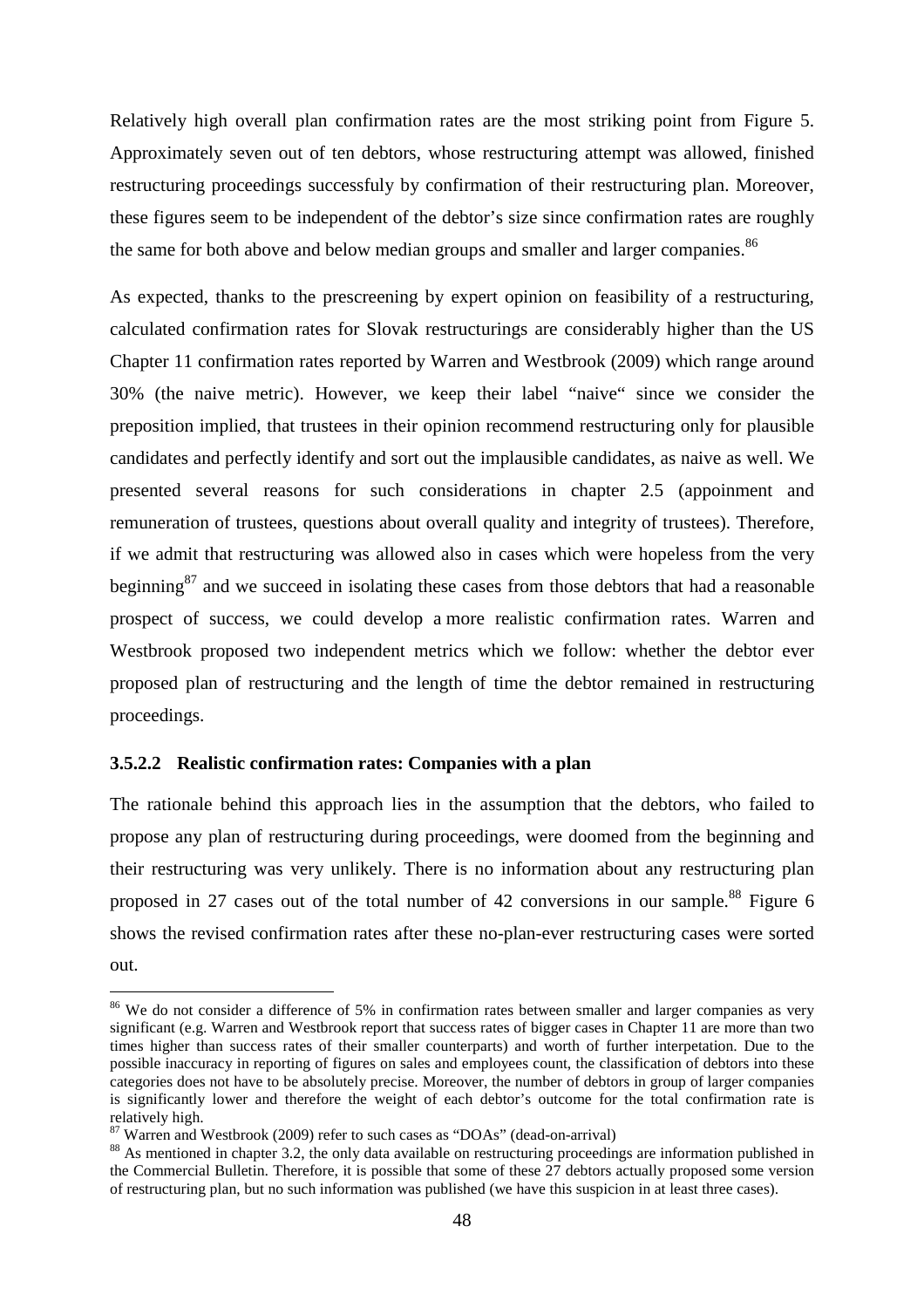# **Figure 6**



## **Restructuring plan confirmation rates: Cases with plan proposed<sup>89</sup>**

Source: Own calculation based on composed dataset. Classification of debtors by size based on data on registered share capital, sales and empoyees count from the Universal Register Plus of the Slovak Republic.

At first glance, it is clear that confirmation rates have considerably increased. Almost 88% of cases, in which debtor proposed plan of restructuring, resulted in confirmed plans. Again, confirmation rates are almost identical in all samples regardless of debtors' size and we can conclude that the chances of small and big companies to confirm a restructuring plan (if they are able to propose it) are practically the same.

There could be several reasons why some debtors failed to propose any plan of restructuring even though a restructuring was supported by a trustee's opinion. Firstly, elaboration of restructuring plan is a more complex task, requiring deeper understanding of the debtor's business operations to be able to identify its problems and to develop a credible strategy to

|                          | Plan      |            | Confirmation |
|--------------------------|-----------|------------|--------------|
| Cases with plan proposed | confirmed | Conversion | rate         |
| All debtors              | 106       | 15         | 87.6%        |
| Below median registered  |           |            |              |
| share capital            | 54        | 8          | 87.1%        |
| Above median registered  |           |            |              |
| share capital            | 52        | 7          | 88.1%        |
| Smaller debtors          | 81        | 11         | 88.0%        |
| Larger debtors           | 25        | 4          | 86.2%        |

 $\overline{a}$ <sup>89</sup> Figure 6 presents the following data: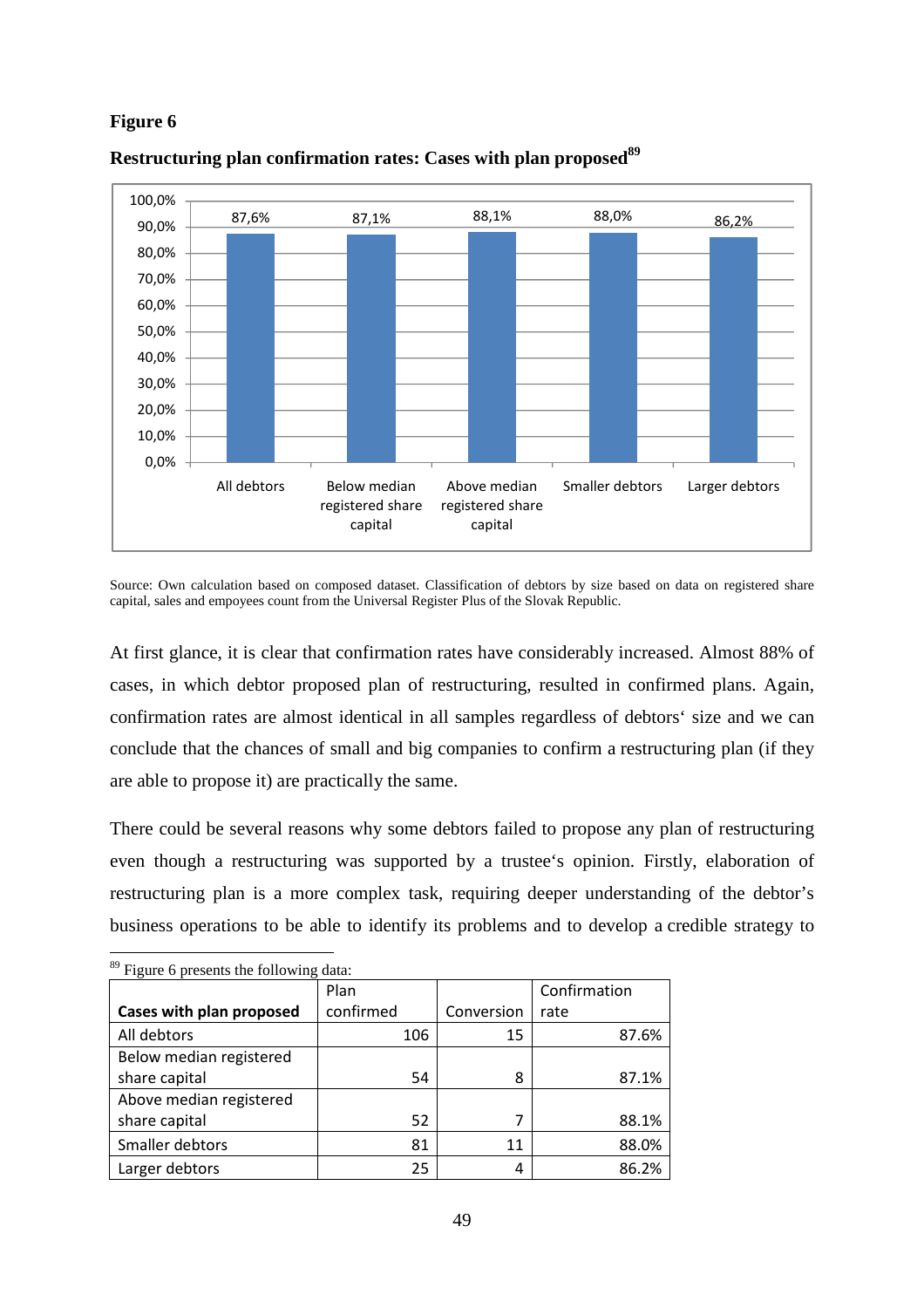solve them. During this stage, relevant players may have realized that debtor's problems were so severe that restructuring could no longer be reasonably expected and liquidation became inevitable. During the plan preparation phase, new facts may have emerged in the light of which the restructuring was not feasible anymore. Finally, we can not rule out the possibility that at least some debtors with no chance of restructuring and no true aspiration to prepare a restructuring plan only abused the restructuring procedure to delay liquidation.

#### **3.5.2.3 Realistic confirmation rates: Companies that survived the cull**

Another independent metric, proposed by Warren and Westbrook (2009) to isolate debtors with no hope on successful restructuring from candidates with a reasonable prospect of success, takes a rather different approach. It does not focus on the action of the debtor (proposing a plan of restructuring) but on the actions driven by the creditors and trustees and resulting in early conversions to liquidation proceedings. The underlying logic is clear – if the creditors and trustees can push the hopeless cases out quickly, then survival time in restructuring proceedings might indicate that it is not only the debtor themself who believes in successful restructuring.

Of course, in Slovak circumstances, this approach can be questioned since the creditors do not have (without cooperation on the side of trustee) powers to invoke the conversion of the restructuring into bankruptcy proceedings during the first 90 days after the restructuring resolution. Powers of trustees to petition the court to declare a bankruptcy anytime in the course of the restructuring proceedings are much more extensive. However, there are several reasons to raise doubts whether this early screening by trustees occur.

Under the new legislation, prescreening in form of expert opinion on feasibility of restructuring takes place before any debtor can enter restructuring proceedings. As we discussed earlier, it is likely that some of the hopeless cases survive this prescreening. One can, however, reasonably doubt if another screening by the same trustees, who recommended restructuring, can push out these debtors. By petitioning the court to declare a bankruptcy soon after the restructuring was allowed, trustees would cast doubt upon their own expert opinions.<sup>90</sup> Finally, if there is a collusion between trustee and debtor, early conversion can not be reasonably expected.

 $90$  This argument would not hold if the financial or business situation of the debtor changes after the restructuring resolution to such extent that restructuring becomes hopeless or the debtor seriously breaches its legal obligations.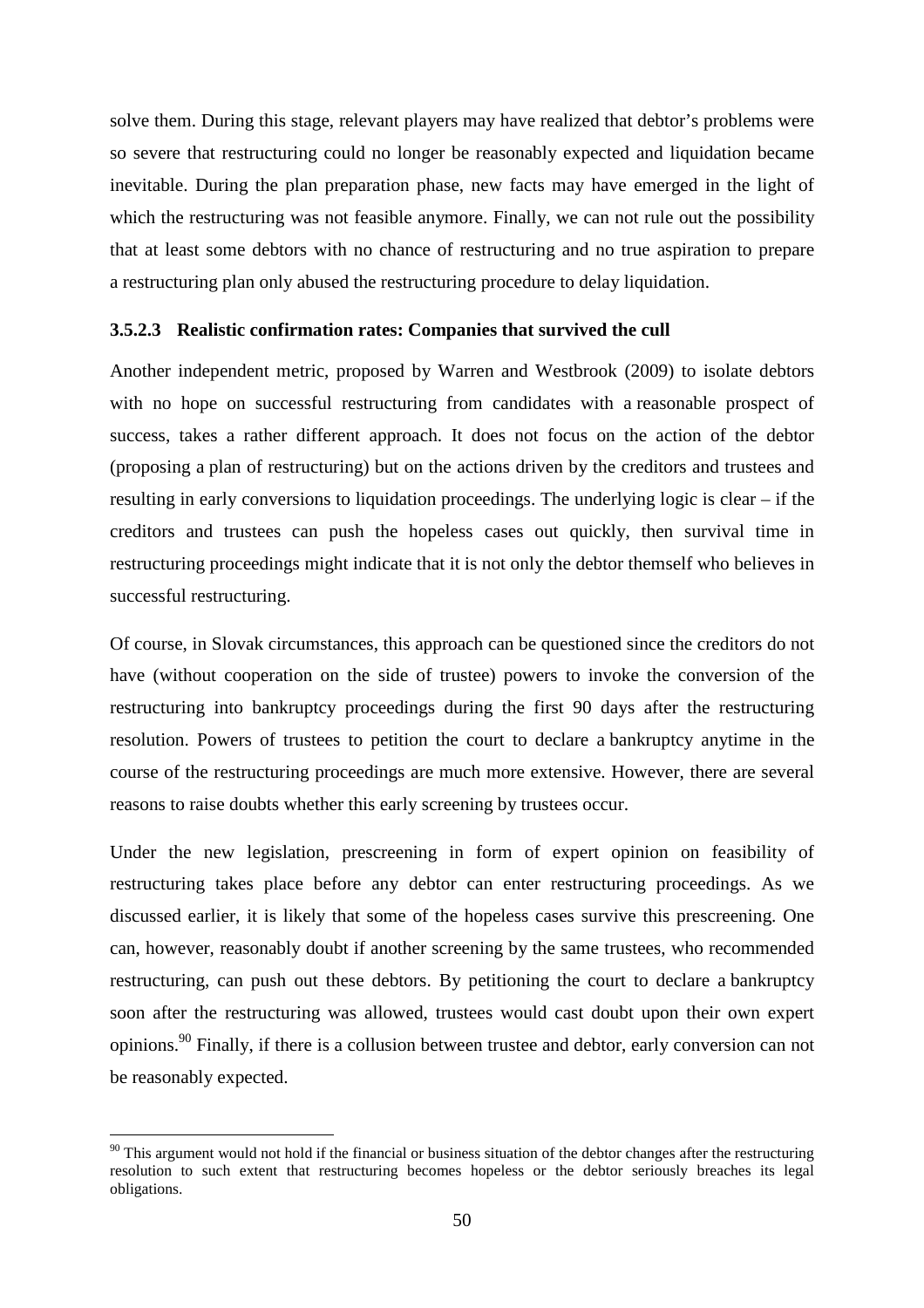Despite these considerations, we constructed analysis using this metric. Figure 7 reports the results for cases (regardless of size) that survived early screening.

# **Figure 7**



#### **Cumulative confirmation rates, by the length of survival in restructuring proceedings**

Source: Own calculation based on composed dataset.

As the data from Figure 7 illustrates, substantial screening occured early in a case. If a restructuring was not converted into bankruptcy proceedings within the first three months after the restructuring resolution, a chance of confirming a plan increased by 9% compared to naive confirmation rate. After six months, the confirmation rate was higher than 91%, thus nine of ten restructuring cases, that survived this period, resulted in confirmed plans. At the seven-month mark, the confirmation rate exceeds 96%.

This data suggests that implausible candidates for restructuring, which somehow survived initial prescreening by expert opinions, were in most cases pushed out from the system very quickly anyway. On the other hand, the absolute majority of remaining debtors managed to confirm a plan of restructuring.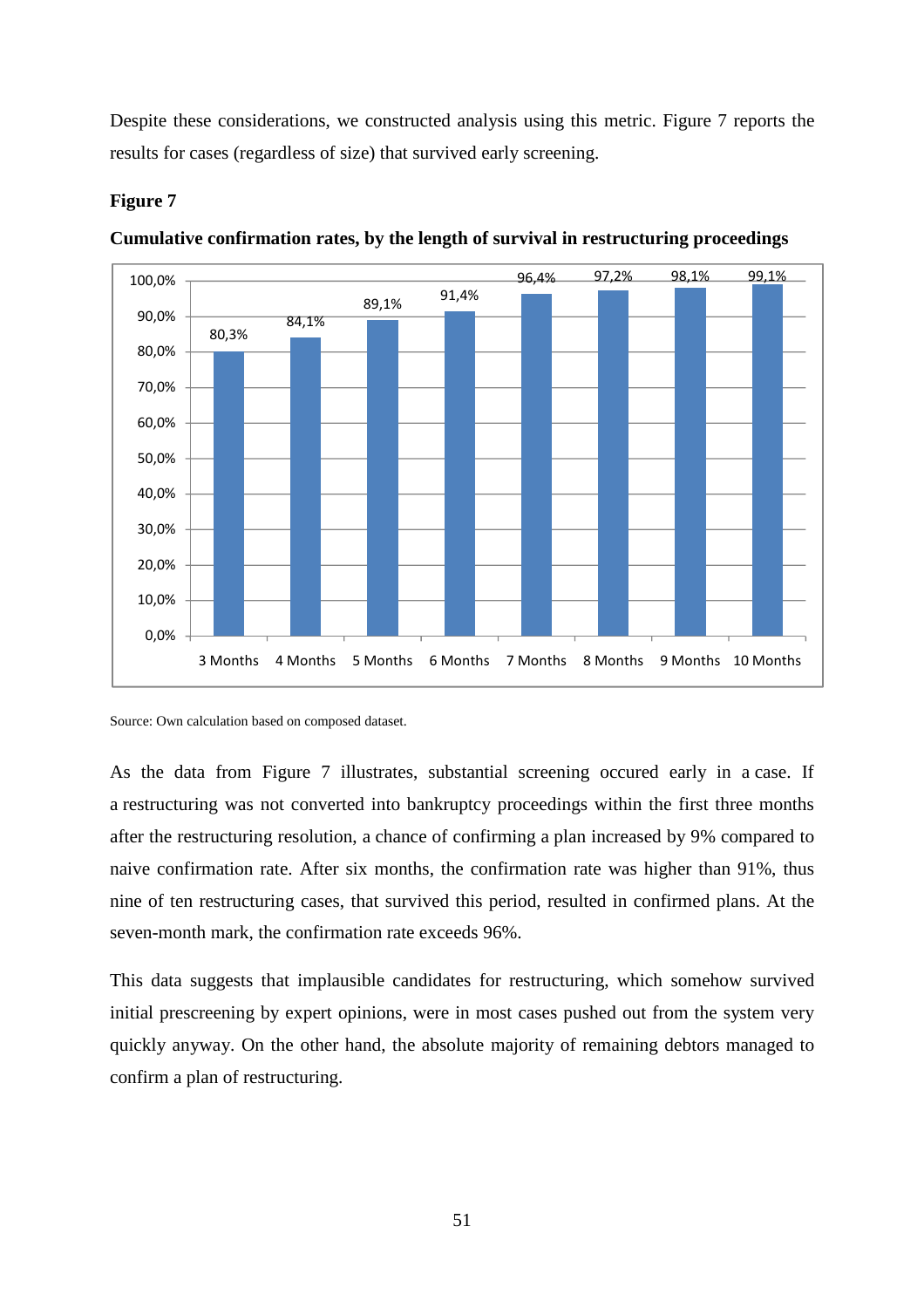#### **3.5.2.4 Realistic confirmation rates: Companies that survived a double screening**

Finally, to sort out the hopeless cases from serious candidates for restructuring, both aboveused metrics can be combined together. Then, implausible candidates for restructuring were debtors which either could not propose a plan or could not survive respective period $91$ , or both. As Figure 8 shows, more than 90% of the debtors managed to confirm a plan if they remained for five months at least in a restructuring procedure and submitted a plan.

# **Figure 8**

 $\overline{a}$ 





Source: Own calculation based on composed dataset.

Analysis of confirmation rates using different metrics and samples clearly showed high formal successfulness of the restructuring option, introduced by the insolvency reform. However, confirmed restructuring plans are only one dimension of success. Now, we turn our attention to the time required to satisfy all insolvency requirements and to confirm a restructuring plan.

 $91$  Cumulative confirmation rates for survival period 6 months and longer are identical with those from Figure 7 since there could not be a debtor who did not propose a plan and simultaneosly survived longer than 6 months (see also statutary time limit for the submission of the plan, chapter 2.7.3.1).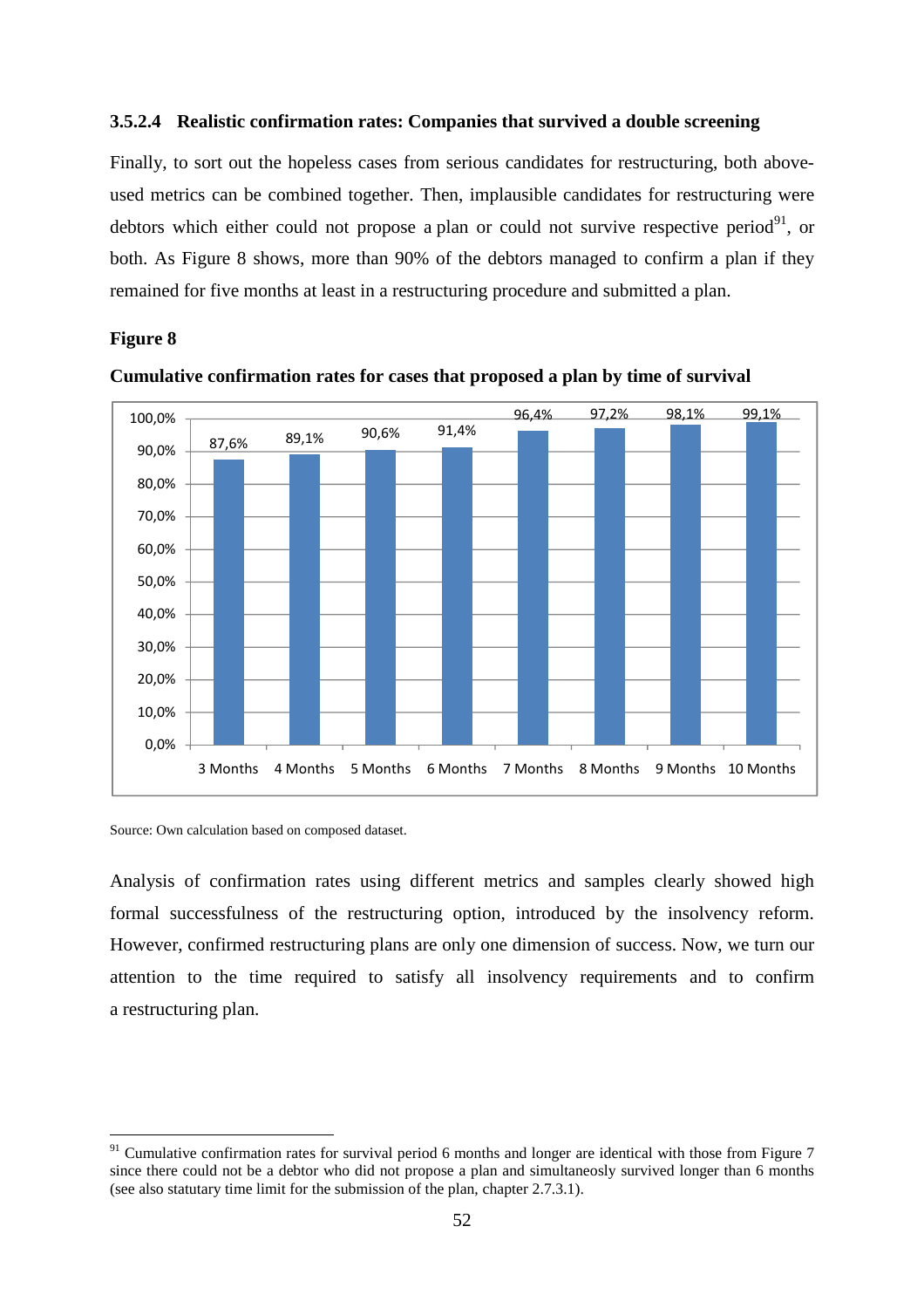# **3.5.3 Proceedings' timeline**

There are two main reasons to examine the time needed to restructure the businesses more closely. Firstly, reported high success rates are certainly good news, but the question of time is of equal importance. If it lasts too long to confirm a plan, for creditors, who are unable to collect on their debts during the automatic stay, the costs of reaching plan confirmation may exceed the benefits of successful restructuring. This is a direct consequence of the fact that the costs of restructuring consist not only of direct costs (the professional fees, etc.) but also of indirect costs of delay (loss of value by time). Problem of abuse-by-delay may emerge and long-standing restructuring procedure may "become a haven for businesses that want to hide *out from their creditors...These businesses seek only delay and strategic advantage, not true reorganization, and their creditors bear the costs." <sup>92</sup>* Therefore, the speed of proceedings and quick resolution is another important dimension of success.

As mentioned in the very beginning<sup>93</sup>, the Slovak legislators addressed these issues by instituting strict statutory time limits within which key events of the process must be accomplished. And this is the second reason to examine the average timelines. It is of high importance (also from the policy-making point of view) to find out whether the restructuring practice is able to work within these time limits or whether they were set out too strictly and need further adjustments. We study the average timelines between the key procedural milestones of the restructuring process one by one and compare them to the statutory time limits, set out by the Insolvency Act. When applicable, other interesting observations are included. Figure 9 at the end of this chapter provides a nice overview of the whole procedure.

- a) On average, 24 days (median 27 days) passed between the commencement of restructuring proceedings and the restructuring order<sup>94</sup>, the lowest value being 4 days and the highest value being  $45 \text{ days}$ .<sup>95</sup> The statutory time limit for the court to order restructuring is 30 days from the commencement of restructuring proceedings.
- b) On average, 63 days (median 63 days) passed between the restructuring order and the first creditors' meeting, the lowest value being 60 days and the highest value being 69

 $92$  Warren and Westbrook (2009. p. 624)

<sup>93</sup> Chapter 2.2

<sup>&</sup>lt;sup>94</sup> It would be more logical to start with the average timeline between the filing of the restructuring petition and the commencement of the restructuring proceedings. However, the data on filing of the restructuring petition are not published in the Commercial Bulletin. The statutory time limit for the court to commence restructuring proceedings is within 15 days of restructuring petition receipt.

 $<sup>5</sup>$  All 182 debtors were included in this observation.</sup>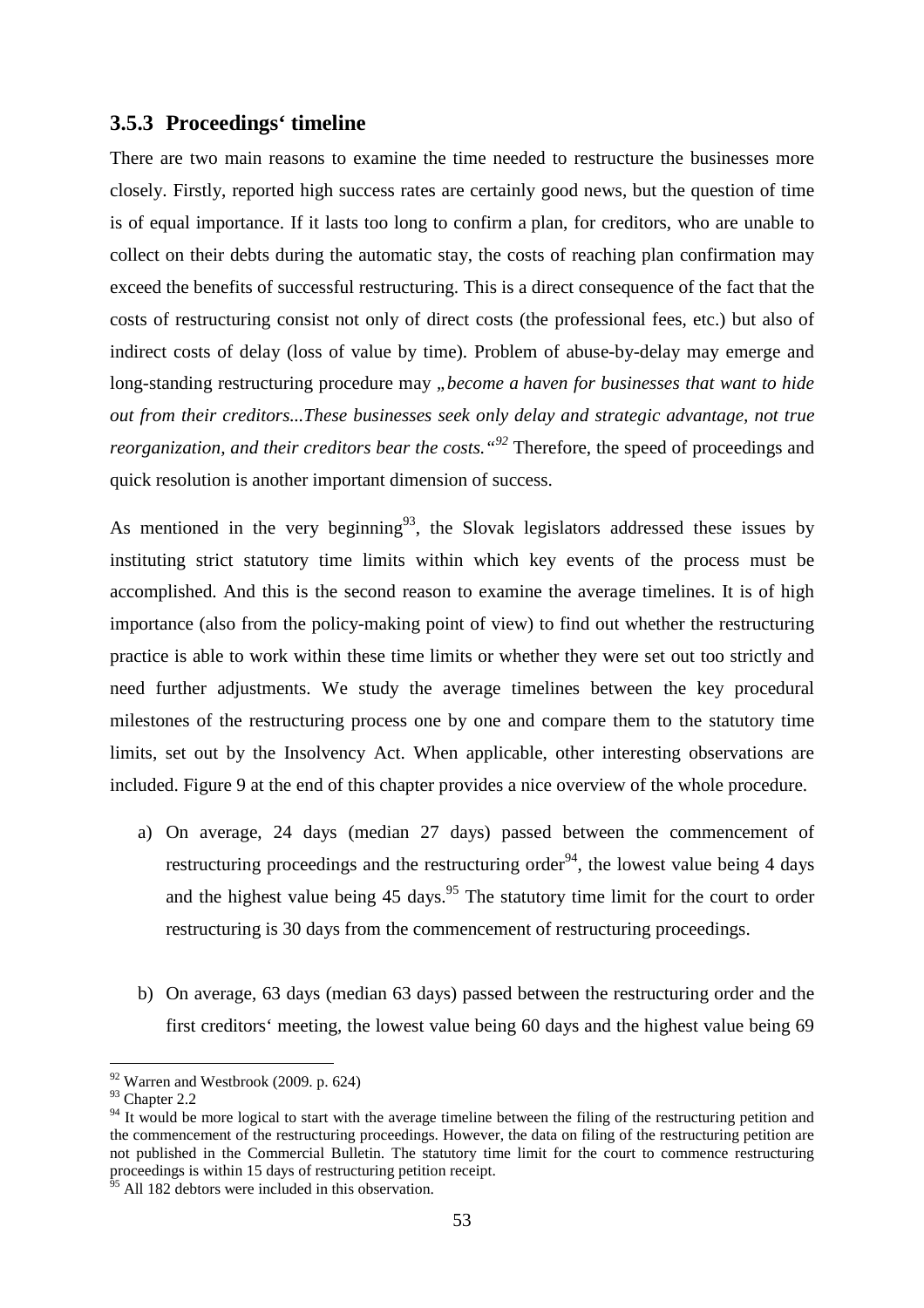days.<sup>96</sup> The first creditors' meeting must take place between the 61st and 65th day following the restructuring order (not earlier than the first day and not later than the fifth day after expiry of the period for rejecting claims).

- c) On average, 126 days (median 141 days) passed between the restructuring order and the submission of the restructuring plan to the creditors' committee for preliminary approval, the lowest value being 62 days and the highest value being 153 days.<sup>97</sup> The statutory time limit for the submission of the plan to the creditors' committee is 90 days following the restructuring order, with a possible extension of 60 days. These facts imply that the vast majority of debtors submitting the plan had to request for extensionof time limit. According to our statistics, the time limit for plan submission was extended in 128 cases (in 4 cases, the request for extension of time limit by 60 days was denied), out of which in 110 cases by maximum number of 60 days. The average extension of the time limit was 56 days. We believe that the statutory time limit for the submission of the plan is too strict and difficult to meet. We would come to the same conclusion by simple reasoning, without any statistical data. If we consider 30 days period for filing claims, followed by 30 days period for rejecting claims, only 30 days are left to prepare and adjust the plan to the amount of proven claims. For the more complicated cases, with plenty of dubious claims filed, 90 days time limit is clearly insufficient.
- d) Out of 141 restructuring cases in which creditors' committee voted on plan, the members of creditors' committee decided to refer the plan back for further adjustments in 74 cases. On average, 25 days (median 28 days) passed between the first submission of the plan and the submission of the revised plan, the lowest value being 4 days and the highest value being  $32 \text{ days}$ .<sup>98</sup> The statutory time limit for creditors' committee to decide on plan is 15 days from the restructuring plan receipt and the statutory time limit for party submitting the plan to submit the revised version of plan is 15 days following creditors' committee vote.

<sup>&</sup>lt;sup>96</sup> 173 debtors were included in this observation.

 $97$  111 debtors were included in this observation. We have information about 141 plan submitted until decisive date (1 April 2011), but in 30 cases, the exact date of plan submission was not published.

<sup>&</sup>lt;sup>98</sup> 48 debtors were included in this observation. In the remaining 26 cases, one or both dates of plan submission were not published.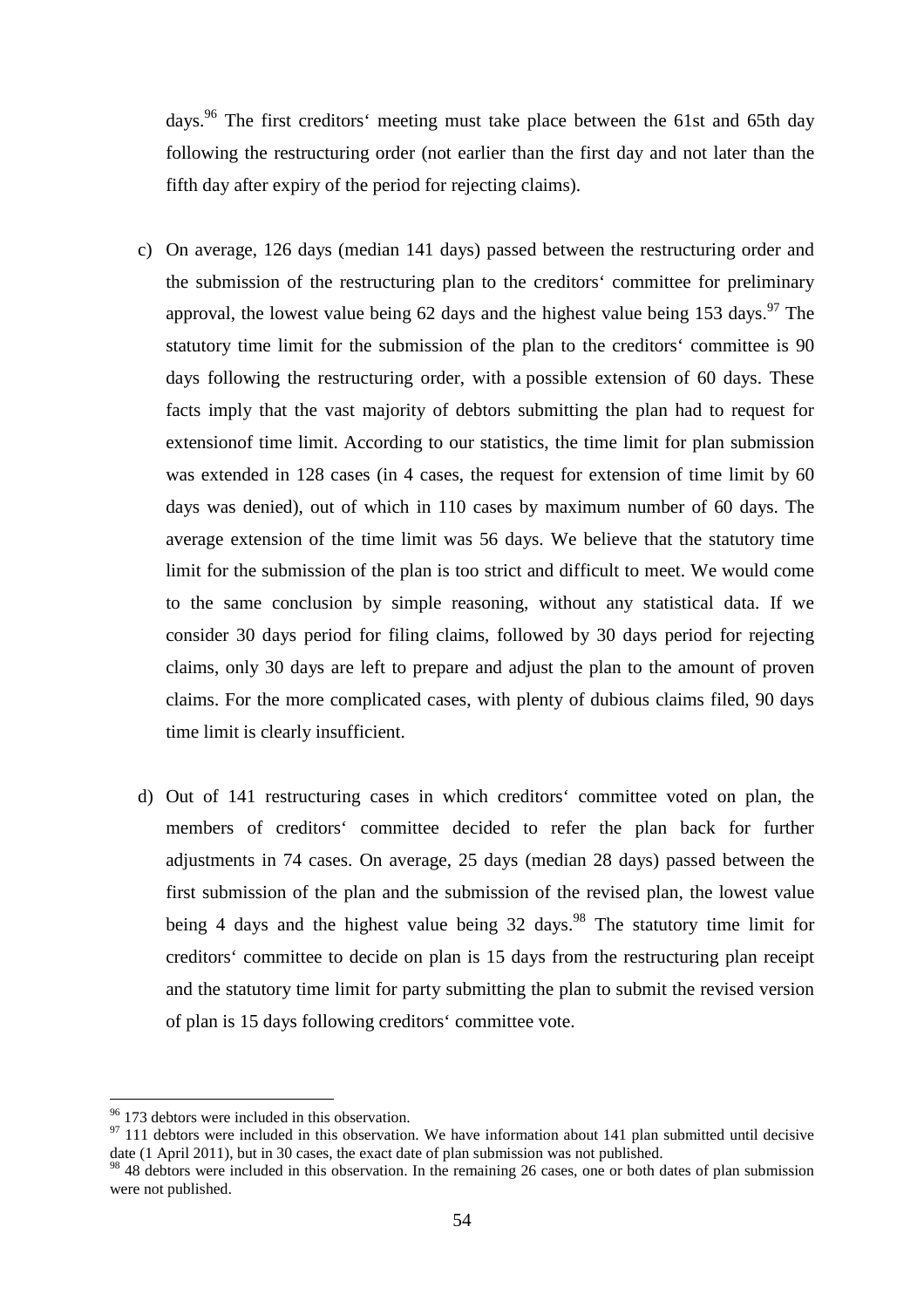- e) On average, 22 days (median 15 days) passed between the first submission of the restructuring plan to the creditors' committee and the creditors' committee final vote on approval of the plan, with the lowest value being 0 days and the highest value being  $45$  days.<sup>99</sup> The maximal period between these two procedural milestones is set out to 45 days (15 days limit for the creditors' committee to decide on submitted plan, 15 days limit for the debtor to submit a revised plan in case that creditors' committee refers plan back, 15 days for the creditors' committee to vote on revised plan). Other statistics extracted from the composed dataset show that 63% of the creditors' committees had 3 members and 37% had 5 members.<sup>100</sup> In the vast majority of cases (76%), the creditors' committee approved the plan unanimously, by all votes of attending members.<sup>101</sup>
- f) On average 27 days (median 27 days) passed between the creditors' committee final vote on approval of the plan and the creditors' meeting vote on approval of the plan, with the lowest value being 17 days and the highest value being 47 days.<sup>102</sup> Creditors' meeting must be called by trustee within 30 days of request receipt (after the approval of the plan, the creditors' committee must request trustee to call the creditors' meeting without delay).
- g) On average, 28 days (median 25 days) passed between the approval of a plan at the creditors' meeting and the court's order confirming a plan, with the lowest value being 9 days and the highest value being  $171$  days.<sup>103</sup> If there are no reasons to refuse the plan, the court must confirm the plan within 15 days of proposal receipt (the party submitting the plan must deliver the proposal for plan confirmation to the court in ten days following the creditors' meeting approval of plan). Three "outliers" in our sample (171 days, 133 days, 130 days) are restructuring attempts in which the respective district courts refused the plans but the appeals lodged against these decisions to the respective regional courts were successful (the regional courts quashed the decisions of the district courts) and consequently, the district courts confirmed the plans.<sup>104</sup>

 $99$  103 debtors were included in this observation.

<sup>&</sup>lt;sup>100</sup> 128 debtors were included in this observation.

 $101$  122 debtors were included in this observation.

 $102$  125 debtors were included in this observation.

<sup>&</sup>lt;sup>103</sup> 105 debtors were included in this observation.

<sup>&</sup>lt;sup>104</sup> If we do not include these three "outliers" in the calculation, the average period between the approval of a plan at the creditors' meeting and the court's order confirming a plan will be 24 days (median 25 days).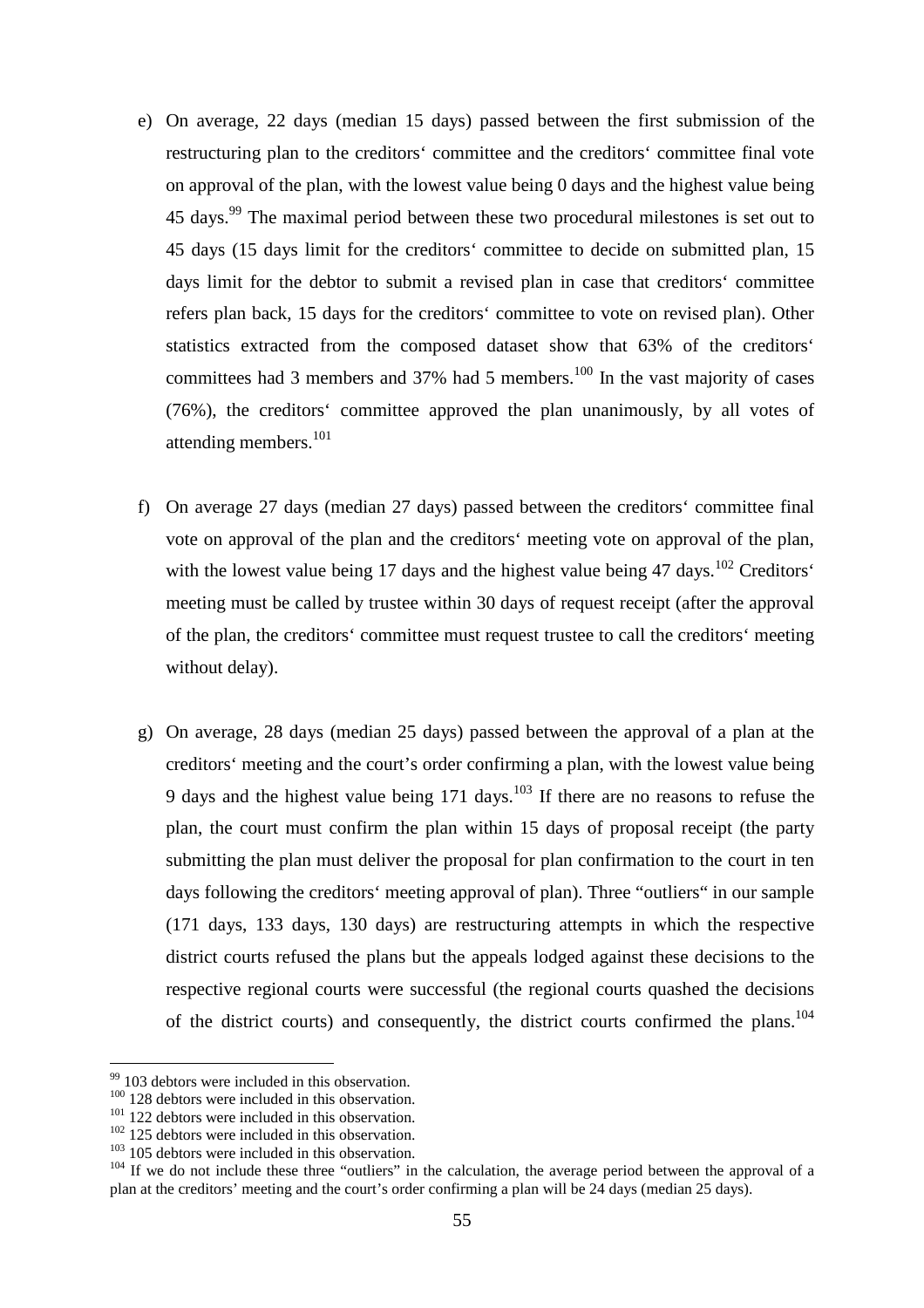Other statistics worth mentioning relate to the application of the cram-down rule. The courts used the option of binding dissenting creditors to the plan in 13 restructuring cases. In most cases, it was the cram-down of unsecured creditors (in one case together with cram-down of shareholders), but two cases of cram-down of secured creditors also occured. In three restructuring cases, the courts refused the request for cram-down.

- h) On average, 75 days (median 67 days) passed between the submission of the restructuring plan to the creditors' committee and the court's order confirming a plan, the lowest value being 35 days and the highest value being 201 days.<sup>105</sup>
- i) On average, 205 days (median 205 days) passed between the restructuring order and the court's order confirming a plan, the lowest value being 109 days and the highest value being  $350 \text{ days}$ .<sup>106</sup> These statistics imply that all debtors, who confirmed a plan in the respective period, managed to do so in less than 1 year.
- j) On average, 130 days (median 119 days) passed between the restructuring order and the court's order converting restructuring into liquidation in 42 proceedings where a plan was not confirmed at all, the lowest value being 24 days and the highest value being 470 days. In 27 proceedings, there is no information available about any restructuring plan proposed, in 6 proceedings, restructuring was converted into liquidation after the creditors' committee refused the plan, in the 2 proceedings, conversion into liquidation followed after the creditors refused the plan at the creditors' meeting and in 5 proceedings, restructuring was converted into liquidation after the court refused to confirm the plan. In 2 proceedings, conversion into liquidation followed soon after the debtor submitted the plan, however no information are available about reasons for conversion.<sup>107</sup>

 $105$  79 debtors were included in this observation.

<sup>&</sup>lt;sup>106</sup> 106 debtors were included in this observation.

<sup>&</sup>lt;sup>107</sup> There are no information about the creditors' committee vote on plan published in the Commercial Bulletin.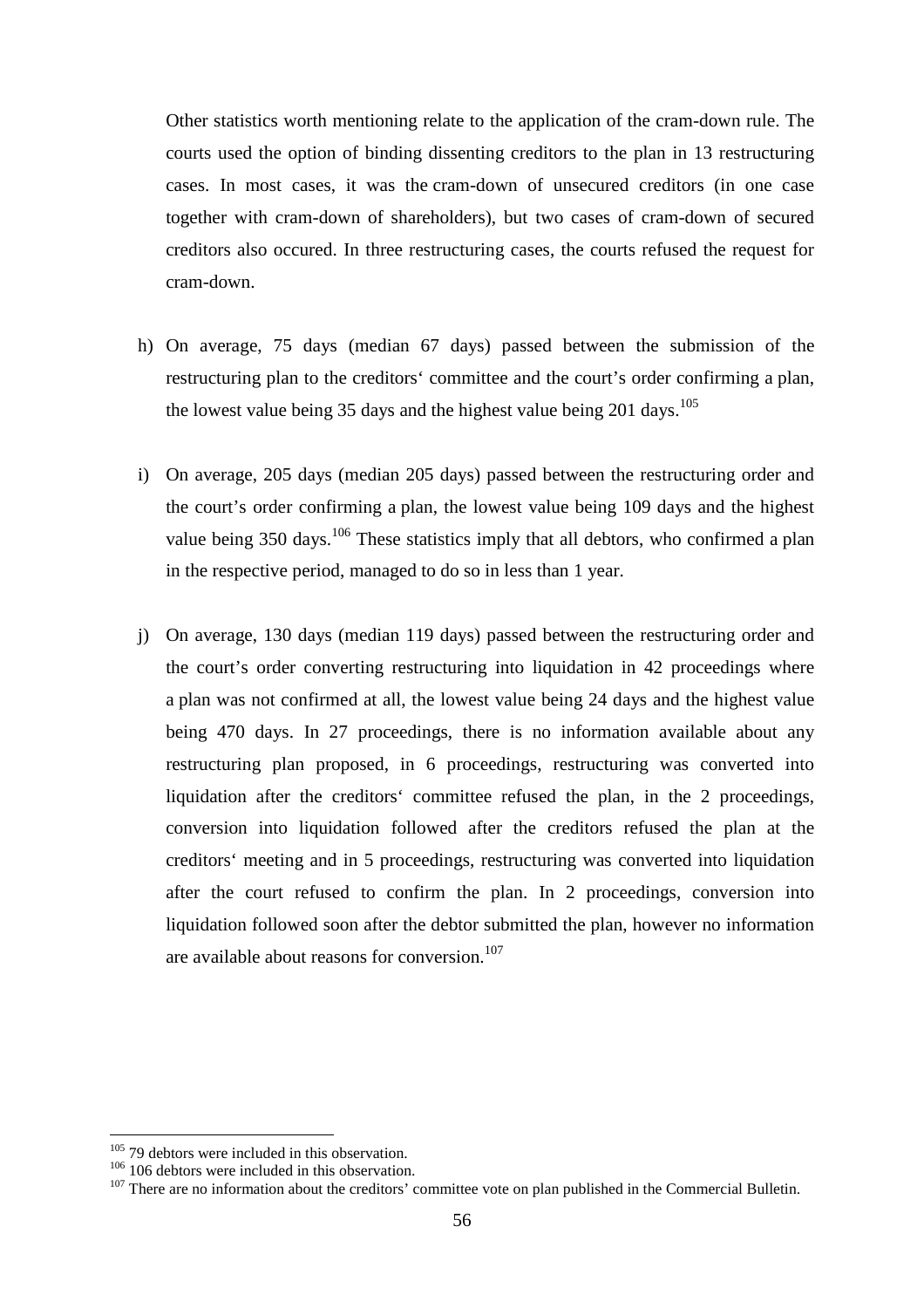# **Figure 9**

**The proceedings' timeline** 



Source: Own calculation based on composed dataset.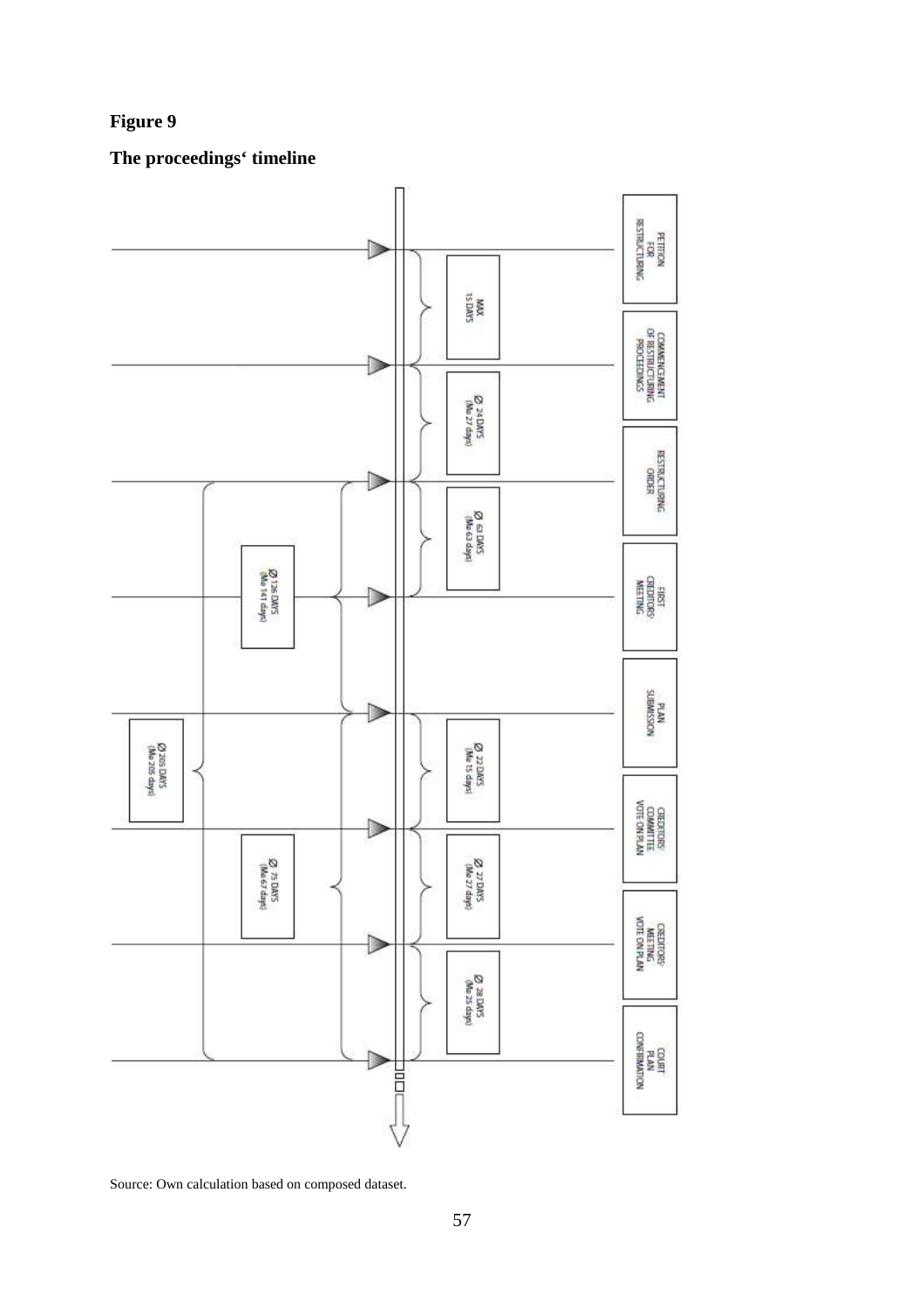#### **3.5.3.1 Time to conversion and time to confirmation**

More detailed analyses of time to conversion and time to confirmation are provided in Figure 10 and Figure 11. As Figure 10 illustrates, more than a half of the unsuccessful restructuring attempts were converted into liquidation proceedings in less than 4 months. More than three quarters of the conversions occurred within half a year after the restructuring order. Within 9 months, 95% of the unsuccessful cases moved out of the system. These numbers suggest that the restructuring system was very quick in dealing with failing cases. Moreover, it seems that time to conversion is not affected by the size of the debtor since the average time to conversion (130 days) was approximately the same for all subgroups divided by size (below median/above median registered share capital, smaller/larger companies according to their sales and employees count).

#### **Figure 10**



#### **Conversion over time**

Source: Own calculation based on composed dataset.

The average time to confirmation was about a half longer than the time to conversion. It reflects the time required to prepare, successfuly negotiate and approve a plan. However, Figure 11 shows that more than a quarter of debtors managed to confirm a plan in the first 6 months. Within 7 months, almost 60% of cases were finished successfuly by confirmation of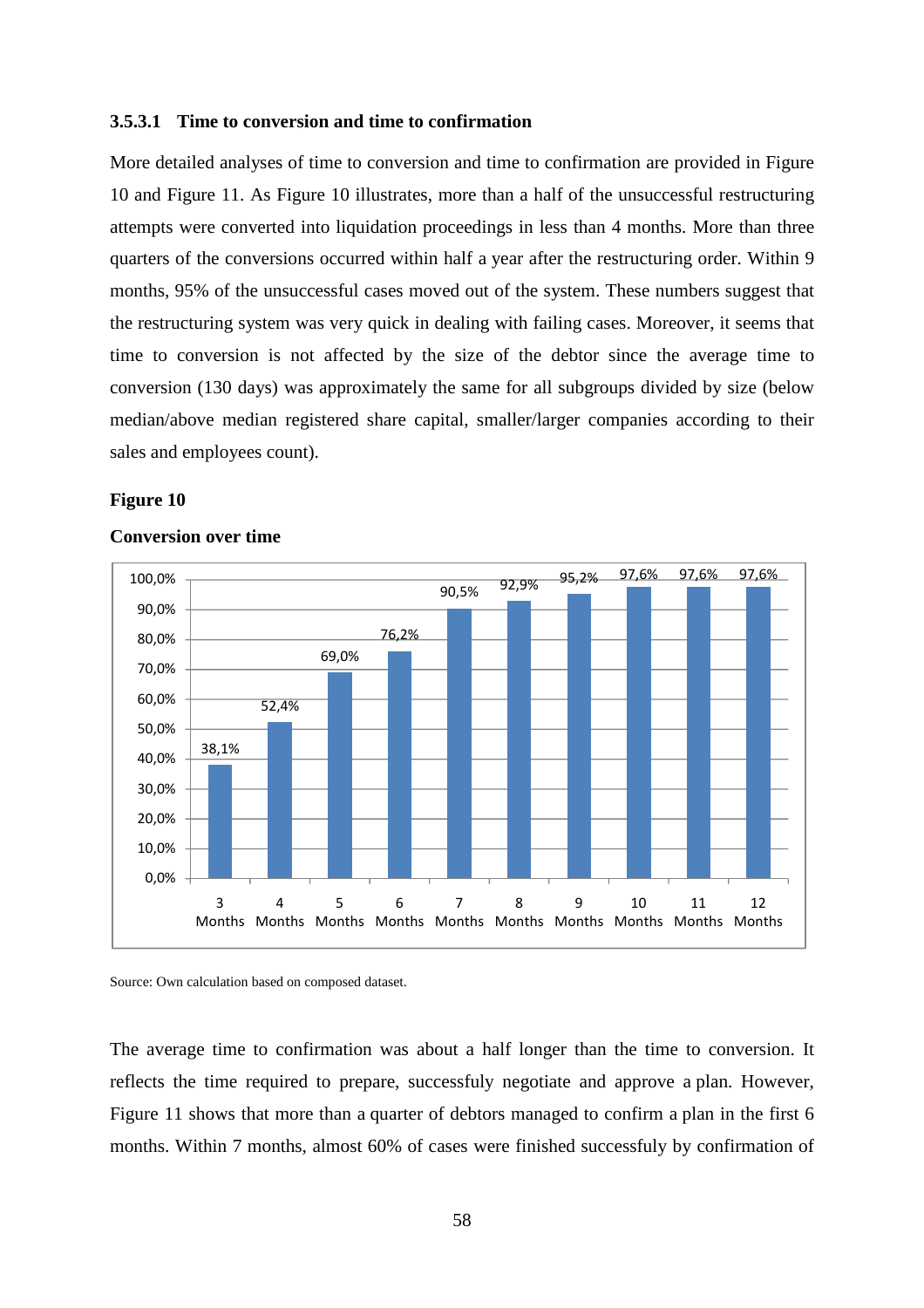a plan. Virtually in all successful restructurings, a plan was confirmed within 9 months. This evidence proves that the system's performance is very quick.

The size of a debtor affects the time to confirmation only slightly. Both metrics showed that bigger companies need approximately one week more to confirm a plan than their smaller counterparts (average time to confirmation was 208 days for above median registered share capital group and 211 days for companies with sales and employees count above defined thresholds while the average time to confirmation for below median group was 202 days and for companies under defined thresholds 203 days). This is quite an intuitive result if we consider that larger companies have usually more complicated business operations to deal with and the restructuring plan must therefore be more complex and negotiated with more creditors.

#### **Figure 11**



#### **Cumulative confirmation times for cases with confirmed plans**

Source: Own calculation based on composed dataset.

Similarly to Warren and Westbrook (2009), we summarize the time to confirmation and the time to conversion in Figure 12. The top line demonstrates that failures are pushed out of the system quickly, while the bottom line shows a naturally slower pace of successful restructuring. We conclude that practically all restructuring cases were resolved (regardless of the outcome) within 9 months after the restructuring order.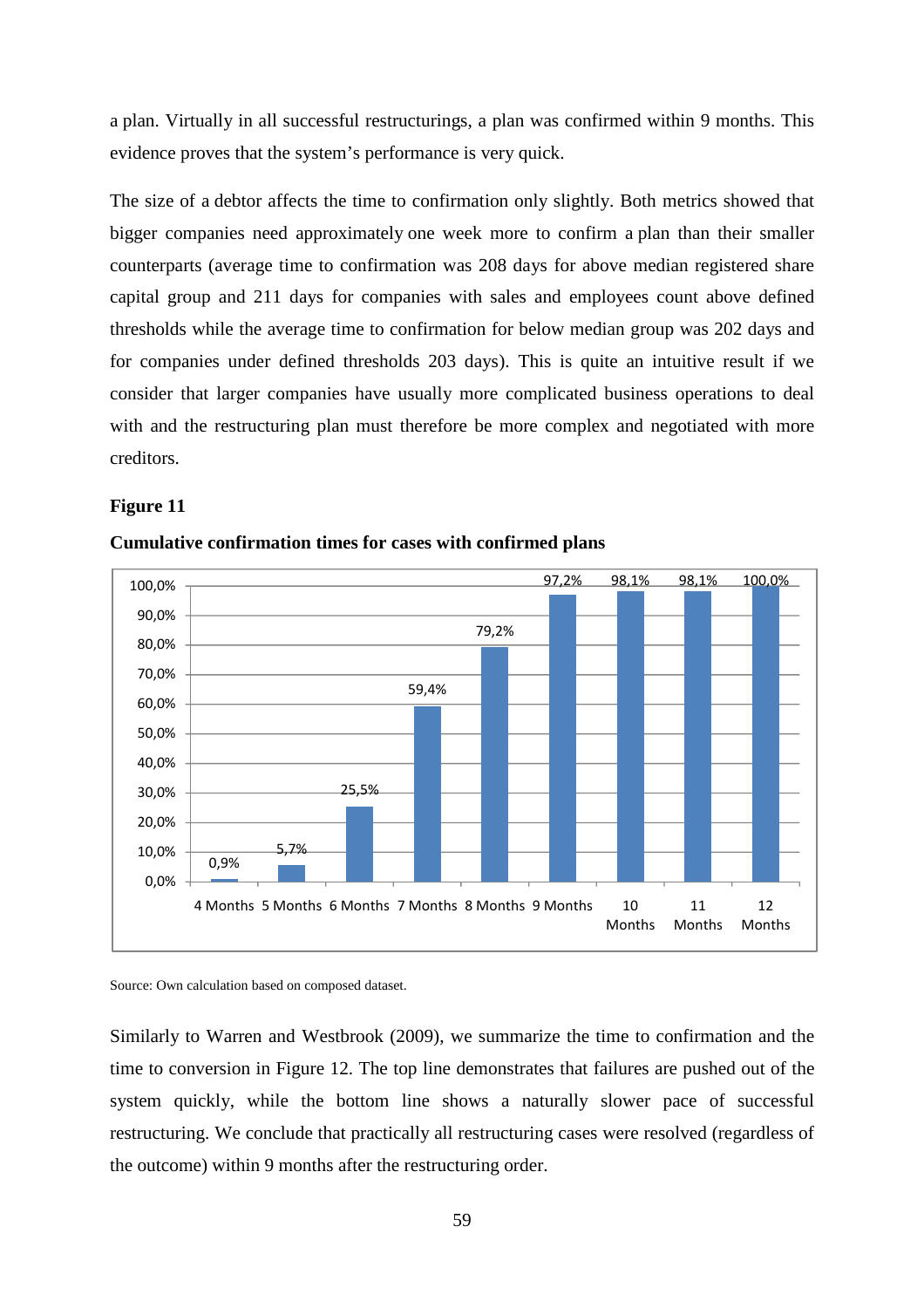#### **Figure 12**

![](_page_67_Figure_1.jpeg)

**Cumulative dispositions over time, by plan confirmation and conversion** 

Source: Own calculation based on composed dataset.

# **3.6 Observations on the restructuring measures and proposed pay-outs**

In this chapter, we hoped to provide the reader with an unique overview of the restructuring measures and the pay-outs proposed to both secured and unsecured creditors in all restructurings allowed in the period 2006-2010. Despite our best effort, we were not able to compose dataset which would include enough debtors to be representative.<sup>108</sup> However, in the absence of any similar analysis, we think it could still be beneficial to report our results even for the sample with relatively low number of debtors.<sup>109</sup>

### **3.6.1 Restructuring measures**

 $\overline{a}$ 

The restructuring plans, submitted by debtors in our sample and confirmed by the court, contained plenty of restructuring measures. Similarly to Richter (2011), we divided them into several categories:

<sup>&</sup>lt;sup>108</sup> Reasons are described in more detail in chapter 3.2.

<sup>&</sup>lt;sup>109</sup> As already mentioned in chapter 3.2, we were able to get necessary information about 15 out of the total number of 106 debtors, who managed to confirm a plan in the respective period (until 1 April 2011).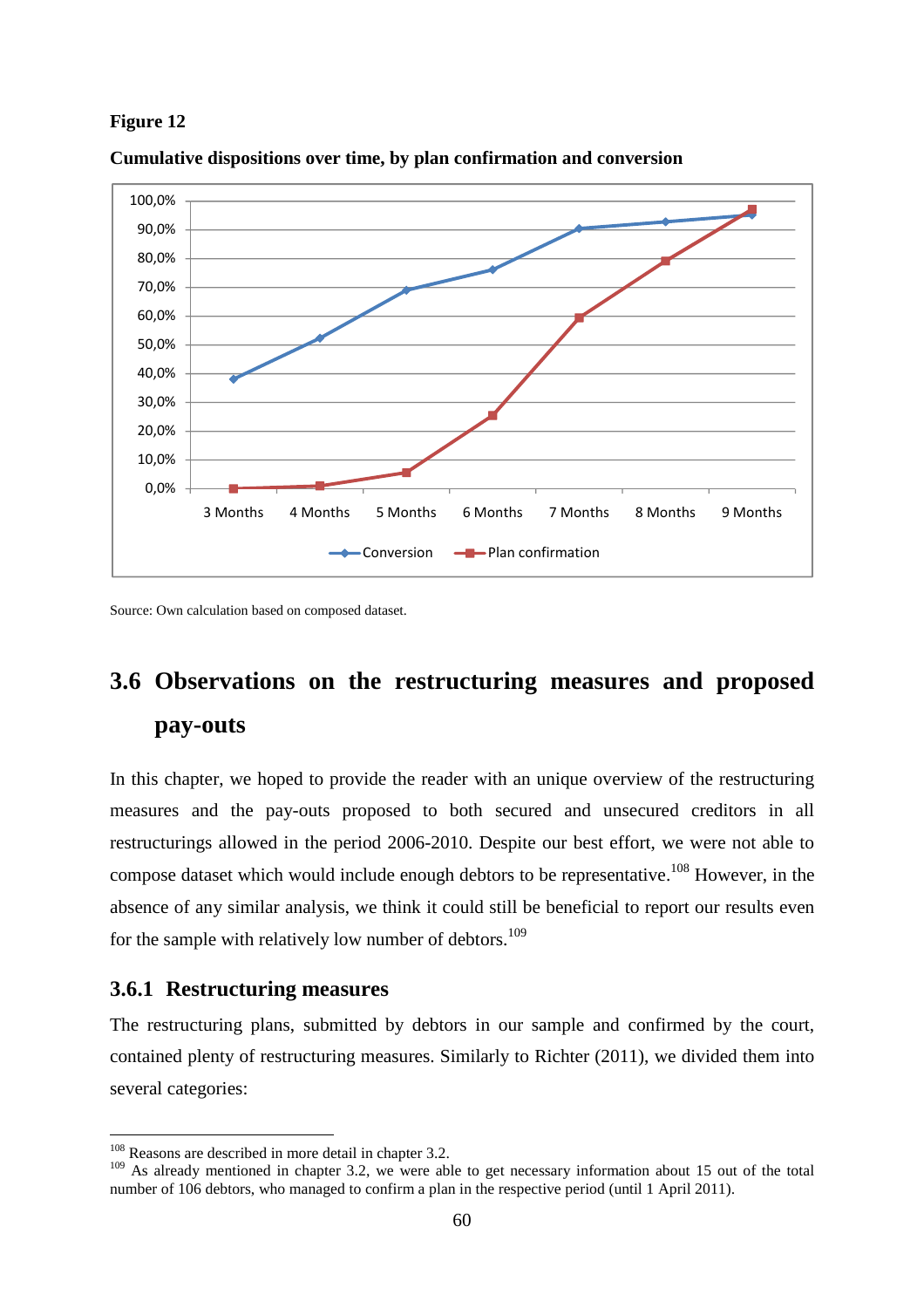- a) eight plans where the restructuring measures were solely on the capital side changes in the amount and due date of the debtor's debts
- b) three plans where the restructuring measures on the capital side were combined with a sale of debtor's assets
- c) two plans under where restructuring measures on the capital side were combined with operational measures (in particular decrease in number of employees) and a sale of debtor's assets
- d) one pure sale plan plan where the assets of the estate were sold to a new investor
- e) one plan combining capital side measures with accession of a new business partner

# **3.6.2 Proposed pay-outs**

Typically, only two classes of creditors were formed in the plans: one for creditors with secured claims and the other for creditors with unsecured claims. In a few cases, separate class for the unsecured part of claims filed as secured was created.

The pay-out proposed to secured creditors in almost all plans was 100% of the face amount of the debt. The only exceptions were two plans. In one of them, only 20% pay-out was proposed to secured creditors who were the business partners of the debtor at the same time. In the second plan, 100% pay-out was proposed to one of the secured creditors, but only 30% pay-out to another secured creditor.  $^{110}$ 

The schedules of payments varied much more, from almost immediate payment upon plan confirmation (shortest payment schedule of 3 months) to payment in installments over 66 months thereafter (the longest one). The average payment schedule was approximately 41 months (median 47 months) after the confirmation of the restructuring plan.

Average pay-out to unsecured creditors was approximately 33% (median 30%) of the face amount of their claims, the lowest value being 9% and the highest value being 100%. The average payment schedule was approximately 34 months (median 36 months) after the

<sup>&</sup>lt;sup>110</sup> Separate classes were created for each of these two secured creditors.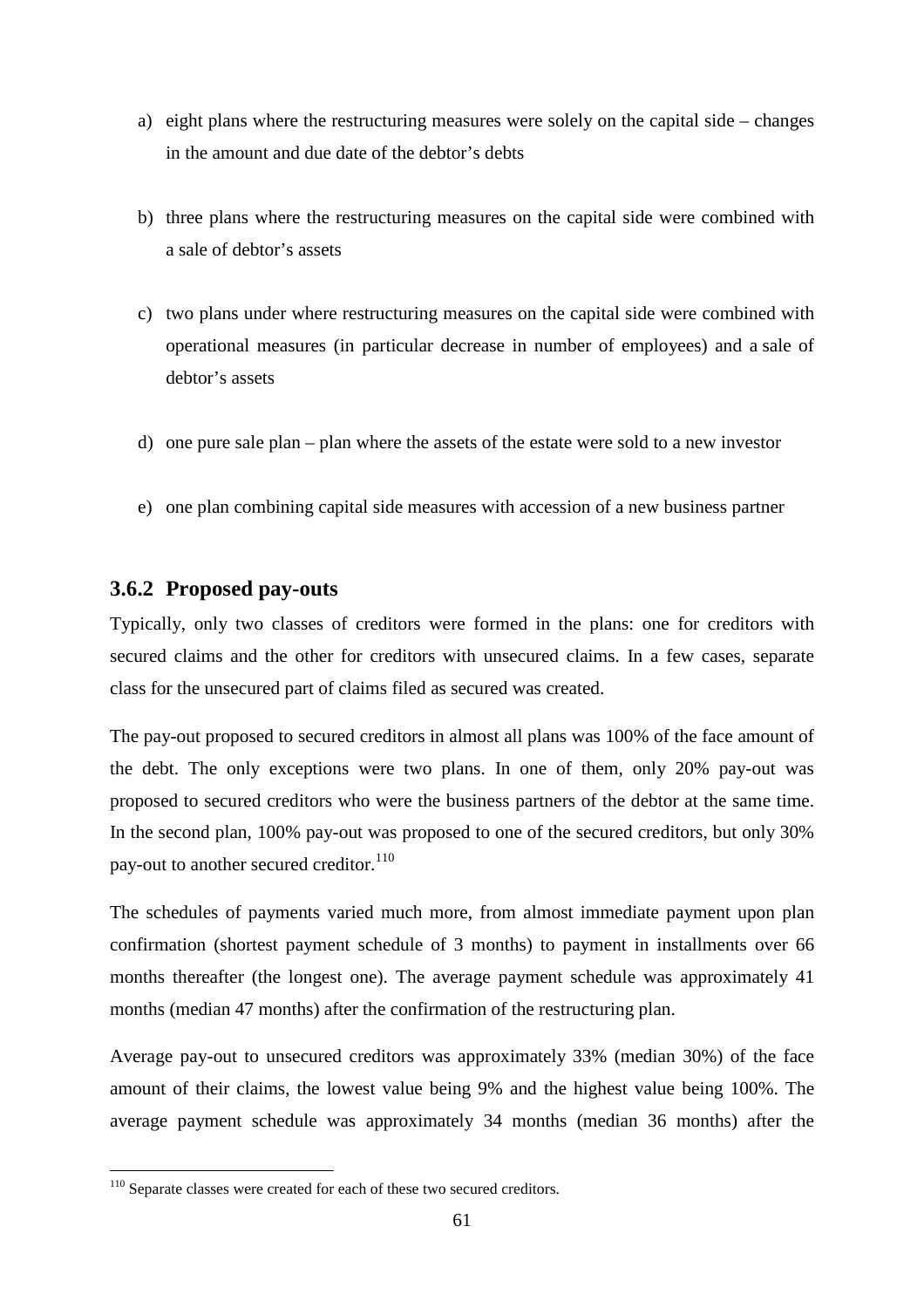confirmation of the restructuring plan, the lowest value being 3 months and the highest value being 60 months.

#### **3.6.3 Observations on the post-restructuring period**

From the legal point of view, a court's confirmation of a plan successfuly finishes restructuring. However, the application of restructuring measures, approved in the plan, and thus the "real" economic restructuring of business, follows the confirmation of the plan. Formally successful restructuring, which our previous methodology recorded as success (in terms of plan confirmation), can end up in liquidation very soon anyway if the plan is not being fulfilled. Therefore, we believe it is of high importance to observe also the postrestructuring period of each debtor to find out whether time dedicated to restructuring procedure helped to preserve debtor's business or if it just delayed liquidation.

Obviously, we are limited here by the fact that our data on restructuring attempts is quite recent and post-restructuring period is in many cases too short to draw any conclusions. Therefore, to figure out the percentage of debtors, who succeeded to confirm a plan, but ended up in liquidation afterwards, we decided to examine only debtors, whose plans were confirmed before 1 April 2010, i.e. at least one year passed from the successful completion of restructuring. Even though this period is more or less arbitrarily chosen (it is probably not possible to set some period which would be an objective measure of success), it makes sense for two reasons. Firstly, it still leaves enough debtors, who meet this condition, in our dataset. Secondly, the first year after the confirmation is probably the most difficult one and if debtor survives this period, chances for a successful future significantly increase.

More than 18% of debtors (8 out of 44 debtors), who confirmed a plan before 1 April 2010, ended up in liquidation anyway. On average, 487 days (median 505 days) passed between the court's order confirming a plan and the liquidation order, the lowest value being 78 days and the highest value being 902 days. In simplified terms, the restructuring procedure delayed liquidation on average by 2 years in these cases - on average 706 days (median 726 days) passed between the restructuring order and the liquidation order.

No doubt a more logical approach would be to examine what percentage of the confirmed plans was actually fulfilled. However, there are two obstacles to such approach. As our analysis of proposed pay-outs indicates, it takes on average more than three years to fulfil the plan. When we consider again that our dataset is recent, probably only a few plans were already fulfilled. Moreover, information about the fulfilment of the plan is published in the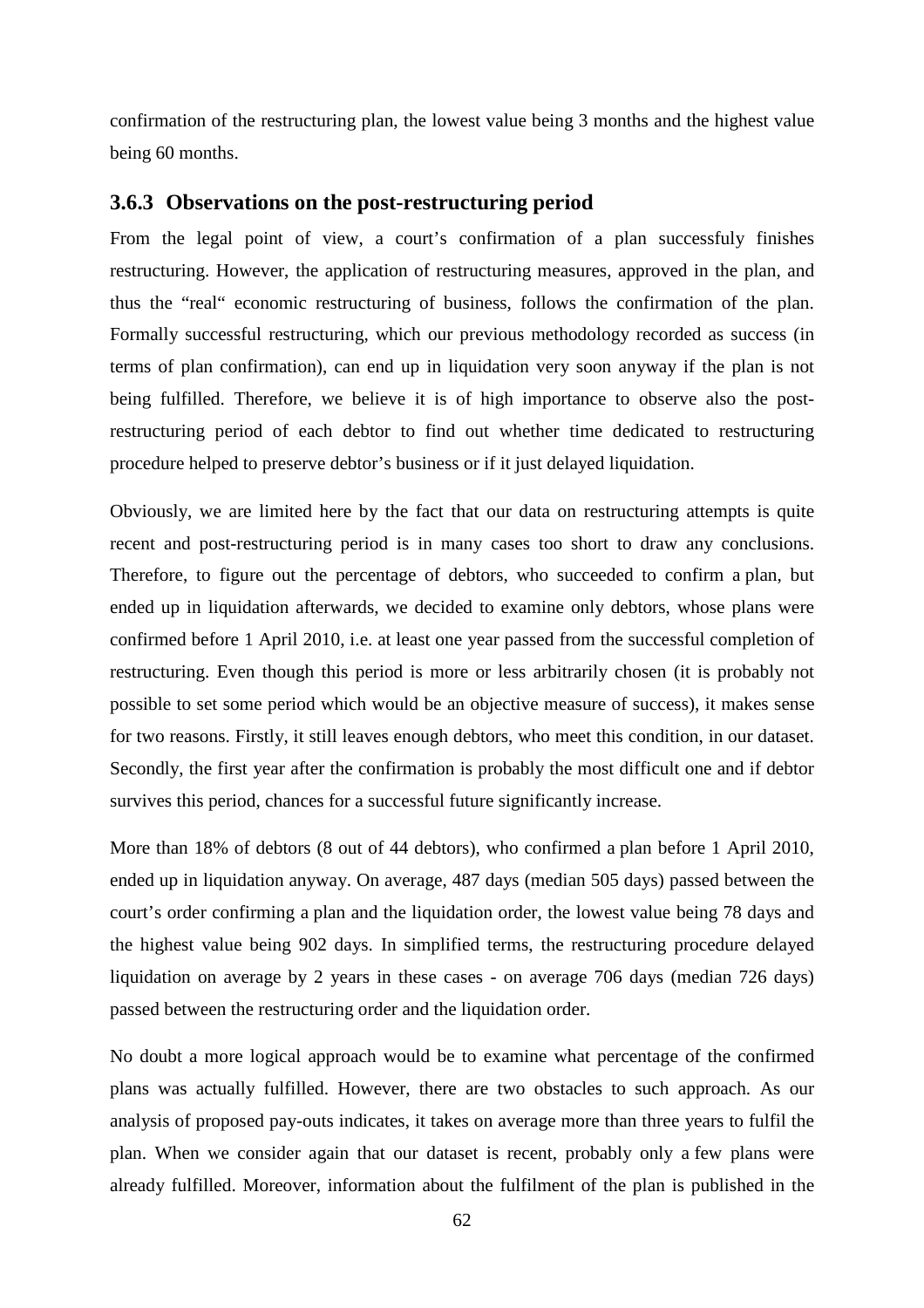Commercial Bulletin only in case that a supervisory administration was instituted over the debtor. It is very difficult to get such information otherwise.

In the binding part of the plan, a supervisory administration (as supervision over adherence to the fulfilment of the restructuring plan) can be instituted over the debtor, for the time after the plan confirmation until the plan fulfilment (§ 162). Approximately every third plan (36 out of 106 confirmed plans) instituted the supervisory administration over the debtor. On average, 14 days (median 10 days) passed between the court's order confirming a plan and the institution of supervisory administration. According to our statistics, 6 debtors, over which the supervisory administration was instituted, already fulfilled the plan. In these 6 cases, only 231 days on average (median 190 days) were needed to fulfil the plan.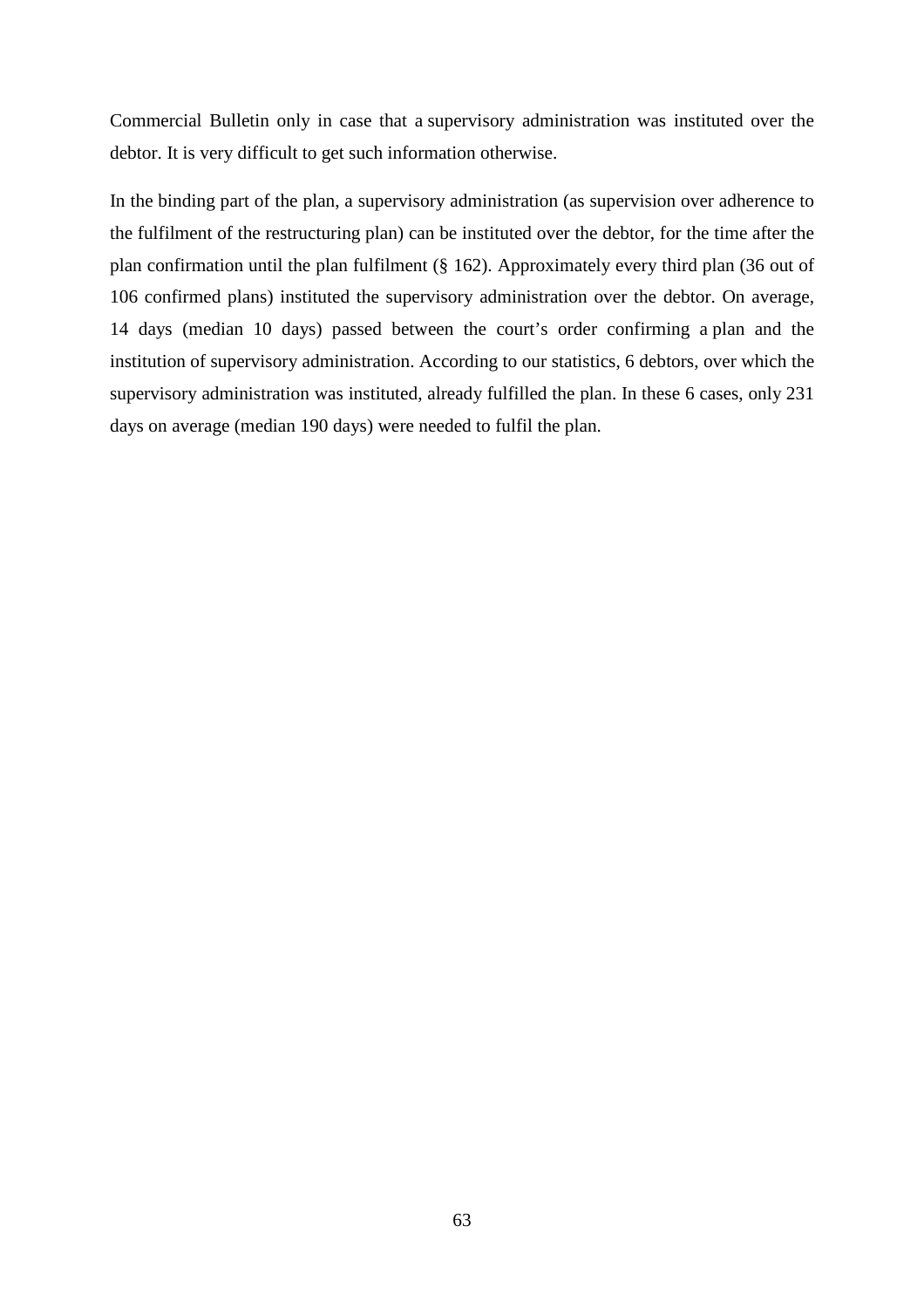# **4 Conclusion**

In this thesis, we focused on the practical application of new provisions on restructuring which came into effect on 1 January 2006. For this purpose, we manually composed unique dataset of all restructuring attempts allowed in the period 2006-2010. We believe that statistics and analyses presented above allow us to draw the following conclusions:

- The restructuring option under the new Insolvency Act proved to be much more viable than the composition option under the previous Bankruptcy and Composition Act. After some time, which was necessary for debtors to familiarise with brand new provisons, the number of restructuring attempts allowed sharply increased.
- The system is characterized by very high success rates. Seven out of ten restructuring attempts allowed resulted in confirmed plans. The chances of plan confirmation among debtors, who at least proposed a restructuring plan or survived in restructuring procedure longer than five months, approached 90%. Moreover, confirmation rates seem to be independent of the debtor's size. Thus, small companies have virtually the same prospects for plan confirmation as their larger counterparts.
- The speed of proceedings is remarkable. Average time between the restructuring order and the court's order confirming a plan was 205 days. In practically all successful restructuring attempts, the plan was confirmed within nine months after the restructuring order. The unsuccessful cases were weeded out of the system even more promptly, with average time to conversion being 130 days. Again, the size of the debtor affects the length of proceedings only a little. The restructuring practice seems to be able to work within the strict statutory time limits, set out by the Insolvency Act. However, data indicate that the statutory time limit for the submission of the plan to the creditors' committee for preliminary approval is too strict. In the absolute majority of cases, the maximum extension of 60 days was requested.
- Intuitive assumption that a confirmed plan does not guarantee a successful future for the business proves to be right. Observations on post-restructuring period of debtors, who confirmed the plan before 1 April 2010, suggest that almost every fifth debtor had problems with fulfilment of the plan and ended up in liquidation soon. Since our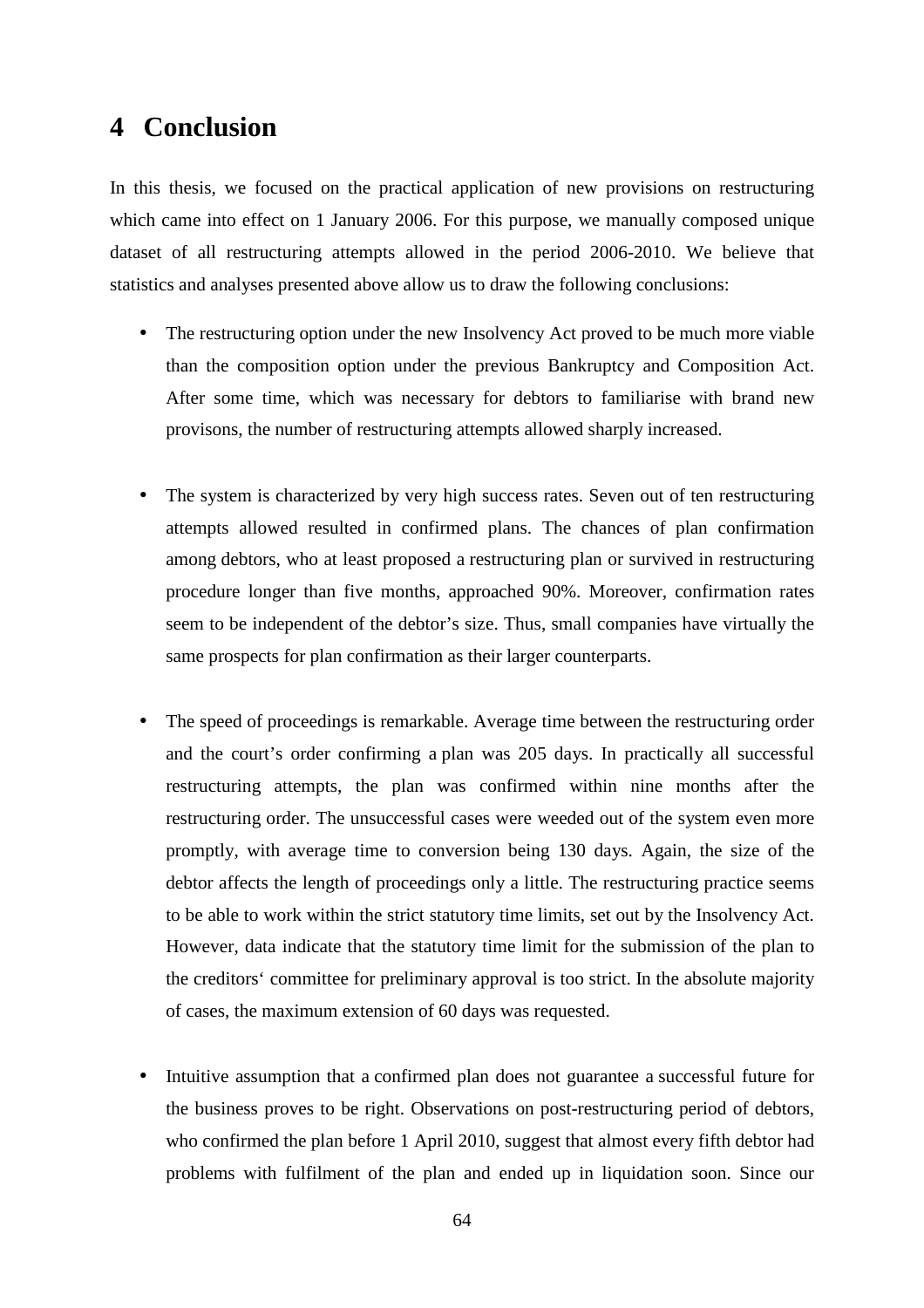dataset is quite recent, these figures are only preliminary and with the passage of time, we expect them to increase considerably.

- Legislative intervention aimed at increasing transparency of the process is the most needed change. Even though we identified and described several dubious provisions of the Insolvency Act in the first part of the paper, we consider lack of transparency to be the most serious problem. We were encountering problems with missing or inaccurate data on restructuring attempts the entire time during preparation of this thesis. We believe that it is also the main reason why there were no empirical analyses, evaluating the effects of the reform, prepared so far.
- No doubt, the reform moved the Slovak insolvency law closer to the standards of the best-performing jurisdictions. However, a lot of improvements still need to be done. Only a broad discussion, based on the empirical observations and exact statistics, can lead to further positive changes. This paper is our attempt to spur such debate.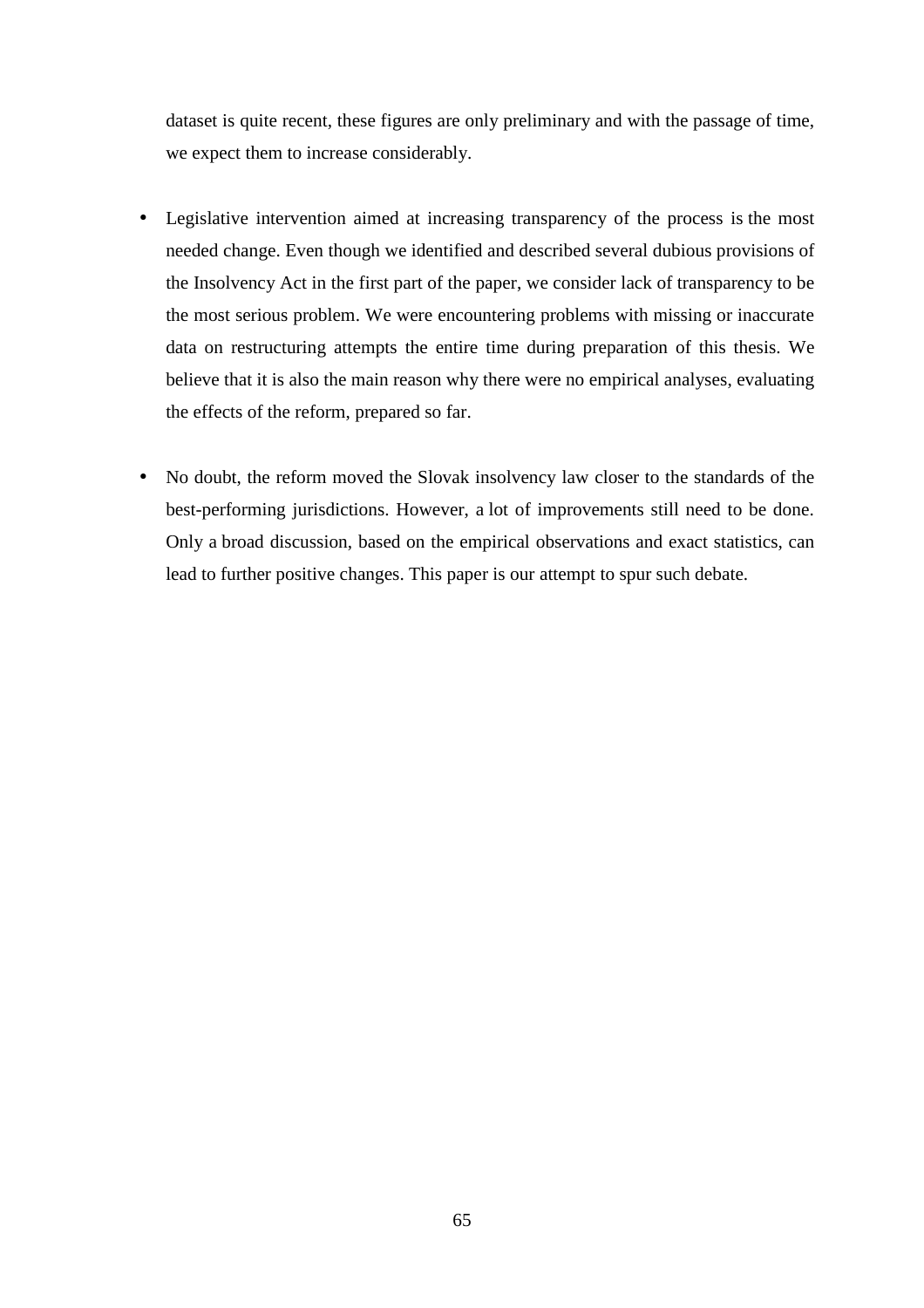## **Bibliography**

Allen & Overy. (2009a). *Restructuring at the heart of Europe. 10 things to think about on CEE restructurings.* Available at: http://www.allenovery.com/AOWeb/binaries/56599.PDF (January 5, 2011)

Allen & Overy. (2005). *Slovak Insolvency Law Reform (Part 2)*. Development Press (7- 8/2005) .

Allen & Overy. (2009b). *Slovak Republic: Trends and structures*, in Supplement "The 2009 Guide to Insolvency and Restructuring". International Financial Law Review

Baird, D. G. (2006). *The Elements of Bankruptcy,* Fourth Edition. New York: Foundation Press

Bebchuk, L. A. (2001). *Ex ante costs of violating absolute priority in bankruptcy.* NBER Working Paper No. 8388 , s. 23

Bhandari, J. S., and Weiss, L. A. (1996). *Corporate Bankruptcy: Economic and Legal Perspectives.* Cambridge University Press, Cambridge. p. 559. ISBN 0-521-45717-3

Doing Business (2004). *Understanding Regulation.* A copublication of the World Bank, the International Finance Corporation and Oxford University Press, ISBN 0-8213-5341-1

Doing Business (2005). *Removing Obstacles to Growth.* A copublication of the World Bank, the International Finance Corporation and Oxford University Press, ISBN 0-8213-5748-4

Doing Business (2006). *Creating Jobs.* A copublication of the World Bank and the International Finance Corporation, ISBN 0-8213-5749-2

Doing Business (2007). *How to reform.* A copublication of the World Bank and the International Finance Corporation, ISBN 0-8213-6488-X

Doing Business (2008). A copublication of the World Bank and the International Finance Corporation, ISBN 978-0-8213-7231-9

Doing Business (2009). A copublication of the World Bank, the International Finance Corporation and Palgrave Macmillan, ISBN 978-0-8213-7609-6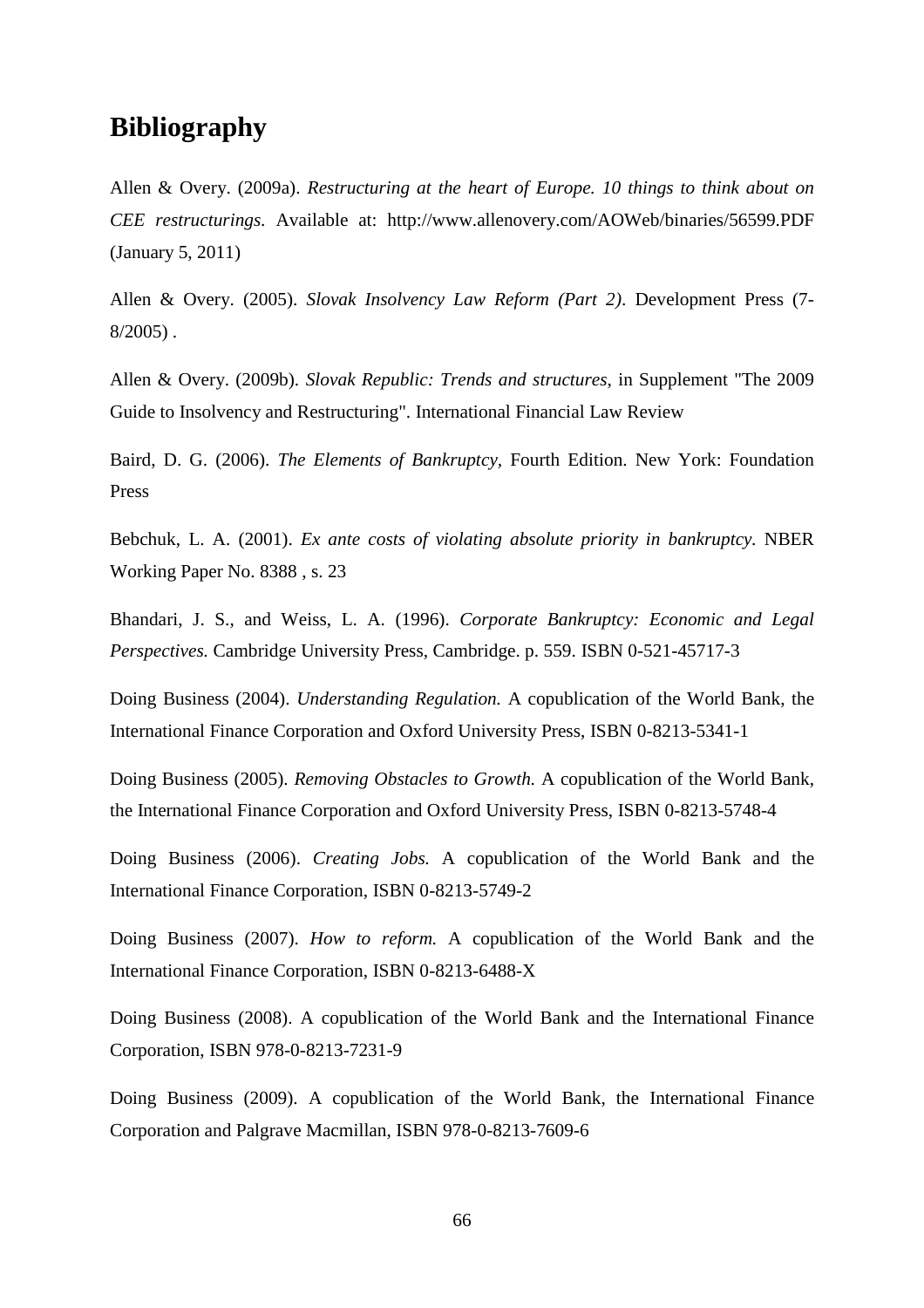Doing Business (2010). *Reforming through Difficult Times.* A copublication of the World Bank, the International Finance Corporation and Palgrave Macmillan, ISBN 978-0-8213- 7961-5

Doing Business (2011). *Making a Difference for Entrepreneurs.* A copublication of the World Bank and the International Finance Corporation, ISBN 978-0-8213-7960-8

Explanatory report to Act No. 7/2005 Coll. on Bankruptcy and Restructuring. (2004)

Falke, M. (2003). *Insolvency Law Reform in Transition Economies,* Doctoral Thesis. Berlin

Jackson, T. H. (2001). *The Logic and Limits of Bankruptcy Law.* Washington: Beard Books. p. 287. ISBN 1-58798-114-9

Jackson, T. H. (1985). *Translating assets and liabilities to the bankruptcy forum.* 14 Journal of Legal Studies , 73-114

Kukučková, L. (2009). *Zodpovednosť členov predstavenstva a.s. za porušenie povinnosti včasného zahájenia konkurzného konania.* In Days of Law: The Conference Proceedings, 1. edition. Brno: Masaryk University. ISBN 978-80-210-4990-1

Legislative Intent to Act No. 7/2005 Coll. on Bankruptcy and Restructuring. (2003)

Marková, J. (2010). *Nárat počtu bankrotov a neuhradených záväzkov pokračuje aj v prvom kvartáli roku 2010*. Finančný manažér 2/X. , 58-67

Národná banka Slovenska (2008). *Analýza slovenského finančného sektora za rok 2007.* ISBN 978-80-8043-122-8

Národná banka Slovenska (2009). *Analýza slovenského finančného sektora za rok 2008.* ISBN 978-80--8043-135-8

Národná banka Slovenska (2010). *Analýza slovenského finančného sektora za rok 2009.* ISBN 978-80-8043-149-5

Národná banka Slovenska (2011). *Analýza slovenského finančného sektora za rok 2010.* ISBN 978-80-8043-170-9

Národná banka Slovenska (2007). *Správa o výsledkoch analýzy finančného sektora v SR 2006.* Národná banka Slovenska, ISBN 978-80-8043-120-4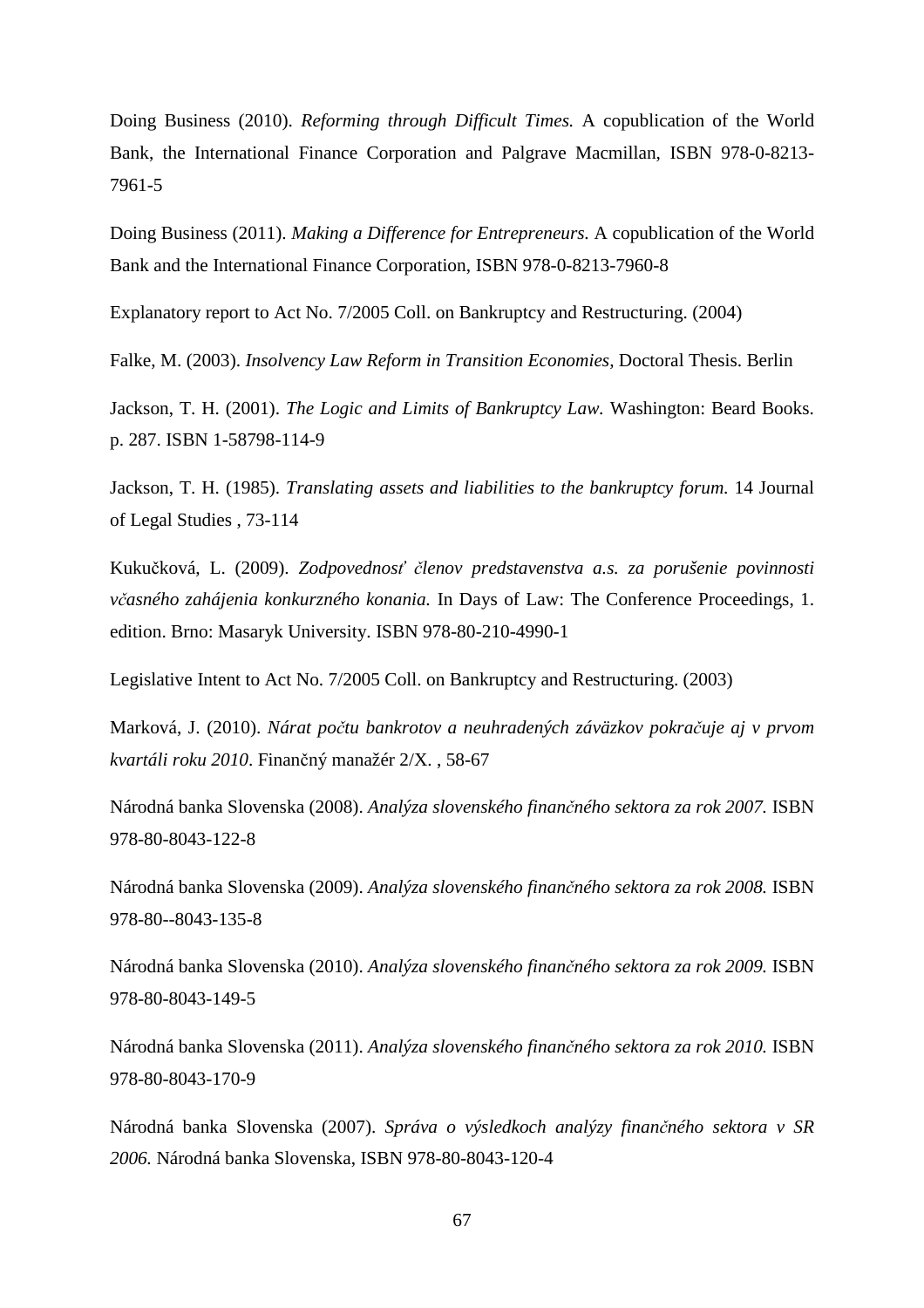Pospíšil, B. (2003). *Len čas ukáže, či nový zákon naozaj pomôže.* In Hospodárske noviny (10.11.2003). Available at: http://hn.hnonline.sk/2-21557725-k10000\_detail-ae

*Report on Observance of Standards and Codes: Slovak Republic: Insolvency and Creditor Rights Systems.* (2002). World Bank. Available at: http://www.worldbank.org/ifa/icr\_svk.pdf (December 16, 2010)

Richter, T. (2009). *Balance Sheet Test Reintroduced into Czech Insolvency Law.* Czech Business Weekly 4/2009. Prague

Richter, T. (2008). *Insolvenční právo.* Praha: ASPI Wolters Kluwer. ISBN 978-80-7357-329- 4

Richter, T. (2011). *Reorganizing Czech Businesses: A Bankruptcy Law Reform Under a Recession Stress-Test.* Available at SSRN: http://ssrn.com/abstract=1735334 (January 5, 2011)

Richter, T. (2005a). *Slovenská rekodifikace insolvenčního práva: několik lekcí pro Českou republiku (a jedna sázka na divokou kartu)*. IES Working Paper 2005/89. Prague

Richter, T. (2005b). *The Slovak Insolvency Law Reform 2005*. Journal of International Banking and Financial Law. London

SITA (2011). *Počet konkurzných konaní vlani vzrástol o viac ako tretinu*. In SME (2.4.2011). Available at http://ekonomika.sme.sk/c/5832711/pocet-konkurznych-konani-vlani-vzrastol-oviac-ako-tretinu.html

Tomis, A. (2008). *Plnění základních informačních povinností českými obchodními společnostmi.* Diplomová práce, Univerzita Karlova, Fakulta sociálních věd, Institut ekonomických studií. Praha. 137 p.

United Nations Commission on International Trade Law (2005). *Legislative Guide to Insolvency.* New York: United Nations, ISBN 92-1-133736-4

Warren, E., and Westbrook, J. L. (2009). *The Success of Chapter 11: A Challenge to the Critics.* Michigan Law Review Vol.107 , 603-642

Wood, P. R. (2007). *Principles of International Insolvency, 2nd edition.* London: Sweet and Maxwell. ISBN 978 184 703 2102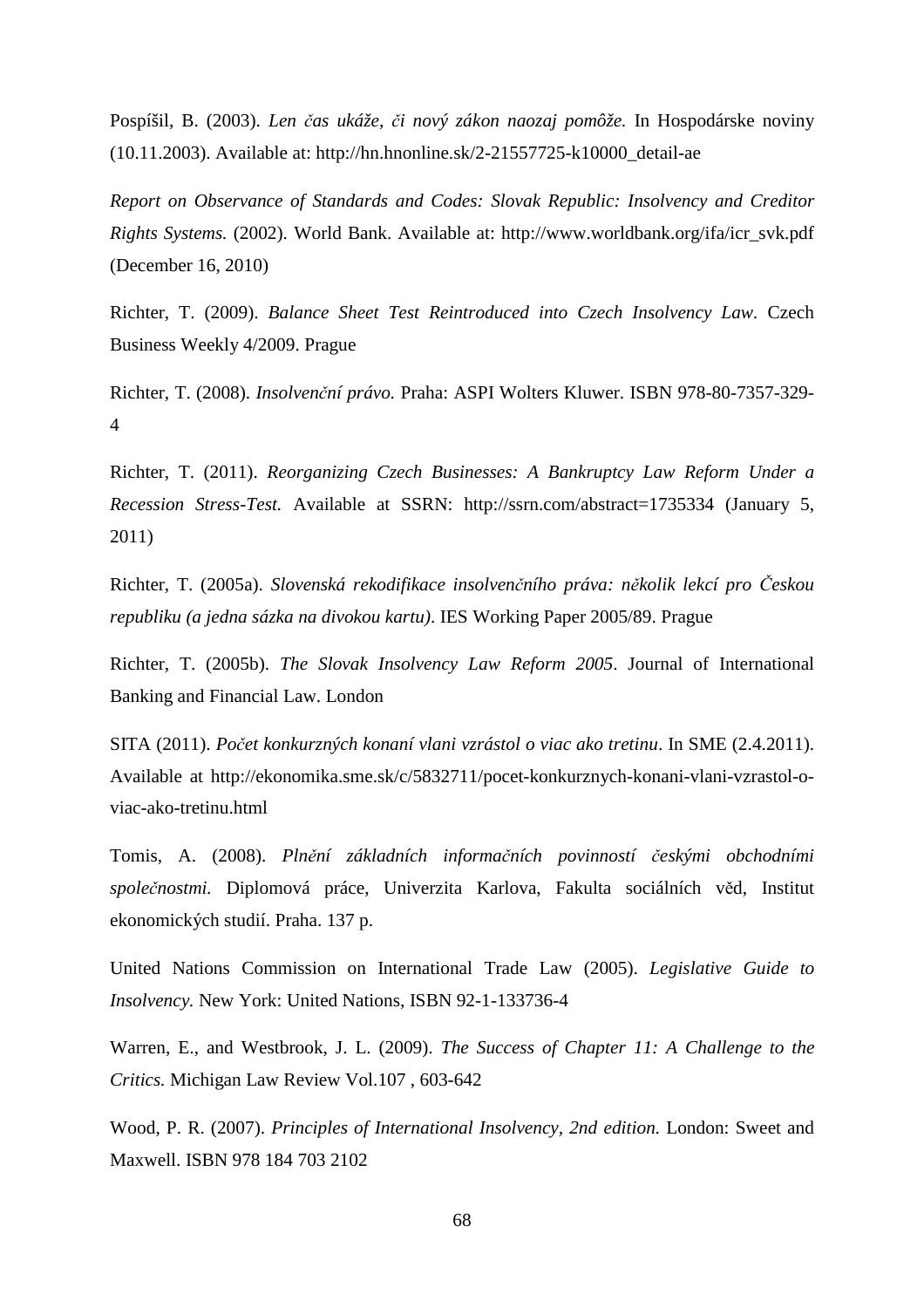## **Laws**

The Insolvency Act: Act No. 7/2005 Coll. on Bankruptcy and Restructuring, as subsequently amended

The Insolvency Trustees Act: Act No. 8/2005 Coll. on Insolvency Trustees, as subsequently amended

## **Internet**

The Doing Business Project: http://www.doingbusiness.org

The Ministry of Justice of the Slovak Republic: http://www.justice.gov.sk

The Slovak Credit Bureau: http://www.scb.sk

The Statistical Office of the Slovak Republic: http://portal.statistics.sk

The National Bank of Slovakia: http://www.nbs.sk

The Universal Register Plus of the Slovak Republic: http://www.urplus.sk